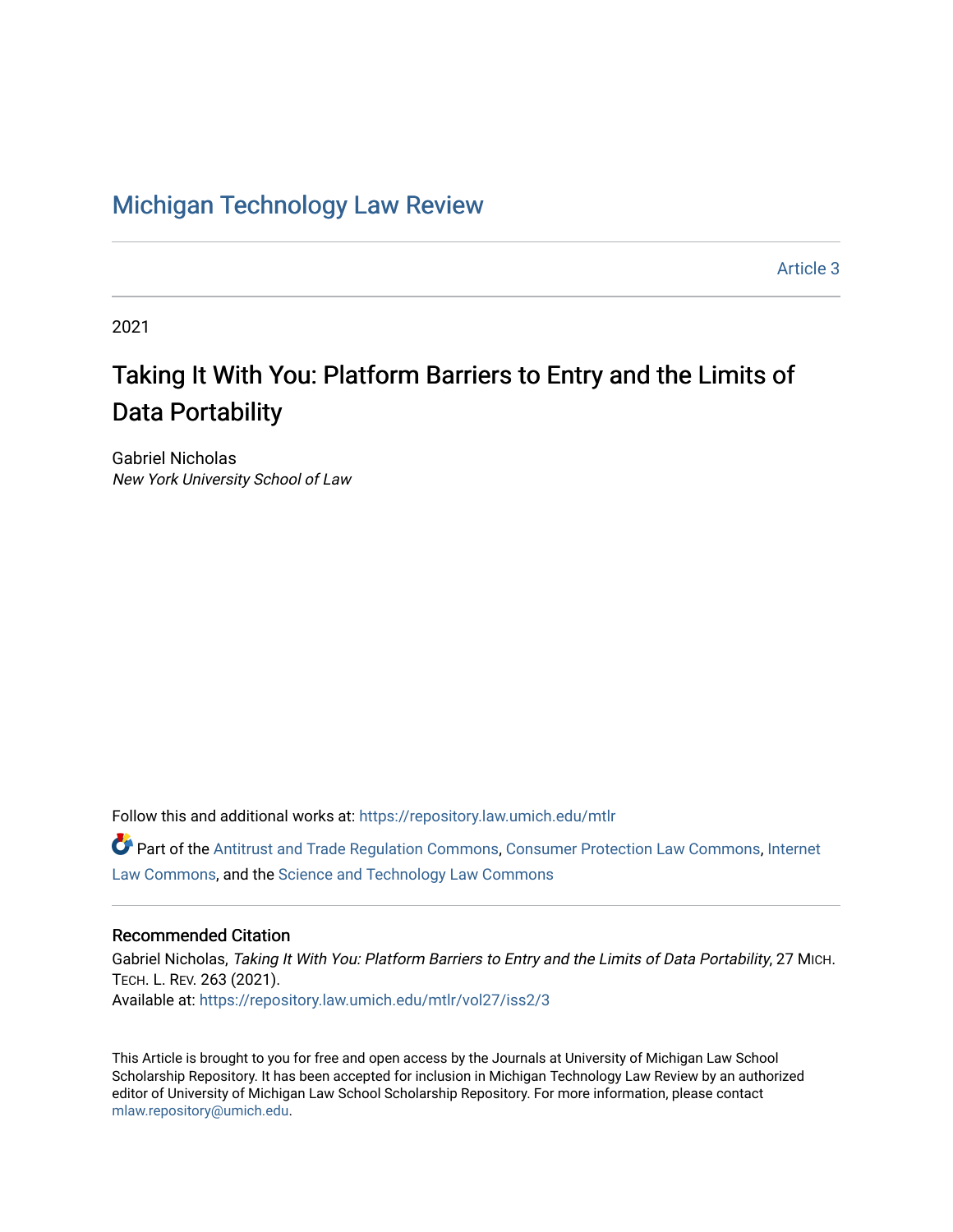# **TAKING IT WITH YOU: PLATFORM BARRIERS TO ENTRY AND THE LIMITS OF DATA PORTABILITY**

*Gabriel Nicholas\**

### **ABSTRACT**

*Policymakers are faced with a vexing problem: how to increase competition in a tech sector dominated by a few giants. One answer proposed and adopted by regulators in the United States and abroad is to require large platforms to allow consumers to move their data from one platform to another, an approach known as data portability. Facebook, Google, Apple, and other major tech companies have enthusiastically supported data portability through their own technical and political initiatives. Today, data portability has taken hold as one of the go-to solutions to address the tech industry's competition concerns.*

*This Article argues that despite the regulatory and industry alliance around data portability, today's public and private data portability efforts are unlikely to meaningfully improve competition. This is because current portability efforts focus solely on mitigating switching costs, ignoring other barriers to entry that may preclude new platforms from entering the market. The technical implementations of data portability encouraged by existing regulation—namely one-off exports and API interoperability—address switching costs but not the barriers of network effects, unique data access, and economies of scale. This Article proposes a new approach to better alleviate these other barriers called collective portability, which would allow groups of users to coordinate to transfer data they share to a new platform, all at once. Although not a panacea, collective portability would provide a meaningful alternative to existing approaches while avoiding both the privacy/competitive utility trade off of one-off exports and the hard-toregulate power dynamics of APIs.*

<sup>\*</sup> Gabriel Nicholas is a Joint Research Fellow at New York University School of Law Information Law Institute and the New York University Center for Cybersecurity, and a Fellow at the Engelberg Center on Innovation Law & Policy. Thanks to Katherine Strandburg, Aaron Shapiro, Mark Verstraete, Salome Viljoen, Randy Milch, Carrie Brown, and Lucas Daniel Cuatrecasas for their sage guidance. Thank you also to the Yale Law School Information Society Project conference on Big Tech and Antitrust and the NYU School of Law Privacy Research Group for helping me refine these ideas. Finally, special thanks to Michael Weinberg for introducing me to this topic.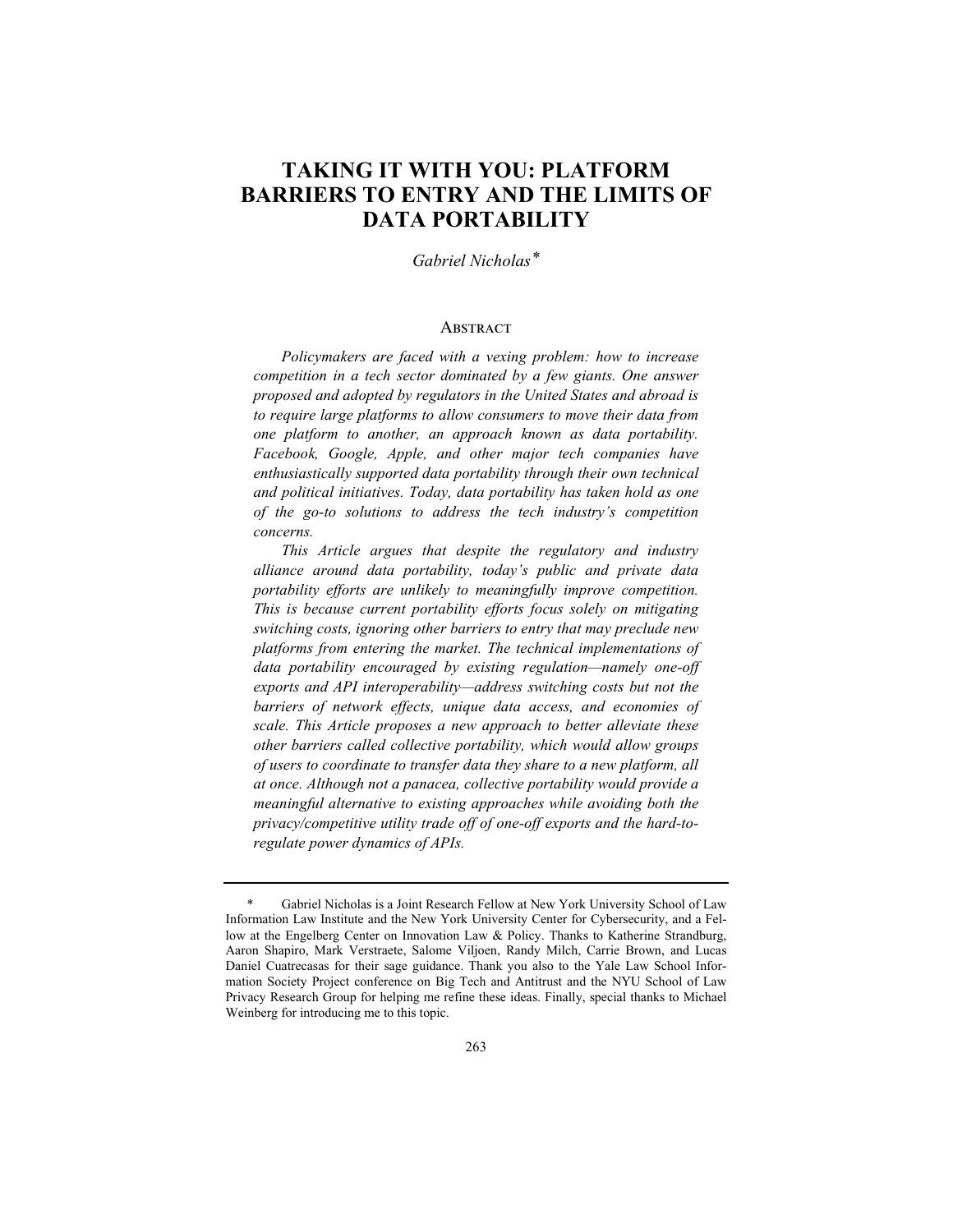# 264 *Michigan Technology Law Review* [Vol. 27:263

|                   |                                                   | <b>TABLE OF CONTENTS</b>                                     |  |
|-------------------|---------------------------------------------------|--------------------------------------------------------------|--|
|                   |                                                   |                                                              |  |
| L.                |                                                   | CURRENT APPROACHES TO DATA PORTABILITY  269                  |  |
| II.               | DATA PORTABILITY AND BARRIERS TO ENTRY  272       |                                                              |  |
|                   | Α.                                                |                                                              |  |
|                   | B.                                                |                                                              |  |
|                   | C.                                                |                                                              |  |
|                   | D.                                                |                                                              |  |
| III.              | ADDITIONAL CONSIDERATIONS FOR API PORTABILITY 281 |                                                              |  |
|                   | $\mathsf{A}$ .                                    |                                                              |  |
|                   | В.                                                |                                                              |  |
|                   | C.                                                |                                                              |  |
| $\mathbf{IV}_{-}$ | COLLECTIVE PORTABILITY - A NEW APPROACH  287      |                                                              |  |
|                   | А.                                                | Five Questions for a Collective Data Portability Regime  289 |  |
|                   | В.                                                | Hypothetical Collective Portability Regimes 291              |  |
|                   |                                                   | 1.                                                           |  |
|                   |                                                   | 2.                                                           |  |
|                   |                                                   | 3 <sub>1</sub>                                               |  |
|                   | $C_{\cdot}$                                       |                                                              |  |
|                   |                                                   | 1.                                                           |  |
|                   |                                                   | 2.                                                           |  |
|                   |                                                   | 3 <sub>1</sub>                                               |  |
|                   |                                                   | 4 <sub>1</sub>                                               |  |
|                   | D.                                                |                                                              |  |
|                   |                                                   | 1.                                                           |  |
|                   |                                                   | 2.                                                           |  |
|                   |                                                   | $\mathbf{3}$ .                                               |  |
|                   |                                                   |                                                              |  |
|                   |                                                   |                                                              |  |

# **INTRODUCTION**

On March 30, 2019, in response to fomenting anti-Facebook sentiment, Mark Zuckerberg released an op-ed titled, "Four Ideas to Regulate the Internet."<sup>1</sup> His first three ideas regarded speech, political advertisements, and privacy. The fourth addressed concerns that Facebook and its ilk had grown too large for any other platform to compete.<sup>2</sup> Zuckerberg called for regula-

<sup>1.</sup> Mark Zuckerberg, *The Internet Needs New Rules, Let's Start in These Four Areas*, WASH. POST (Mar. 30, 2019, 3:00 PM), https://www.washingtonpost.com/opinions/markzuckerberg-the-internet-needs-new-rules-lets-start-in-these-four-areas/2019/03/29/9e6f0504- 521a-11e9-a3f7-78b7525a8d5f\_story.html.

<sup>2.</sup> *See, e.g.*, Lina Khan, *Amazon's Antitrust Paradox*, 126 YALE L.J. 710 (2017); Robert Reich, *Break up Facebook (and While We're at It, Google, Apple and Amazon)*, GUARDIAN (Nov. 20, 2018, 3:00 AM), https://www.theguardian.com/commentisfree/2018 /nov/20/facebook-google-antitrust-laws-gilded-age; Joe Nocera, *Easiest Fix for Facebook: Break It up*, BLOOMBERG (Nov. 21, 2018, 11:44 AM), https://www.bloomberg.com/opinion /articles/2018-11-21/fix-facebook-by-breaking-it-up-under-antitrust-regulation.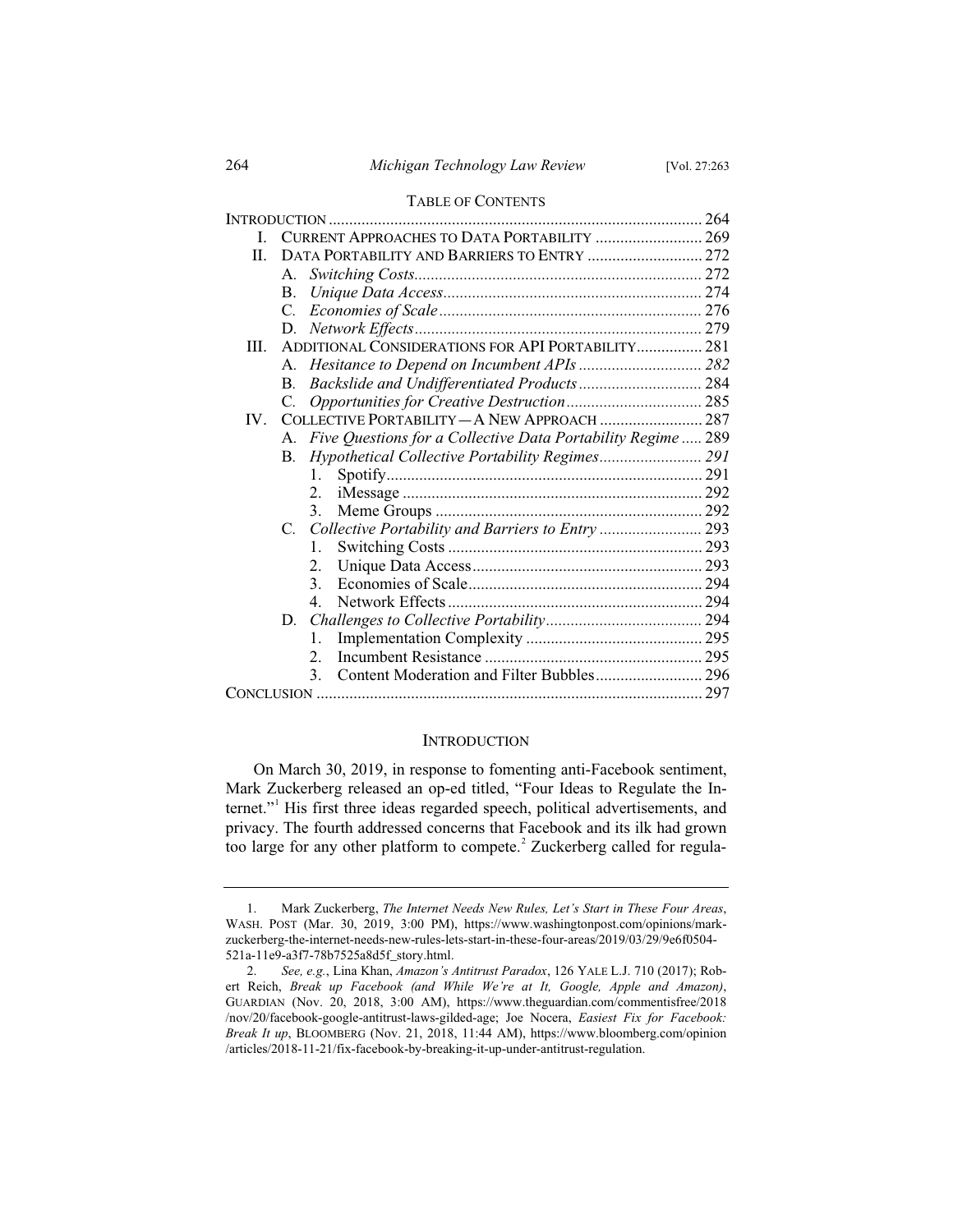tion to guarantee the principal of data portability, noting that, "[i]f you share data with one service, you should be able to move it to another. This gives people choice and enables developers to innovate and compete."<sup>3</sup>

Zuckerberg's op-ed signaled a strategic shift in Facebook's public policy strategy. Instead of fighting to keep Facebook data within the walls of the platform,<sup>4</sup> Facebook would allow for "data portability"—the ability for users to move their data from one service to another. It was an instrument of self-regulation that responded directly to mounting calls for antitrust action.<sup>5</sup> In the same way that the free movement of capital allows for competitive markets, so too would the free movement of data allow for competitive platforms, at least in theory.<sup>6</sup> Facebook was not alone in adopting this approach—Apple, Google, Microsoft, and Twitter all included data portability in their competition policy efforts.<sup>7</sup> Data portability was also part of the ACCESS Act,<sup>8</sup> introduced by Senators Warner, Hawley, and Blumenthal seven months after Zuckerberg's op-ed, to improve competition in the tech sector.<sup>9</sup>

Although data portability laws already exist in California, the European Union, and Singapore, $10$ <sup>they</sup> are not primarily aimed at improving tech sec-

<sup>3.</sup> Zuckerberg, *supra* note 1.

<sup>4.</sup> *See generally* Mark Andrejevic, *Privacy, Exploitation, and the Digital Enclosure*, 1 AMSTERDAM L.F. 47 (2009); Kevin Bankston, *How We Can 'Free' Our Facebook Friends*, NEW AMERICA (June 28, 2018), https://www.newamerica.org/weekly/edition-211/how-wecan-free-our-facebook-friends.

<sup>5.</sup> Recent antitrust stirrings indicate that the government is interested in increasing competition among tech companies, particularly Alphabet, Amazon, Facebook, and Apple, which are all facing antitrust scrutiny by the Justice Department and other federal and state organizations. *See* Daisuke Wakabayashi et al., *16 Ways Facebook, Google, Apple and Amazon Are in Government Cross Hairs*, N.Y. TIMES (Sept. 9, 2019), https://www.nytimes.com /interactive/2019/technology/tech-investigations.html.

<sup>6.</sup> *See generally* VICTOR MAYER-SCHÖNBERGER & THOMAS RAMGE, REINVENTING CAPITALISM IN THE AGE OF BIG DATA (2018); Peter Swire, *Markets, Self-Regulation, and Government Enforcement in the Protection of Personal Information, in Privacy and Self-Regulation in the Information Age*, DEP'T OF COM. (June 1997), https://papers.ssrn.com /abstract=11472.

<sup>7.</sup> The Data Transfer Project is a joint framework intended to make it easier for companies to let users port their data between. It is an open source project being led by Apple, Facebook, Google, Microsoft, and Twitter. *See generally Data Transfer Project Overview and Fundamentals*, DATA TRANSFER PROJECT (July 20, 2018), https://datatransferproject.dev/dtpoverview.pdf.

<sup>8.</sup> Augmenting Compatibility and Competition by Enabling Service Switching Act of 2019, S. 2658, 116th Cong. (2019).

<sup>9.</sup> *See also* Consumer Online Privacy Rights Act, S. 2986, 116th Cong. § 105(a) (2019) (providing for a right to data portability stronger than that in the CCPA because it requires data to be made available in a computer-readable format, but weaker than the right provided in the GDPR because it does not require data controllers to transfer the data to a new entity upon request).

<sup>10.</sup> CAL. CIV. CODE §§ 1798.100-1799.100; Regulation (EU) 2016/679 of the European Parliament and of the Council of 27 April 2016 on the Protection of Natural Persons with Regard to the Processing of Personal Data and on the Free Movement of Such Data, and Re-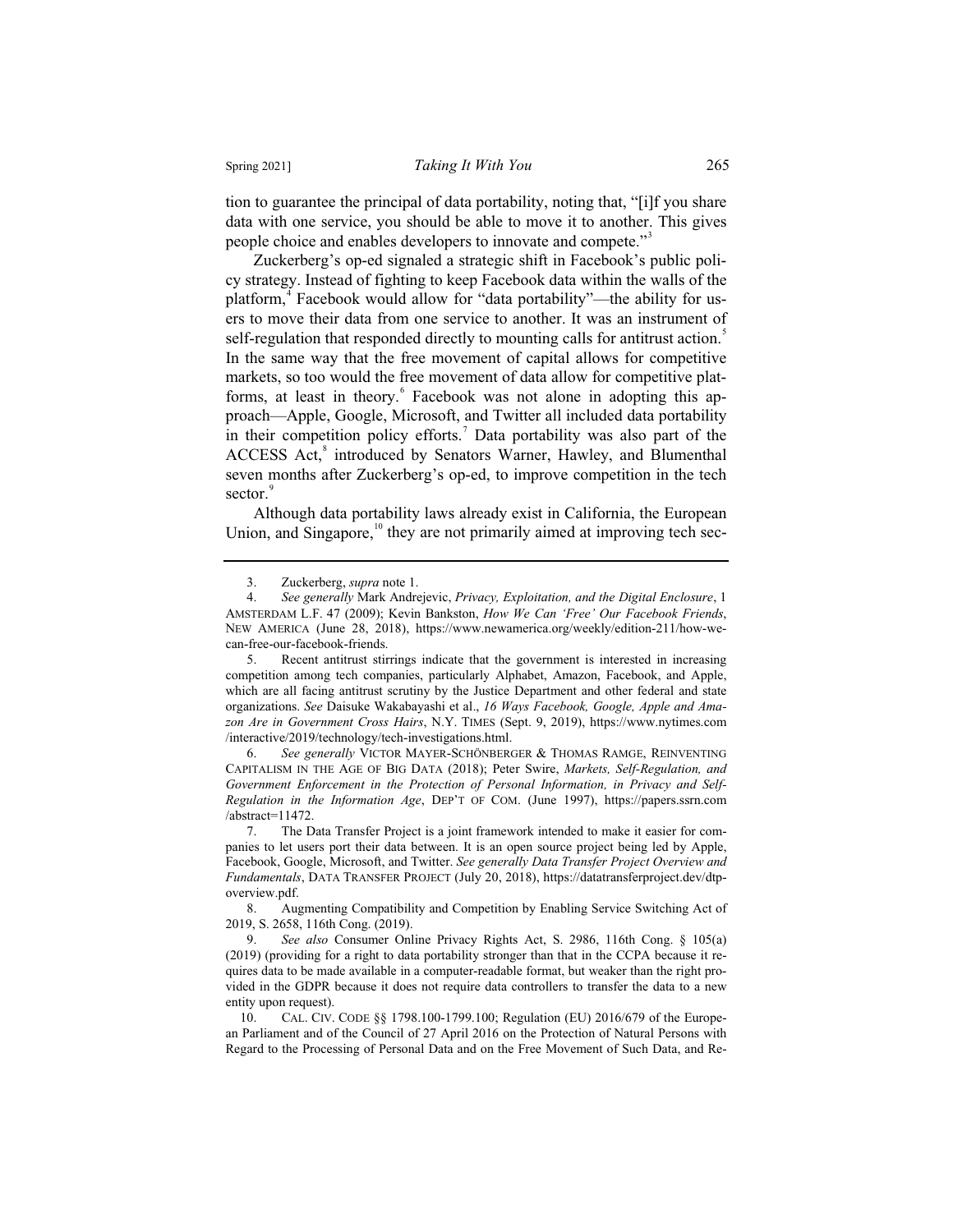tor competition. The California Consumer Privacy Act (CCPA), for example, adopts portability to allow consumers to hold platforms accountable for how they track and sell personal data.<sup>11</sup> The law offers little utility to new market entrants since it does not even require platforms to make their data available in a machine-readable format—the CCPA explicitly allows companies to transfer data via a toll-free number.<sup>12</sup>

The right to data portability in Europe's General Data Protection Regulation  $(GDPR)^{13}$  offers more utility to competitors, but not as much as it could, given that its main purpose is to grant consumers greater control over their own data.<sup>14</sup> Article 20 requires data controllers to allow consumers to export their personal data in a machine-readable format, and where technically feasible, directly transmit data to the new controller.<sup>15</sup> European legal scholars argue that this improves competition by lowering the cost for users to change platforms.<sup>16</sup> But in certain circumstances, the aims of data control and competition directly conflict.<sup>17</sup> For example, if a data subject tries to port data that overlaps with someone else's, the GDPR states that it is more important to respect the privacy and erasure rights of the second data subject than portability rights of the first.<sup>18</sup>

The Lei Geral de Proteção de Dados (LGPD)—Brazil's data protection law—also gives data subjects the right to port their data from one data controller to another.<sup>19</sup> However, unlike the GDPR, which requires the consid-

12. *See id.* § 1798.130. The CCPA also only requires platforms to send twelve months' worth of user data.

13. GDPR. art. 20.

17. *See generally* Tal Zarsky, *The Privacy-Innovation Conundrum*, 19 LEWIS & CLARK L. REV. 115, 141 (2015).

18. *See* GDPR, *supra* note 13, art. 20.

19. Abigayle Erickson, Note, *Comparative Analysis of the EU's GDPR and Brazil's LGPD: Enforcement Challenges with the LGPD*, 44 BROOK. J. INT'L L. 862, 883 (2019); Lei No. 13.709, de 14 de Agosto de 2018, Diário Oficial Da União [D.O.U.] de 15.8.2018 (Braz.),

pealing Directive 95/46/EC (General Data Protection Regulation), art. 20, 2016 O.J. (L 119) [hereinafter GDPR]; Personal Data Protection (Amendment) Act 2020 (Sing.).

<sup>11.</sup> The CCPA gives consumers rights to access all personal data a platform has collected on them, delete that information, and access certain knowledge about how their personal data gets sold, including what data has been sold and what category of business has bought it. Users also have the right to prevent buyers from reselling it without permission. CAL. CIV. CODE §§ 1798.105, .110, .115.

<sup>14.</sup> *Id.* recital 68 ("To further strengthen the control over his or her own data, where the processing of personal data is carried out by automated means, the data subject should also be allowed to receive personal data concerning him or her which he or she has provided to a controller").<br> $15.$ 

*Id.* art. 20.

<sup>16.</sup> *See generally* Inge Graef, *Blurring Boundaries of Consumer Welfare: How to Create Synergies Between Competition, Consumer and Data Protection Law in Digital Markets, in* PERSONAL DATA IN COMPETITION, CONSUMER PROTECTION AND INTELLECTUAL PROPERTY LAW (Mor Bakhoum et al., eds. 2018); Damien Geradin & Monika Kuschewsky, *Competition Law and Personal Data: Preliminary Thoughts on a Complex Issue* (Feb. 13, 2013) (unpublished manuscript) (https://ssrn.com/abstract=2216088).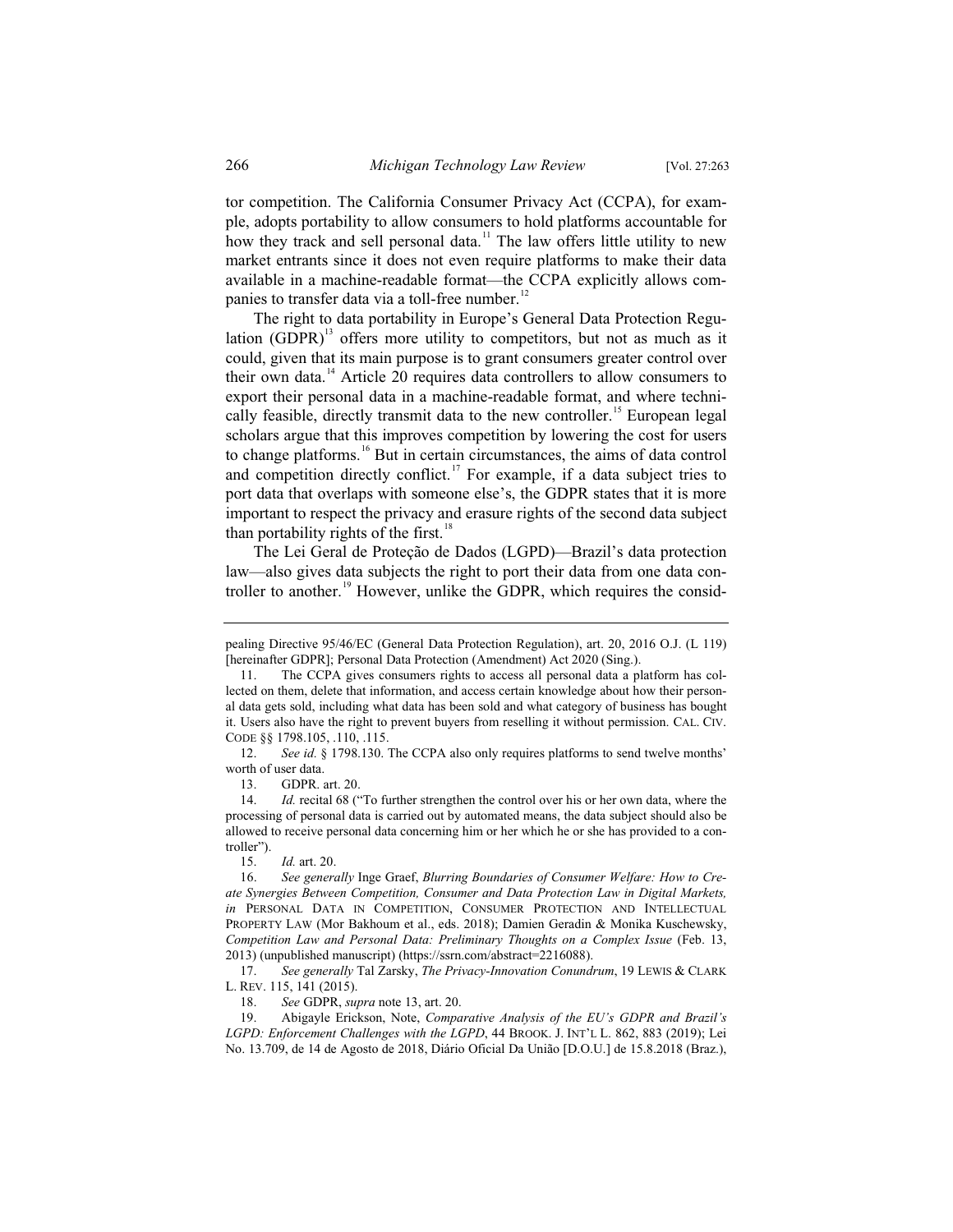eration of the data subject's individual rights before the "legitimate interests" of the data controller, the LGPD allows controllers to weigh the two considerations against one another.<sup>20</sup> It is still unclear what this balance means for the competitive utility of Brazilian data portability, since the law has only recently gone into effect as of this writing.

Only some of these data portability laws attempt to address platform barriers to entry, and none attempt to address barriers beyond switching costs.<sup>21</sup> These barriers to entry, here meaning the structural economic disadvantages faced by some firms but not others, $^{22}$  may still preclude new platforms from entering the market. For example, a platform that can overcome an incumbent's switching costs may still fail to overcome its network effects or economies of scale.

In this Article, I argue that the technical approaches to data portability, as encouraged by existing regulation, fail to improve barriers to entry sufficiently to allow new platforms to enter the market. As an alternative to the current popular approaches to implementing portability, namely one-off exports and APIs, I recommend a new approach that I call *collective portability* to better address these barriers. Collective portability allows groups of users to coordinate in order to transfer data they share to a new platform. This not only helps new market entrants overcome switching costs, but also addresses the barriers of unique data access, economies of scale, and network effects.

In making suggestions on how to evaluate and improve data portability's viability as a tool for regulating competition, this Article seeks to contribute to two broader bodies of literature. The first is the literature on data as an economic asset. Scholars often discuss the economic advantages and normative drawbacks of data-rich technical systems, but rarely discuss the contexts in which data-based advantages fail to be realized. To the extent this conversation occurs, it is mostly done through analogies, such as de-

*translated in* BRAZILIAN GENERAL DATA PROTECTION LAW (Ronaldo Lemos et al. trans., 2019), https://iapp.org/media/pdf/resource center/Brazilian General Data Protection https://iapp.org/media/pdf/resource\_center/Brazilian\_General\_Data\_Protection Law.pdf (last visited June 7, 2020) [hereinafter LGPD].

<sup>20.</sup> *See* Steven Blickensderfer et al., *Brazil's New Data Protection Law: An Overview and Four Key Takeaways for U.S. Companies*, NAT'L L. REV. (May 2, 2019), https:/ /www.natlawreview.com/article/brazil-s-new-data-protection-law-overview-and-four-keytakeaways-us-companies; Richie Koch, *What is the LGPD? Brazil's Version of the GDPR*, https://gdpr.eu/gdpr-vs-lgpd (last visited Dec. 22, 2020).

<sup>21.</sup> *See* Peter Swire & Yianni Lagos, *Why the Right to Data Portability Likely Reduces Consumer Welfare*, 72 MD. L. REV. 338, 349 (2013).

<sup>22.</sup> *See, e.g.*, ORG. FOR ECON. CO-OPERATION AND DEV., GLOSSARY OF INDUSTRIAL ORGANISATION ECONOMICS AND COMPETITION LAW 13–14 (1990), http://www.oecd.org /regreform/sectors/2376087.pdf; Yafit Lev-Aretz & Katherine J. Strandburg, *Regulation and Innovation: Approaching Market Failure from Both Sides* 4 (Pub. L. & Legal Theory Rsch. Paper Series, Working Paper No. 19-48, 2019), https://ssrn.com/abstract=3462522.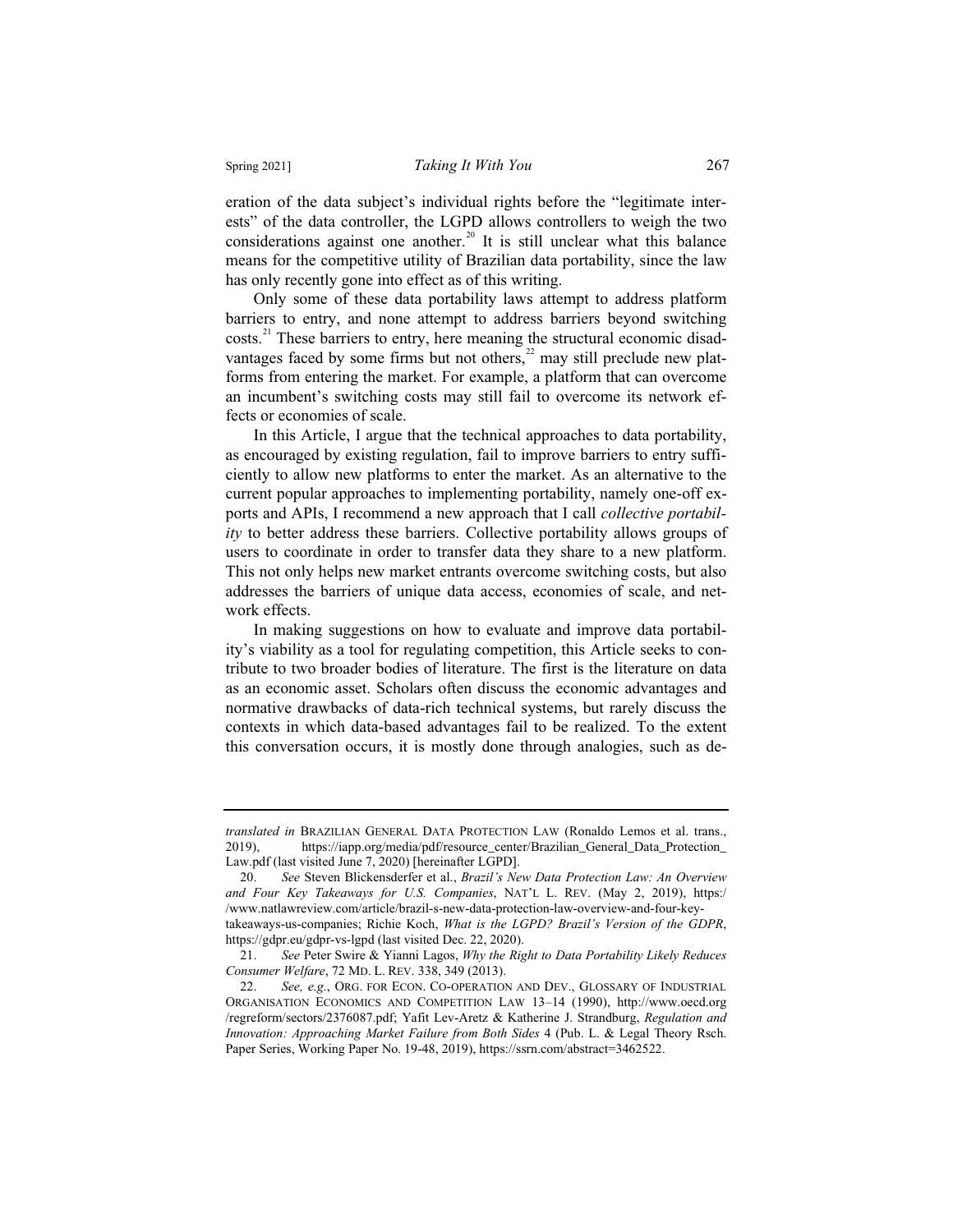bates over whether data is the new oil.<sup>23</sup> Through my analysis of data portability, I show how data is not a fungible asset with value in isolation. Rather, the value of data depends on its context, and the transferability of that value depends on the capacity to maintain that context between services.

Second, this Article seeks to contribute to the larger literature on regulating tech companies. As scholars and policymakers consider how to manage platform giants, data portability will be an important tool in the regulatory tool belt. But data portability is not a panacea, and what works as a matter of policy may fail in technical implementation. This Article examines various real-world examples of data portability that are well-known in Silicon Valley but not often analyzed in legal scholarship. They will hopefully serve as a good prism through which to interpret existing scholarship and bolster new scholarship.

I build my argument on three types of sources. The first is theoretical work done on barriers to entry from the fields of law, economics, and information systems. Second is anecdotes from real data portability regimes and analogous efforts, mostly from real tech companies. Despite the insistence that data portability improves competitiveness in the tech sector, I could not find any products built off of data specifically from one-off exports<sup>24</sup> (despite the fact that Facebook has allowed users to download their data since  $2010^{25}$  and Google since  $2011^{26}$ ). Therefore, for this part of the analysis, I turn to analogous initiatives in the telecom and banking sectors. The third type of evidence is real ported data. I downloaded and analyzed my own personal data from seven different platforms—Facebook, Google,

<sup>23.</sup> *See* Lauren Henry Scholz, *Big Data Is Not Big Oil: The Role of Analogy in the Law of New Technologies*, 86 TENN. L. REV. 863 (2020). *But see* Jonathan Vanian, *Why Data Is the New Oil*, FORTUNE (July 11, 2016), https://fortune.com/2016/07/11/data-oil-brainstormtech; Joris Toonders, *Data is the New Oil of the Digital Economy*, WIRED, http:/ /www.wired.com/2014/07/data-new-oil-digital-economy (last visited Feb. 11, 2021).

<sup>24.</sup> It is technically possible for a market entrant to build a new product off of a one-off export since they are computer readable, but in practice they are difficult if not impossible for developers to integrate into new or existing products. Data senders tend to provide little to no documentation about the structure of data users get from an export, leaving receivers to reverse engineer it themselves. Of the seven data portability exports studied for this Article, six had no documentation. The seventh, Twitter, seems to use something similar to its own documented, external facing API, though this is not confirmed anywhere. Also, the Twitter data set was the only one not in a cleanly formatted JSON. None of them had any versioning, which meant that these platforms could introduce breaking changes at any time. *See* GABRIEL NICHOLAS & MICHAEL WEINBERG, ENGELBERG CTR. ON INNOVATION L. & POL'Y, DATA PORTABILITY AND PLATFORM COMPETITION: IS USER DATA EXPORTED FROM FACEBOOK ACTUALLY USEFUL TO COMPETITORS? 21 (Nov. 2019).

<sup>25.</sup> Alexia Tsotsis, *Facebook Now Allows You to "Download Your Information"*, TECHCRUNCH (Oct. 6, 2010, 1:52 PM), https://techcrunch.com/2010/10/06/facebook-nowallows-you-to-download-your-information.

<sup>26.</sup> *See* GOOGLE, *The Data Liberation Front Delivers Google Takeout*, DATA LIBERATION BLOG (June 28, 2011, 1:51 PM), http://dataliberation.blogspot.com/2011/06 /data-liberation-front-delivers-google.html.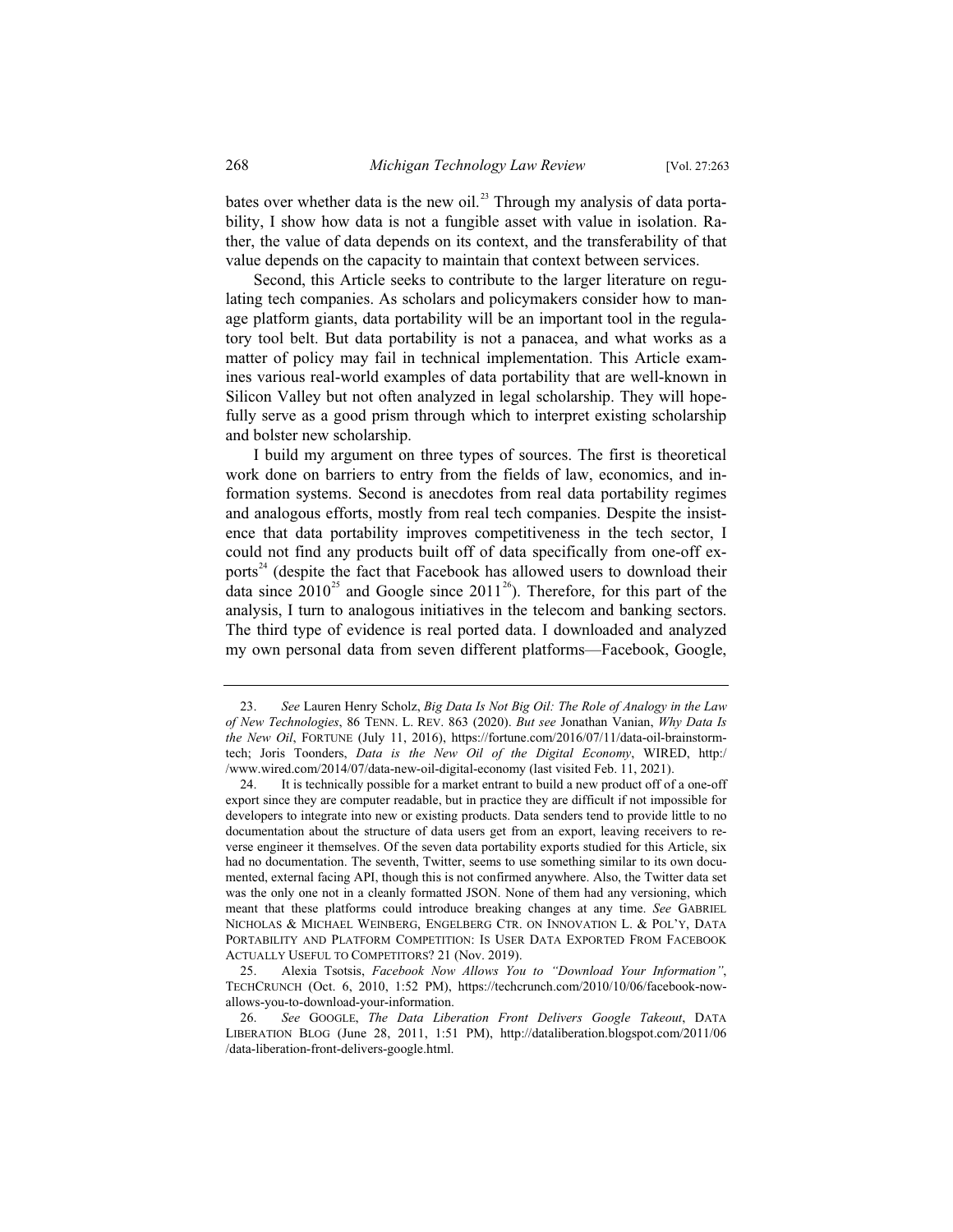Apple's iCloud, Instagram, Snapchat, Spotify, and Twitter to understand how platforms can and cannot leverage ported data to compete.

Part I defines "data portability" and delineates between two popular approaches, one-off exports and APIs. Part II assesses how effectively each of these approaches helps competitors overcome four different barriers to entry raised by big data: switching costs, network effects, economies of scale, and unique data access. Part III highlights additional limitations of API portability, based on the market behavior of users and platforms, and opportunities, based on its innovative potential. I then propose a new approach in Part IV—*collective portability*. I review it through the lens of Facebook's Download Your Information (DYI) tool, and then explore questions, hypotheticals, and challenges to the approach. I conclude with recommendations for regulators.

### I. CURRENT APPROACHES TO DATA PORTABILITY

The International Organization for Standardization defines "data portability" as the "ability to easily transfer data from one system to another without being required to re-enter data".<sup>27</sup> This definition broadly encompasses any means of "easy" transfer<sup>28</sup> for any type of data. But data portability laws tend to have a narrower focus when defining data portability. The GDPR focuses its definition of data portability on personal data—Article 20 gives Europeans the rights to obtain "personal data concerning [a data subject] which he or she has provided."<sup>29</sup> It does not include information a data controller inferred from provided personal data or any non-personal data, since that data is not considered "provided" by the data subject. $30$ 

Data portability laws also do not provide a data subject access to someone else's personal data, even if it overlaps with her own. This is particularly relevant in the context of deletion laws, like the GDPR's "right to be forgotten."<sup>31</sup> If Alice is tagged in a photo that Bob took and uploaded, for example, portability regimes under the GDPR may allow Bob to port that photo but not Alice, since the photo is Bob's data and someday he may want to delete it, which he could not do if Alice had downloaded it. $32$ 

<sup>27.</sup> Int'l Standards Org. [ISO], *Automation Systems and Integration—Oil and Gas Interoperability*, at 3.23, ISO Standard No. 18101-1:2019 (2019), https://www.iso.org/obp/ui /#iso:std:iso:ts:18101:-1:ed-1:v1:en:term:3.23 [hereinafter ISO].

<sup>28.</sup> Forms of transfer that would not be considered easy include manual data entry, an external tool, or having a specialist do it. *See infra* Section II.A.

<sup>29.</sup> GDPR, *supra* note 13, art. 20.

<sup>30.</sup> This Article will largely focus on personal-information-based products and services since these are the ones already subject to regulation.

<sup>31.</sup> GDPR, *supra* note 13, recital 65.

<sup>32.</sup> When exactly the "right to be forgotten" applies to social media data has somewhat yet to be determined. Many cases fall between the gaps of the extreme examples given by the European Commission. *See generally European Data Commission, Do We Always Have to*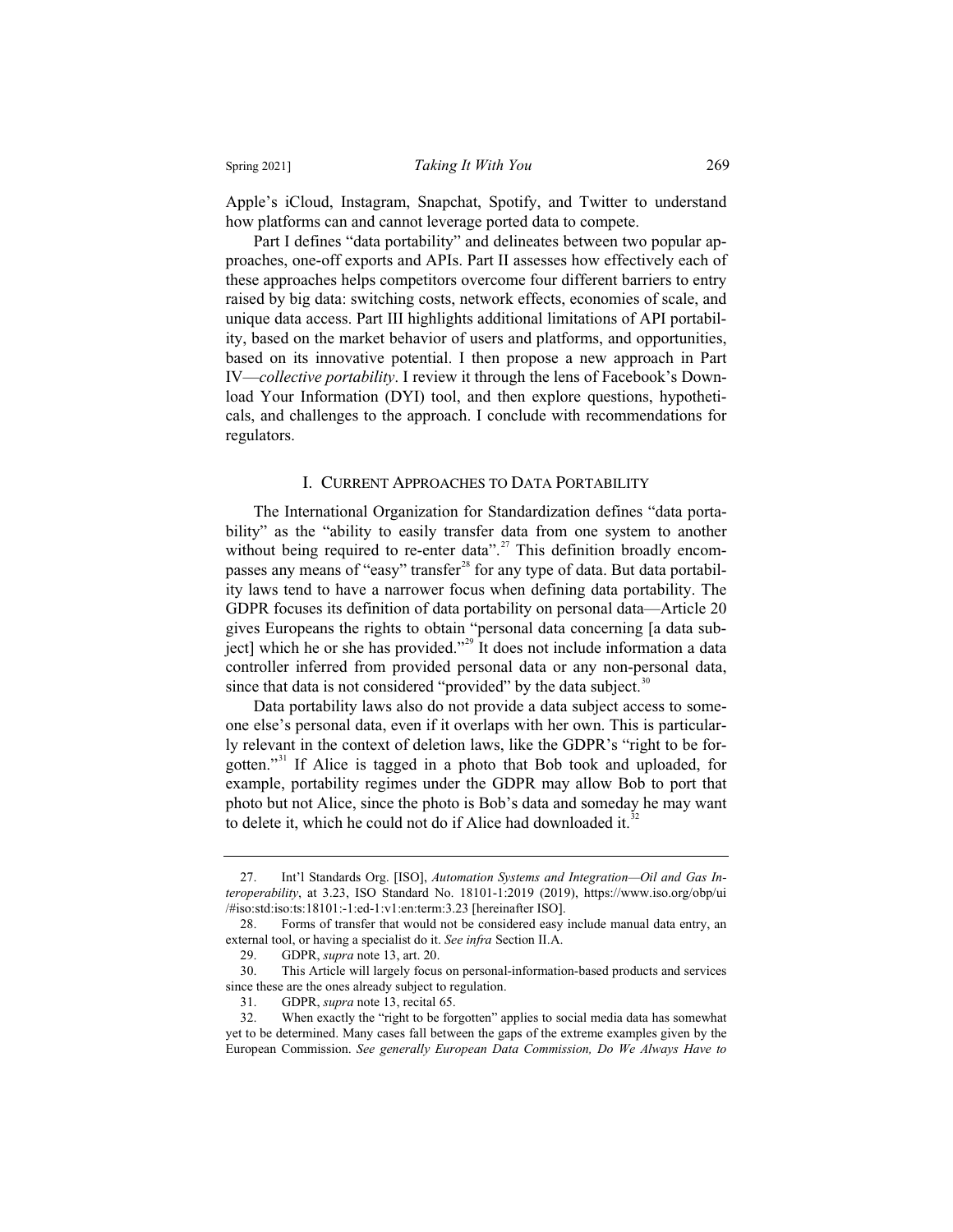By and large though, platforms can themselves decide which user data they make portable. To better conceptualize this, imagine a platform represented as a circle-and-line graph of entities and connections, or *points* and *edges*. <sup>33</sup> Each point represents a person or any discrete piece of content, like a message or a video. Each edge represents a relationship between two points, like between two people (e.g., friends on Facebook), a person and content (e.g., liking a photo) or two pieces of content (e.g., a comment on a photo). A specific data portability regime can be visualized as which edges and points an individual user is allowed to transfer, and in what context. A software service may not make all points and edges portable, particularly when they do not fall clearly under the control of a single user, and data may fall through the gaps.

There are two main types of portability, and they differ in how they allow data to move. The first is *one-off export portability*, whereby users can download a snapshot of the data they have on one platform in a form that can be uploaded to another.<sup>34</sup> One-off exports do not require the platform which data is being transferred away from (the *data sender*) and the platform which data is being transferred into (the *data receiver*) to have a direct connection.<sup>35</sup> Often, the user acts as an intermediary between the two platforms, moving data from one to the other. This gives the user full control over which data he sends, and it allows him to delete his data from the sending platform if he so desires. In practice, one-off exports often take a long time for data controllers to prepare—minutes to hours on some platforms,<sup>3</sup>

*Delete Personal Data if a Person Asks?*, EUR. COMM'N, https://ec.europa.eu/info/law/lawtopic/data-protection/reform/rules-business-and-organisations/dealing-citizens/do-we-alwayshave-delete-personal-data-if-person-asks\_en (last visited Feb. 13, 2021). The European Data Protection Board has begun to fill in some of these gaps by differentiating between "delisting" (from search engines) and "full erasure". *See Guidelines 5/2019 on the Criteria of the Right to Be Forgotten in the Search Engines Cases Under the GDPR*, EUR. DATA PROTECTION BD. (Dec. 2, 2019), https://edpb.europa.eu/sites/edpb/files/consultation/edpb\_guidelines\_ 201905\_rtbfsearchengines\_forpublicconsultation.pdf.<br>33. See ALAN GIBBONS, ALGORITHMIC GRAPE

See ALAN GIBBONS, ALGORITHMIC GRAPH THEORY 1 (1985).

<sup>34.</sup> The terminology can be confusing, because some refer to one-off export portability as "data portability" and API portability as "interoperability". *See generally* Oscar Borgogno & Giuseppe Colangelo, *Data Sharing and Interoperability: Fostering Innovation and Competition Through APIs*, 35 COMPUT. L. & SEC. REV. 1 (2019); *see generally* Paul De Hert et al., *The Right to Data Portability in the GDPR: Towards User-Centric Interoperability of Digital Services*, 34 COMPUT. L. & SEC. REV. 193 (2018). I use the terms "one-off export portability" and "API portability" to avoid confusion and remind the reader that both, by the ISO definition, are forms of data portability.

<sup>35.</sup> *See* ERIN EGAN, FACEBOOK, DATA PORTABILITY AND PRIVACY 11 (2019), https:/ /about.fb.com/wp-content/uploads/2020/02/data-portability-privacy-white-paper.pdf [hereinafter FACEBOOK PORTABILITY WHITE PAPER]. Egan refers to this relationship as an "open transfer."

<sup>36.</sup> *E.g.*, Facebook, Twitter.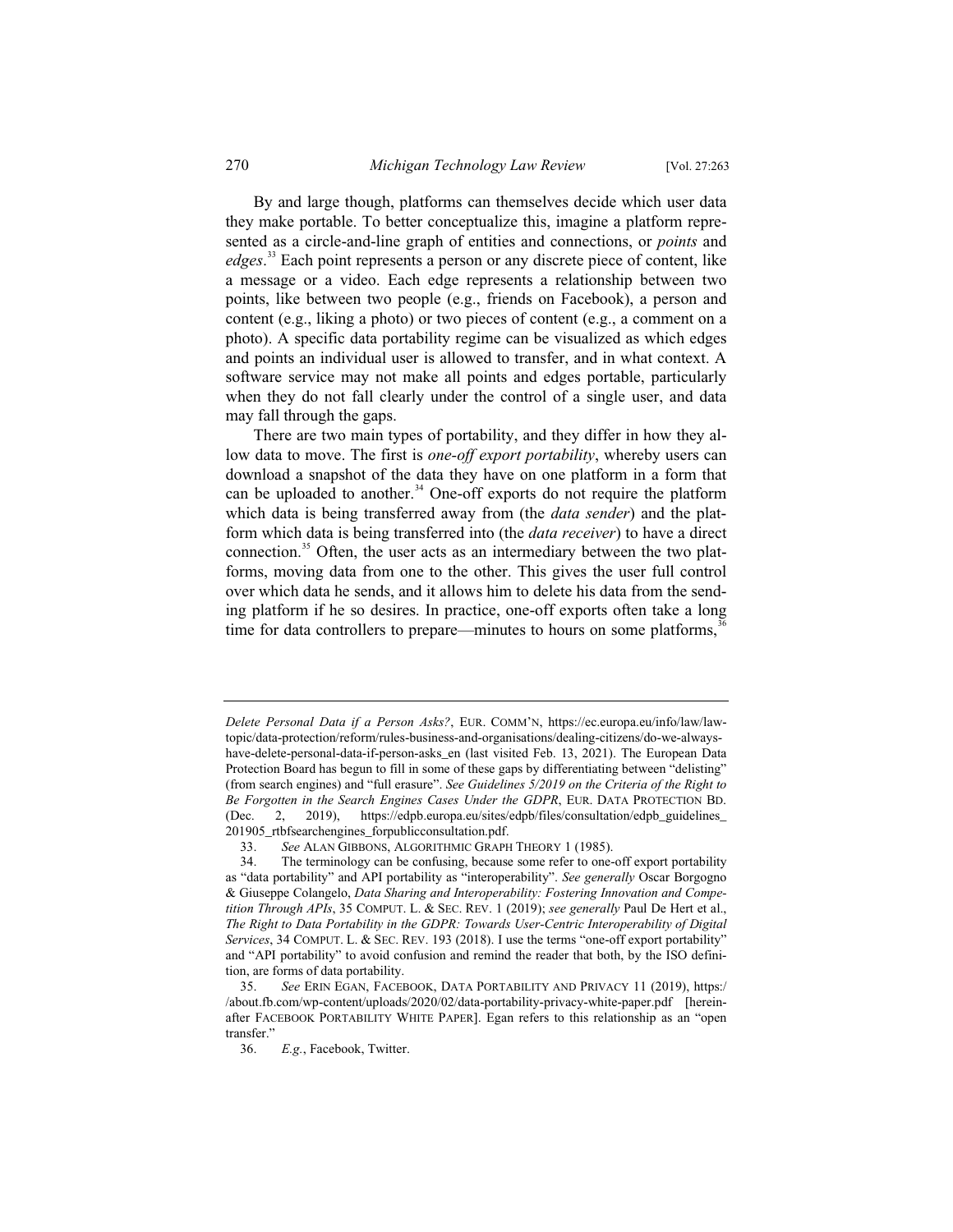days to weeks on others<sup>37</sup>—because the data sender may have to move a lot of data at once that is not stored in an easily accessible format.<sup>38</sup>

The second type of data portability is *interoperability*, whereby users allow two or more platforms to exchange information directly with one another. The ongoing connection between systems facilitates the transfer of live, up-to-date information, often through defined and documented protocols called application programming interfaces ("APIs"). To avoid confusion with uses of the term "interoperability" in other contexts, $39$  I will refer to this approach as *API portability*. 40

In contrast with one-off exports, APIs require the data sender and data receiver to maintain an ongoing relationship.<sup>41</sup> The receiver requests data from the sender, allowing it to obtain data faster and more frequently. It also lets the data sender observe and control what, when, and how the receiver gets data, usually through rate limiting (which limits how frequently it can make API requests) and key registration (which requires the receiver to register with the sender to access the API, thus allowing the sender to see how it uses the API and cut off access if necessary). There are reasons outside of competition for data senders to retain this kind of control, including security, preventing spam, and keeping costs down. However, these mechanisms have also been used for anti-competitive purposes, as will be discussed lat $er.$ <sup>42</sup>

To understand the difference between one-off exports and APIs, imagine that Carlo keeps track of his recipes in an app called CookUp but wants to move them to a new app called Tazte. If CookUp allows for one-off export portability, Carlo can download his recipes, upload them to Tazte, and, if he wants, delete that data from CookUp. The export is just a snapshot of Carlo's data on CookUp, so if Carlo later adds a recipe to CookUp that same recipe would not also appear on Tazte. However, if CookUp gives API access to Tazte, perhaps through a "Sign In With CookUp" button, the two

<sup>37.</sup> *E.g.*, Spotify, Snapchat.

<sup>38.</sup> The databases used to store this data are often optimized for some operations over others. Since all platforms explored here were originally developed after portability laws existed, it is unlikely that their databases are optimized for downloading all of a user's data.

<sup>39. &</sup>quot;Interoperability" is often seen as synonymous with "compatibility". In this context, the ISO definition makes the most sense: the "ability of two or more systems or applications to exchange information and to mutually use the information that has been exchanged." Information technology—Cloud computing—Interoperability and portability, No. 19941 Int'l Standards Org. & Int'l Electrotechnical Comm'n. [ISO/IEC] (2017), https://www.iso.org/obp /ui/#iso:std:iso-iec:19941:ed-1:v1:en.

<sup>40.</sup> APIs can be used for more than moving data around. They can also allow applications to expose features of their system (e.g., database storage, algorithms.) In this Article, I only consider the strict portability use case.

<sup>41.</sup> FACEBOOK PORTABILITY WHITE PAPER, *supra* note 35, at 12. Facebook calls this a "partnership transfer."

<sup>42.</sup> *See infra* Section III.A.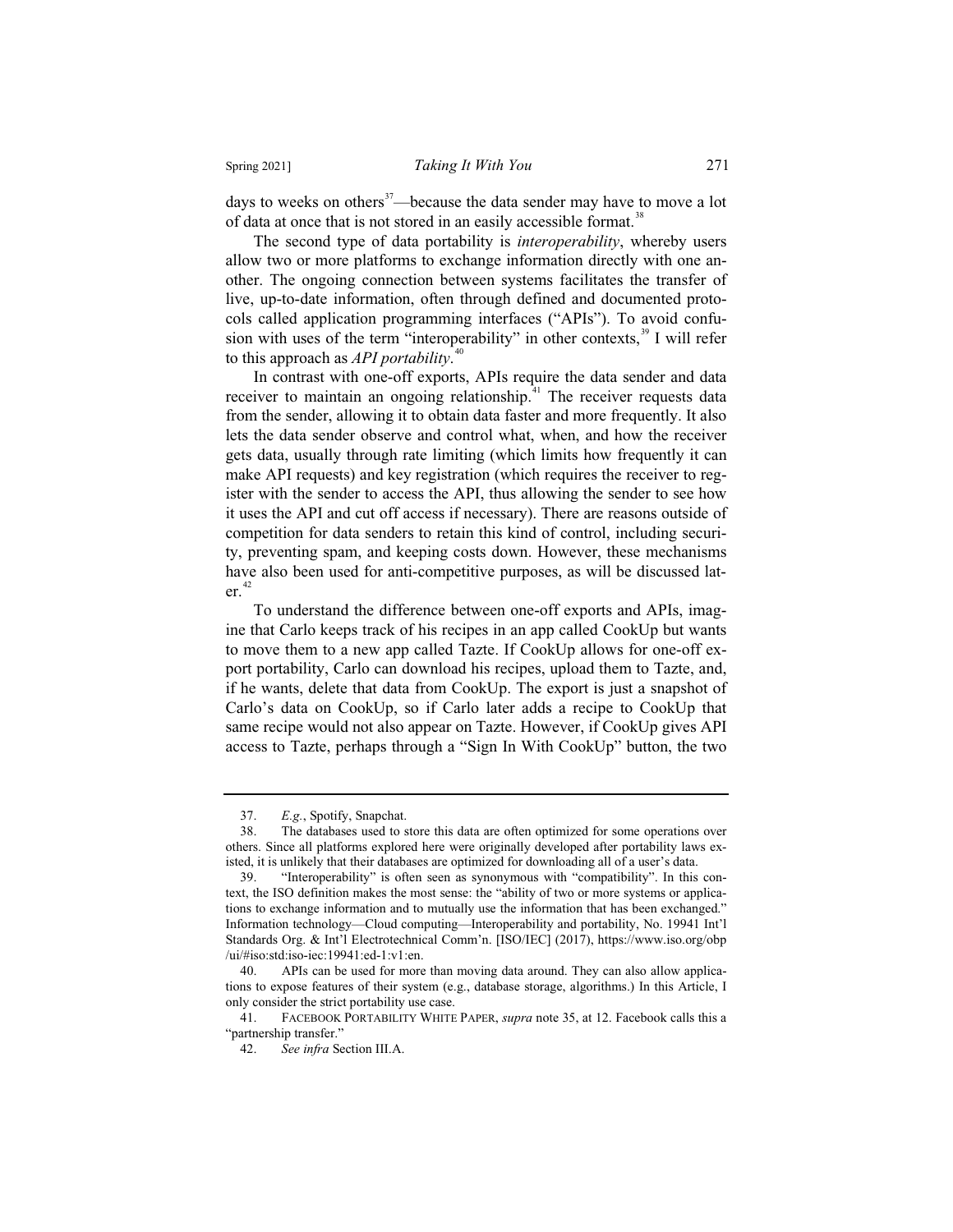systems can directly exchange live data. Thus, if Carlo adds or deletes a recipe to CookUp, the two lists could potentially sync.

One-off export and API portability are not strictly dichotomous. For example, a data sender and data receiver may be in direct communication for a brief period of time and then be cut off from one another. Or a data sender may only let users transfer their data to a platform if certain conditions are met, such as only allowing health data to be sent to another HIPAAcompliant platform.<sup>43</sup> This will become relevant in Part IV when I propose a new approach to portability that mixes elements from both one-off and API portability.

### II. DATA PORTABILITY AND BARRIERS TO ENTRY

Competition problems in the tech sector differ meaningfully from competition problems in other sectors because technology firms often have business models that depend on and leverage the advantages of big data.<sup>4</sup> Scholars argue that disparities in data held by technology firms can create barriers to entry that make it difficult for non-dominant platforms to compete.<sup>45</sup> In this section, I review four of these barriers: switching costs, unique data access, economies of scale, and network effects. I have ordered them based on their ability to be alleviated by current approaches to data portability from best to worst. These four barriers will serve as an operational definition of competition<sup>46</sup> and will be used to evaluate the competitive utility of one-off and API portability respectively.

# A*. Switching Costs*

If a user has a lot of her data on one platform, there may be a significant cost for her to switch to another platform. For example, if she has rated hundreds of books read on Amazon's Goodreads platform, she may not be willing to switch to a new, more preferable platform if it means having to

<sup>43.</sup> FACEBOOK PORTABILITY WHITE PAPER, *supra* note 35, at 12. Facebook calls this a "conditioned transfer."

<sup>44.</sup> I define this term with the four Vs of big data: volume, velocity, variety, veracity. In other words, "big data" sets are large, frequently updated, gathered from various sources, and reasonably accurate.

<sup>45.</sup> *See, e.g.*, *The Four V's of Big Data*, IBM BIG DATA & ANALYTICS HUB (2015), www.ibmbigdatahub.com/infographic/four-vs-big-data. Different sources expand or contract this mnemonic, ranging between three and six V's. Matt Griffin et al., *A Case Study: Analyzing City Vitality with Four Pillars of Activity—Live, Work, Shop, and Play*, 4 BIG DATA 60, 61 (2016), https://www.liebertpub.com/doi/full/10.1089/big.2015.0043.

<sup>46.</sup> Competition can be an elusive term so it is easier to evaluate by taking on a noncomprehensive but also non-recursive operationalization. *See generally* Paul McNulty, *Economic Theory and the Meaning of Competition*, 82 Q.J. ECON. 639, 639–40 (1968).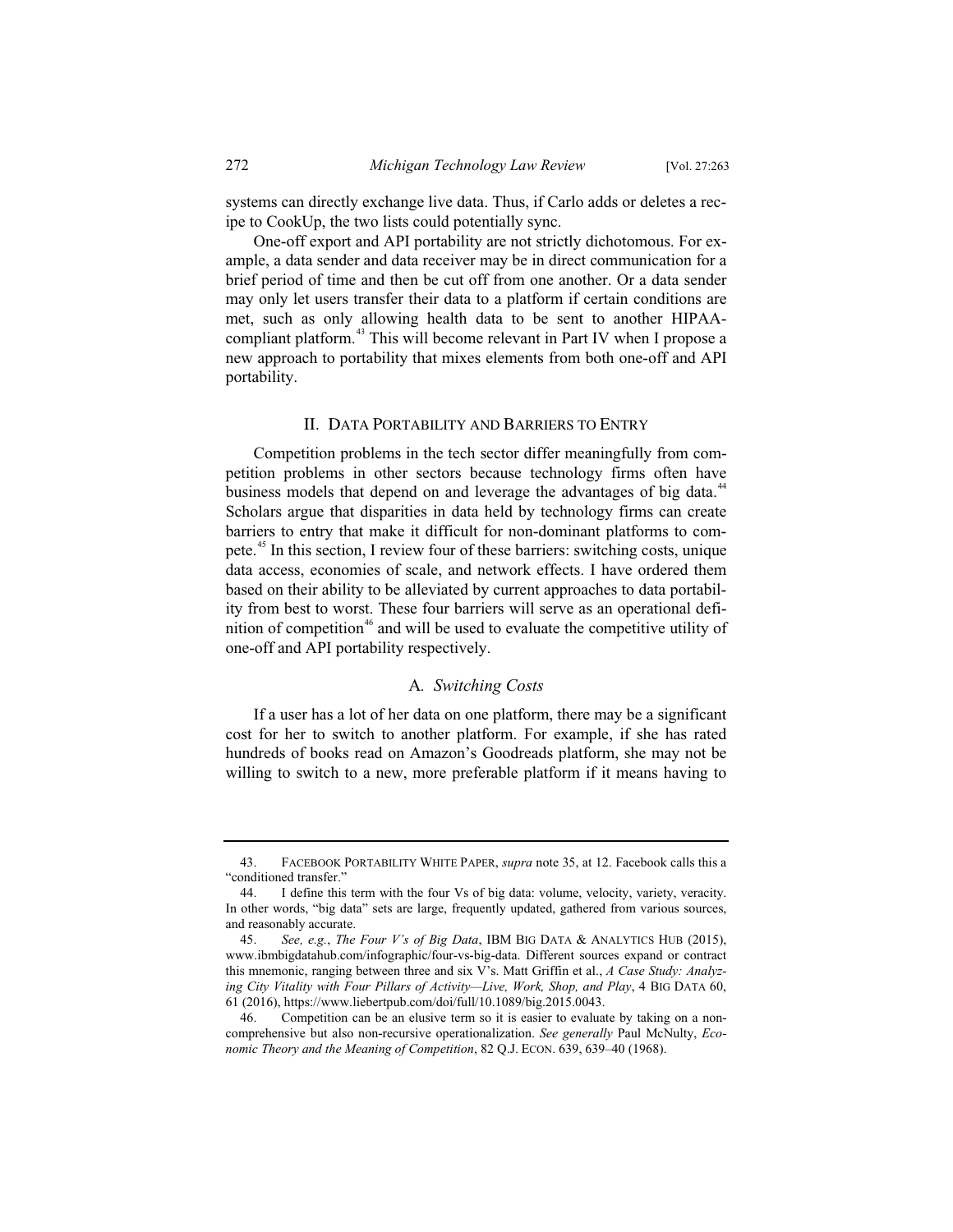manually re-enter every book she read. Switching costs thereby act as a barrier to entry. $47$ 

One-off data exports are naturally suited to lower switching costs since data portability is by definition the "ability to easily transfer data."<sup>48</sup> A oneoff export lowers switching costs in the Goodreads example because the user values her data (reading history) for its own sake, not just in the context of other data on the Goodreads platform that could not be exported (e.g., comments from other users). One-off exports work similarly well for other types of data that users value for its own sake but are difficult to move, such as photos, videos, and blog posts. $4^{\circ}$ 

There is historical precedent for one-off exports<sup>50</sup> successfully improving competition in the telecom sector. On November 24, 2003, the Federal Communications Commission (FCC) mandated mobile phone number portability, requiring all wireless carriers to allow customers who wished to switch to move their phone number to another carrier.<sup>51</sup> Previously, if a customer wanted to change carriers, he would also have to abandon his existing phone number. By removing this switching cost, the FCC hoped to increase competition between carriers.<sup>52</sup> Looking at cost as a proxy for competition, mobile number portability was an across the board success. Small, medium, and large phone plans all became cheaper, and price dispersion between companies offering analogous plans decreased.<sup>53</sup>

Well-designed APIs can drive switching costs even lower than one-off exports. Streamlined design elements like the "Sign in with Facebook" button make for a more seamless transfer experience than downloading and uploading an export file. APIs also allow users to change services without

52. *Id.* at 4.

<sup>47.</sup> Daniel Rubinfeld & Michal Gal, *Access Barriers to Big Data,* 59 ARIZ. L. REV. 339, 364 (2017).<br>48. ISO, s

<sup>48.</sup> ISO, *supra* note 27.

<sup>49.</sup> Facebook has already taken this approach with its port to Google Photos project. *See* Steve Satterfield, *Driving Innovation in Data Portability with a New Photo Transfer Tool*, FACEBOOK (Dec. 2, 2019), https://about.fb.com/news/2019/12/data-portability-photo-transfer- $\frac{1}{60}$ 

<sup>50.</sup> *See generally* Minjung Park, *The Economic Impact of Wireless Number Portability*, 59 J. INDUS. ECON. 714 (2011). Mobile phone number portability is an example of a one-off export, not interoperability. When transferring a number, the sender and receiver do need to communicate with one another once the relevant data, originally allocated by the North American Numbering Plan Administrator, is sent. The FCC also mandates this process happens in a timely manner, and it usually takes about two hours.

<sup>51.</sup> *See generally* Telephone Number Portability/CTIA Petitions for Declaratory Ruling on Wireline-Wireless Porting Issues, *Memorandum Opinion and Order*, FCC 03-284, 18 FCC Rcd. 23697 (2003). This was actually only in the top 100 Metropolitan Statistical Areas. It only applied to all markets (despite a Petition for Forbearance filed by a number of telecoms) starting May 24, 2004.

<sup>53.</sup> For example, unlimited anytime minute plans became more similarly priced between AT&T and Verizon. Park, s*upra* note 50, at 734–36.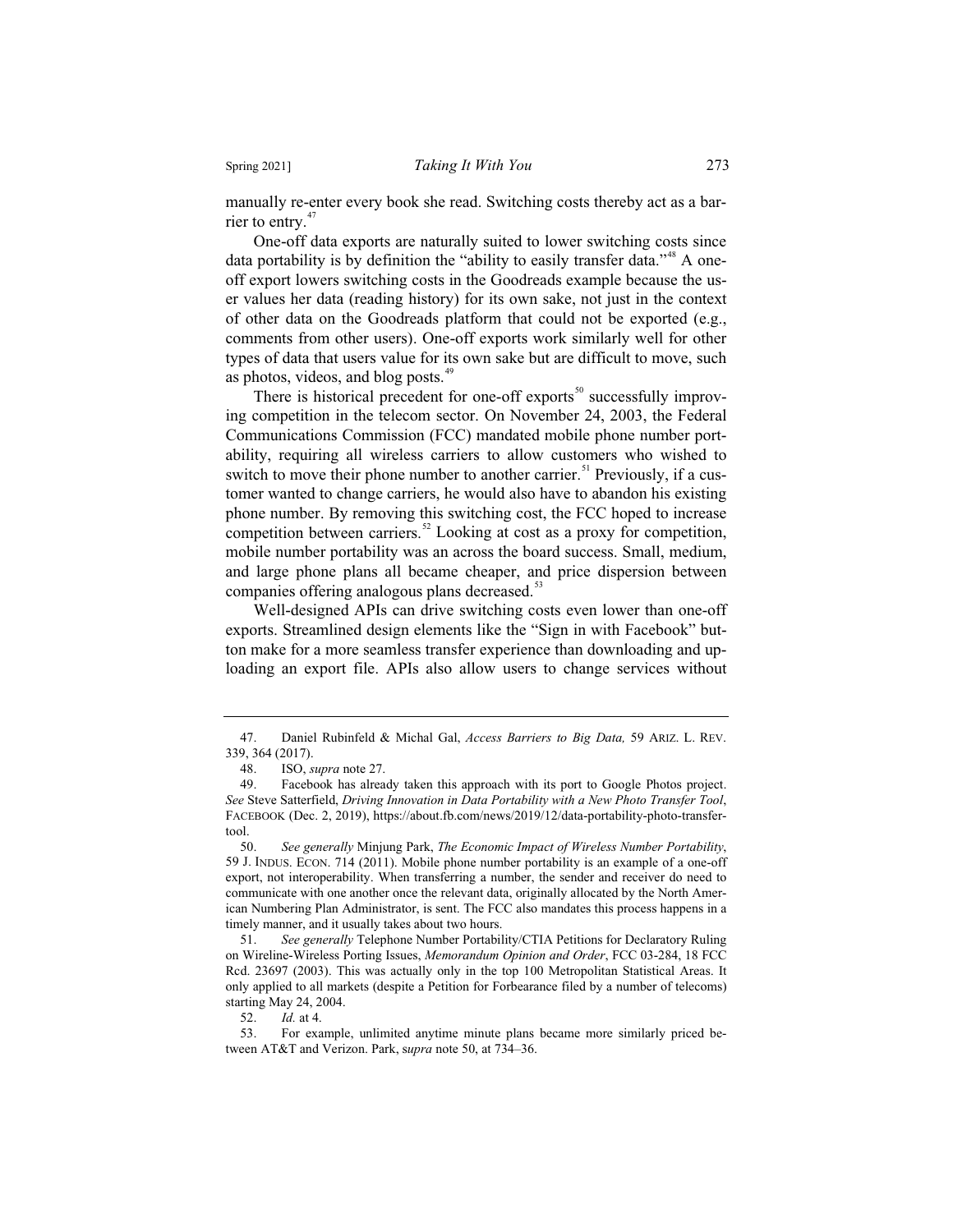abandoning the original, further reducing both switching costs and the cost of returning to the incumbent. $\frac{54}{5}$ 

However, data portability does not necessarily cause data to flow from dominant services to competitors. The phone number portability example sidesteps this dynamic because the telecom industry mostly consists of a few dominant players. The tech industry, on the other hand, has a few large players and many small ones, and improving competition means making it easier for the two groups to compete on the same footing. Yet reducing switching costs might actually *harm* smaller competitors by helping incumbent platforms with strong network effects pull in users.

This dynamic plays out on customer relationship management platforms (CRMs). A small business may opt for a smaller, cheaper CRM, such as Pipedrive, that competes with the industry-standard CRM, Salesforce, on price.<sup>55</sup> Once the business grows though, they will have more clients who use Salesforce and will want to better integrate with their systems. The startup is incentivized to switch to the strongly networked Salesforce as soon as they are able. Currently, this can take a while because startups need to either buy a third-party tool or pay a specialist to switch CRMs.<sup>56</sup> Lower switching costs through data portability could cause businesses to switch away from small CRMs sooner than they otherwise would, making it even more difficult for them to compete with Salesforce's network effects.

### B. *Unique Data Access*

Critics who argue that big data does not act as a barrier to entry point out that data is a non-rivalrous, non-exclusive resource.<sup>57</sup> However, there are cases in which a platform can have unique and functionally exclusive access to certain data. For example, an IoT thermometer company may have unique access to data concerning a patient's body temperature, or an oil company may have unique access to particular geothermal data.

Data portability can somewhat mitigate the advantage of unique data access. If an IoT thermometer company makes its data portable, a health tracking app can use that data to give its users a better sense of their overall health. However, the data sender will likely have more context about how the data was collected since it has greater knowledge of its own internal systems. This translates into knowledge about which data is more trustworthy.

<sup>54.</sup> *See infra Section III.B.*<br>55. Interview with Berk E

Interview with Berk Birand, CEO, Fero Labs, in N.Y.C., N.Y. (Nov. 21, 2019); D.P. Taylor, *Pipedrive vs. Salesforce: A CRM Comparison for 2021*, BLUEPRINT (Jan. 6,

<sup>2021),</sup> https://www.fool.com/the-blueprint/pipedrive-vs-salesforce.<br>56. Id.: see generally IMPORT2 WIZARD, https://www.import 56. *Id.*; *see generally* IMPORT2 WIZARD, https://www.import2.com.

<sup>57.</sup> *See generally* Anja Lambrecht & Catherine Tucker, Can Big Data Protect a Firm from Competition? (Dec. 18, 2015) (unpublished manuscript) (https://ssrn.com /abstract=2705530); Darren Tucker & Hill Wellford, *Big Mistakes Regarding Big Data*, ANTITRUST SOURCE, A.B.A. (Dec. 1, 2014), https://ssrn.com/abstract=2549044.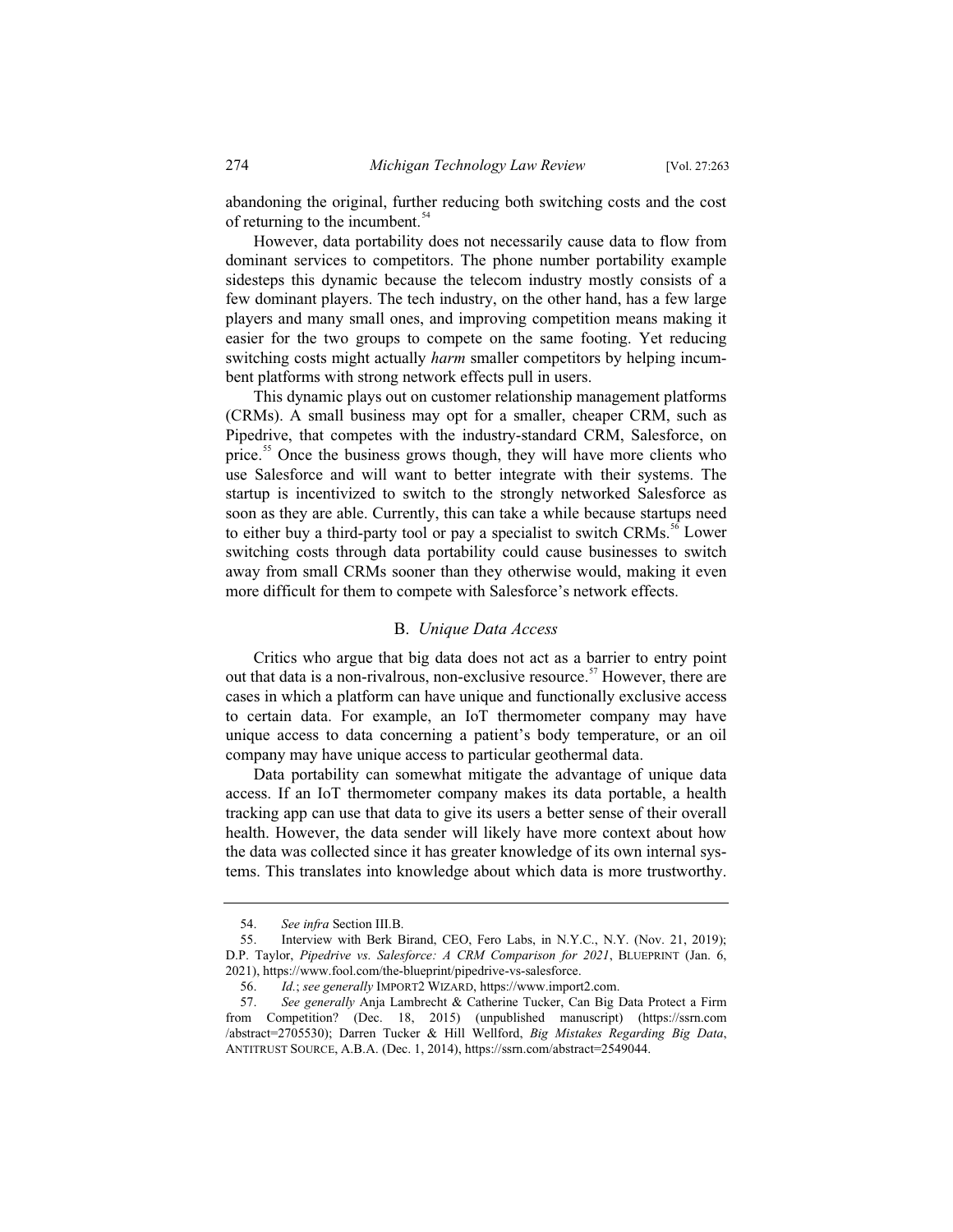Additionally, the data sender may withhold some of the data it collects. It may not want to overload the receiver with excessive data, or it may want withhold data for its own advantage. The IoT thermometer company may choose not to expose its internal diagnostic data because it is unnecessary, or because it undermines the confidence of the temperature taken, or because it undermines user privacy.

The U.K. Department for Business Innovation & Skills is attempting to lower the barriers of unique data access in the financial tech sector through a portability initiative called Midata. Midata makes it easier for consumers to access information about their bank transactions in hopes of allowing them to compare the prices of different products using their own data.<sup>58</sup> The initiative first focused on the banking industry though there are plans to extend it to energy and telecoms. Specifically, the government wanted to enable consumers to download their historical bank transaction data in a standardized format so they could use price comparison tools to see whether they could save by moving to another bank. By opening up this information that banks might otherwise have unique access to, the government hoped that customers would switch bank accounts more frequently, the way they do with credit cards, thus improving competition. $59$ 

The Midata initiative first rolled out in 2014 and became compulsory in 2015, and so far it seems to be neither a significant success nor failure. The only major company that offers the hoped-for price comparison service is GoCompare, $\frac{60}{n}$  and their tool is not without criticism.<sup>61</sup> The U.K. Department for Business Innovation & Skills has not released data on whether bank account switching has increased.

However, Midata's standardization of how banks make transaction data available to users may lead to other benefits in the future. Previously, most U.K. banks permitted users to download their data in some form or another, but many made their data available only in a non-machine readable format, like PDF. Banks also varied widely in how far back in the transaction histo-

<sup>58.</sup> *See* U.K. DEP'T FOR BUS. INNOVATION & SKILLS, PERSONAL DATA: REVIEW OF THE MIDATA VOLUNTARY PROGRAMME 3 (2014), https://assets.publishing.service.gov.uk /government/uploads/system/uploads/attachment\_data/file/327845/bis-14-941-review-of-themidata-voluntary-programme-revision-1.pdf.

<sup>59.</sup> *See id.* at 3–4.

<sup>60.</sup> *Money Comparison,* GOCOMPARE, https://www.gocompare.com/money (last visited Mar. 4, 2021). Numerous business leaders have praised the midata initiative (e.g., Martin Lewis from MoneySavingExpert, Alistair Crane from Grapple) but have yet to create their own comparison tools, so far as I can tell. *See* Press Release, U.K. DEP'T FOR BUS., INNOVATION & SKILLS ET AL.*, Businesses Get Creative with Consumer Data at the 'Midata' Innovation Lab Launch* (July 10, 2013), https://www.gov.uk/government/news/businessesget-creative-with-consumer-data-at-the-midata-innovation-lab-launch.

<sup>61.</sup> *Midata: Which? First Look*, WHICH? (Mar. 26, 2015), https://www.which.co.uk /news/2015/03/midata-which-first-look-399235. It also is unclear how much the tool is actually used, and since its initial release GoCompare has reduced the prominence of the midata tool on their website.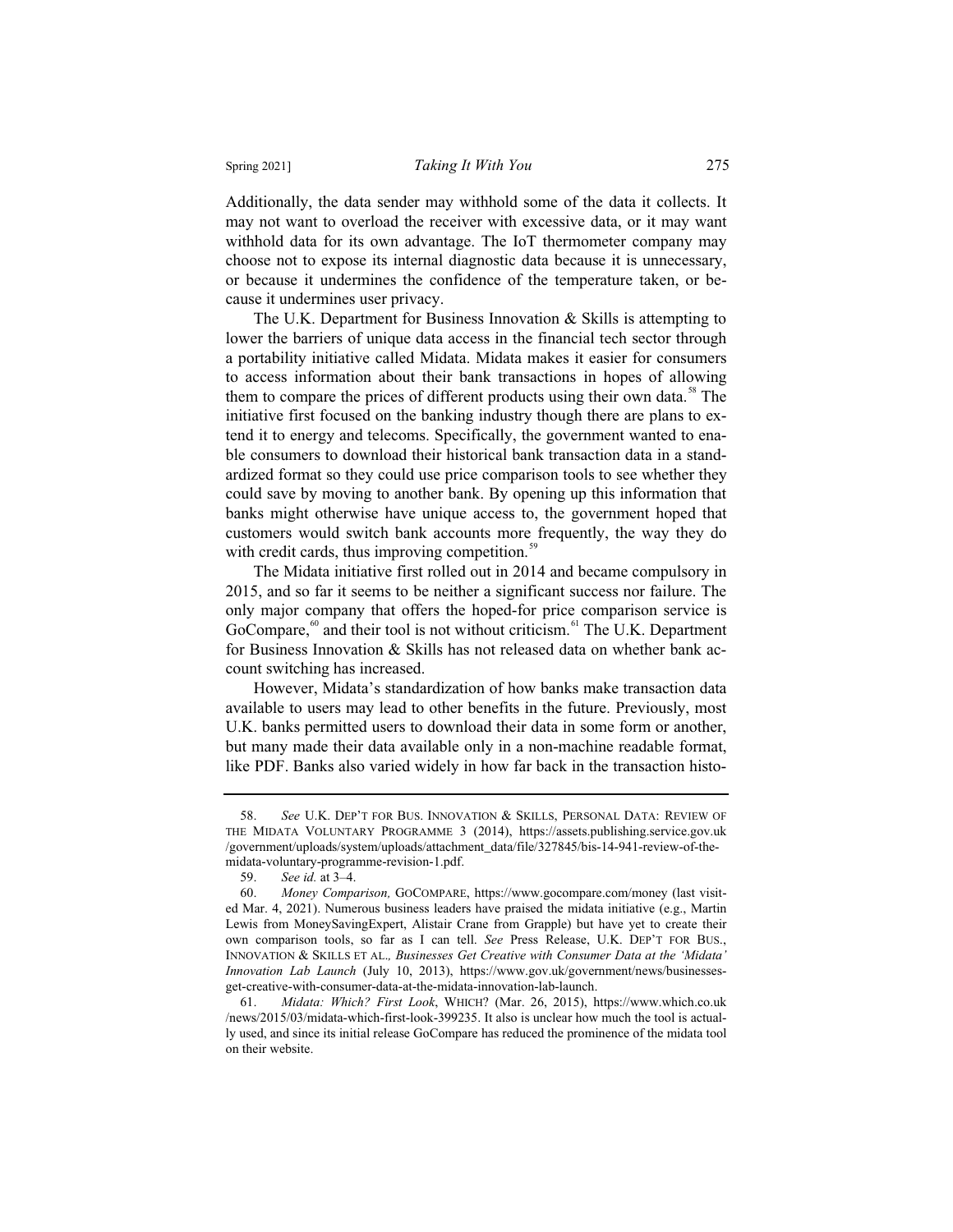ry users could download data from (sometimes months, sometimes years). Midata also allowed the British government to set unified privacy standards for exported banking data. $62$  Even if the data is underutilized now, standardization allows this data to potentially be used by new products in the future. The U.K. briefly ran the Midata Innovation Lab to explore potential uses for open data in banking and other industries.<sup>63</sup>

Sometimes, platforms can create a barrier to entry by having uniquely fast access to data.<sup>64</sup> Stucke and Grunes discuss this in terms of "nowcasting,"<sup>65</sup> the ability for a company to use the velocity of data they receive to identify trends before others. For example, Lyft's dynamic pricing works by increasing the price when it notices certain patterns of orders occurring in an area (e.g., people trickling out of a concert early before a massive rush).<sup>66</sup> The combination of timely data and broad historical data allows Lyft to more quickly and accurately adjust their prices to a customer's willingness to pay than a rival app with fewer users.<sup> $67$ </sup> Twitter may use a similar process to identify trending topics faster than other social media sites, thus further perpetuating itself as the place to go for the most up-to-date conversation.<sup>68</sup>

One-off exports cannot address this kind of speed-based barrier to entry, but APIs can. As mentioned before, one-off exports take a long time to prepare all of a user's data, anywhere from minutes to months. APIs allow for smaller chunks of information to be accessed more quickly (often in a fraction of a second) and more frequently.

### C*. Economies of Scale*

Economies of scale occur when a firm increases in efficiency as it increases in size. Usually, these gains in purchasing, managerial, and marketing power are eventually curbed by diseconomies of scale. Platforms that improve and grow from increased data collection, however, experience un-

<sup>62.</sup> ATM transactions are unredacted, debit card transactions and fees redact card number data, and other transactions redact all descriptive data. Midata for Personal Current Accounts, MIDATA, http://www.pcamidata.co.uk [https://web.archive.org/web/20190306215048 /http://www.pcamidata.co.uk/].

<sup>63.</sup> *See generally* MIDATA INNOVATION LAB, http://www.midatalab.org.uk (last visited Nov. 12, 2020).

<sup>64.</sup> *See* MAURICE E. STUCKE & ALLEN P. GRUNES, BIG DATA AND COMPETITION POLICY 162–86 (2016); Rubinfeld & Gal, *supra* note 47, at 353.

<sup>65.</sup> *See* STUCKE & GRUNES, *supra* note 64, at 8.

<sup>66.</sup> *See* Davide Crapis & Chris Sholley, *Dynamic Pricing to Sustain Marketplace Balance*, MEDIUM (Nov. 10, 2020), https://eng.lyft.com/dynamic-pricing-to-sustain-marketplacebalance-1d23a8d1be90.

<sup>67.</sup> *Id.*; *see also* Dawn Woodward, *Matching and Dynamic Pricing in Ride-Hailing Platforms*, MICROSOFT RSCH. (May 1, 2018), https://www.microsoft.com/en-us/research /video/matching-dynamic-pricing-ride-hailing-platforms.

<sup>68.</sup> *See* Shahab Saquib & Rashid Ali, *Understanding Dynamics of Trending Topics in Twitter*, INTERNATIONAL CONFERENCE ON COMPUTING, COMMUNICATION AND AUTOMATION, May 5–6, 2017, at 98–103.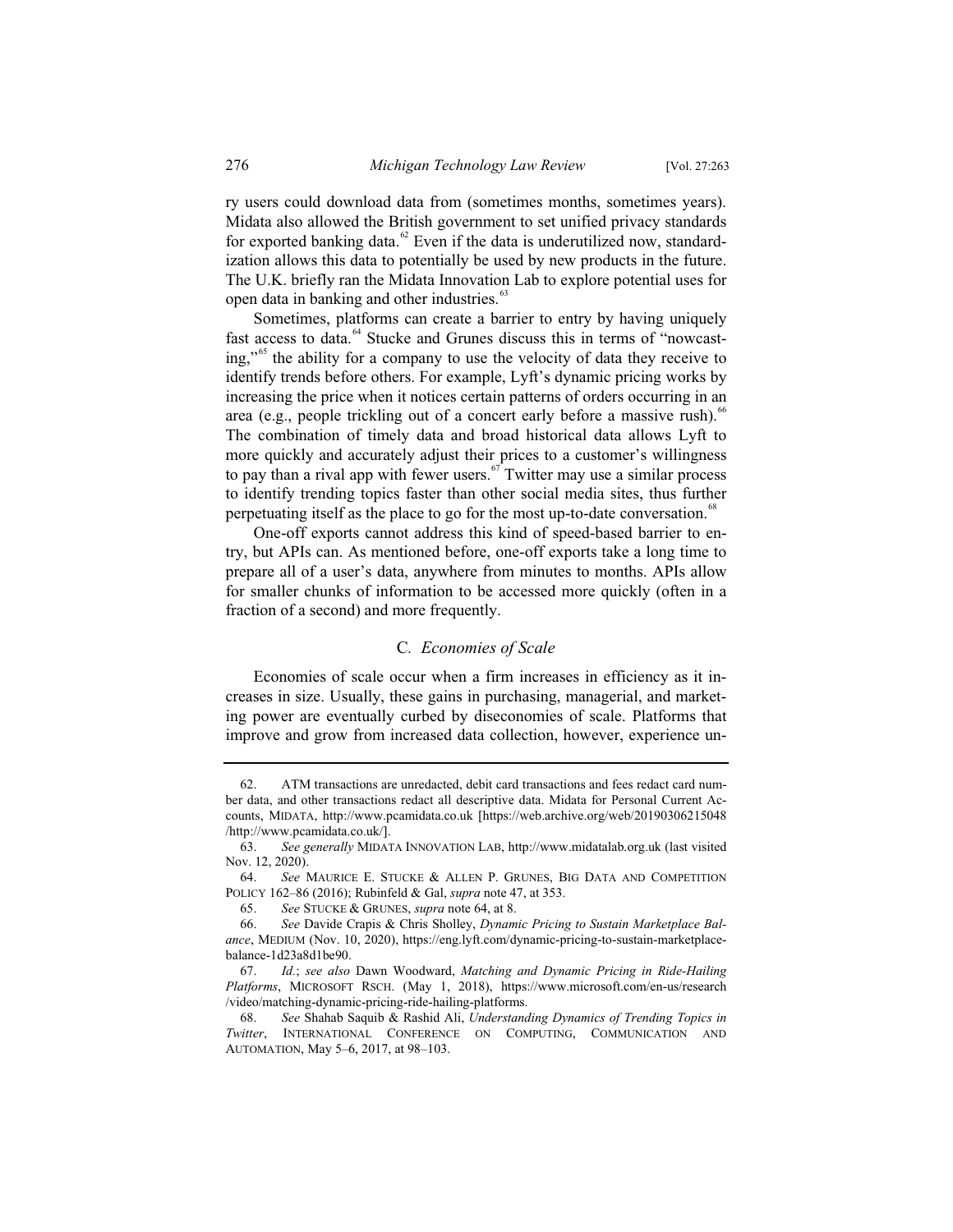bounded economies of scale.<sup>69</sup> Stucke and Grunes describe how the dynamic plays out:

[T]he more people actively or passively contribute data, the more the company can improve the quality of its product, the more attractive the product is to other users, the more data the company has to further improve its product, which becomes more attractive to prospective users. $\frac{70}{10}$ 

Growth and informational economies of scale are paramount virtues in the culture of Silicon Valley.<sup>71</sup> Many platforms only become profitable once they reach a certain scale or market share, so they depend on venture capital, often for years, to offset their high upfront costs.

Many scholars, namely those subscribing to the Chicago School view, argue that economies of scale do not themselves constitute barriers to entry.<sup>72</sup> Others argue that the drive to reach and maintain economies of scale incentivize certain barrier creating behaviors. Khan describes two such behaviors in the context of Amazon: predatory pricing and vertical integration.<sup>73</sup> Firms may even go so far as to take data from other platforms, as Google Maps did when it scraped images from Yelp to increase the number of photos it had for businesses.<sup>74</sup>

Data portability can only help competitors overcome information economies of scale if it is implemented in a way that can bring a lot of data and users away from the data sender to the data receiver. There is not much of a difference between APIs and one-off exports on this front. Though APIs help receivers save on storage costs and provide access to up-to-date, targeted information, the relative economies of scale between the receiver and the sender may not change as much because the data continues to exist on the incumbent platform. Even if users want to move away from the incumbent platform, informational economies of scale may mean that competitors' services are vastly inferior to the incumbent's until those users actually move, creating a coordinated action chicken-and-egg problem.

<sup>69.</sup> *See* Robert Wilson, *Informational Economies of Scale*, 6 BELL J. ECON. 184, 184– 95 (1975), https://www.jstor.org/stable/3003221.

<sup>70.</sup> STUCKE & GRUNES, *supra* note 64, at 170.<br>71. See generally PETER THIEL & BLAKE

See generally PETER THIEL & BLAKE MASTERS, ZERO TO ONE: NOTES ON STARTUPS, OR HOW TO BUILD THE FUTURE, CROWN BUSINESS (2014)*;* BEN HOROWITZ, THE HARD THING ABOUT HARD THINGS: BUILDING A BUSINESS WHEN THERE ARE NO EASY ANSWERS, HARPER BUSINESS (2014).

<sup>72.</sup> MARC A. EISNER, ANTITRUST AND THE TRIUMPH OF ECONOMICS: INSTITUTIONS, EXPERTISE, AND POLICY CHANGE 105 (1991).

<sup>73.</sup> Khan, *supra* note 2, at 722–37. *But see* Daniel Crane, *The Tempting of Antitrust: Robert Bork and the Goals of Antitrust Policy*, 79 ANTITRUST L.J. 835, 852 (2014).

<sup>74.</sup> *See* Natasha Tiku, *Yelp Claims Google Broke Promise to Antitrust Regulators*, WIRED (Sept. 12, 2017, 2:01 PM), https://www.wired.com/story/yelp-claims-google-brokepromise-to-antitrust-regulators.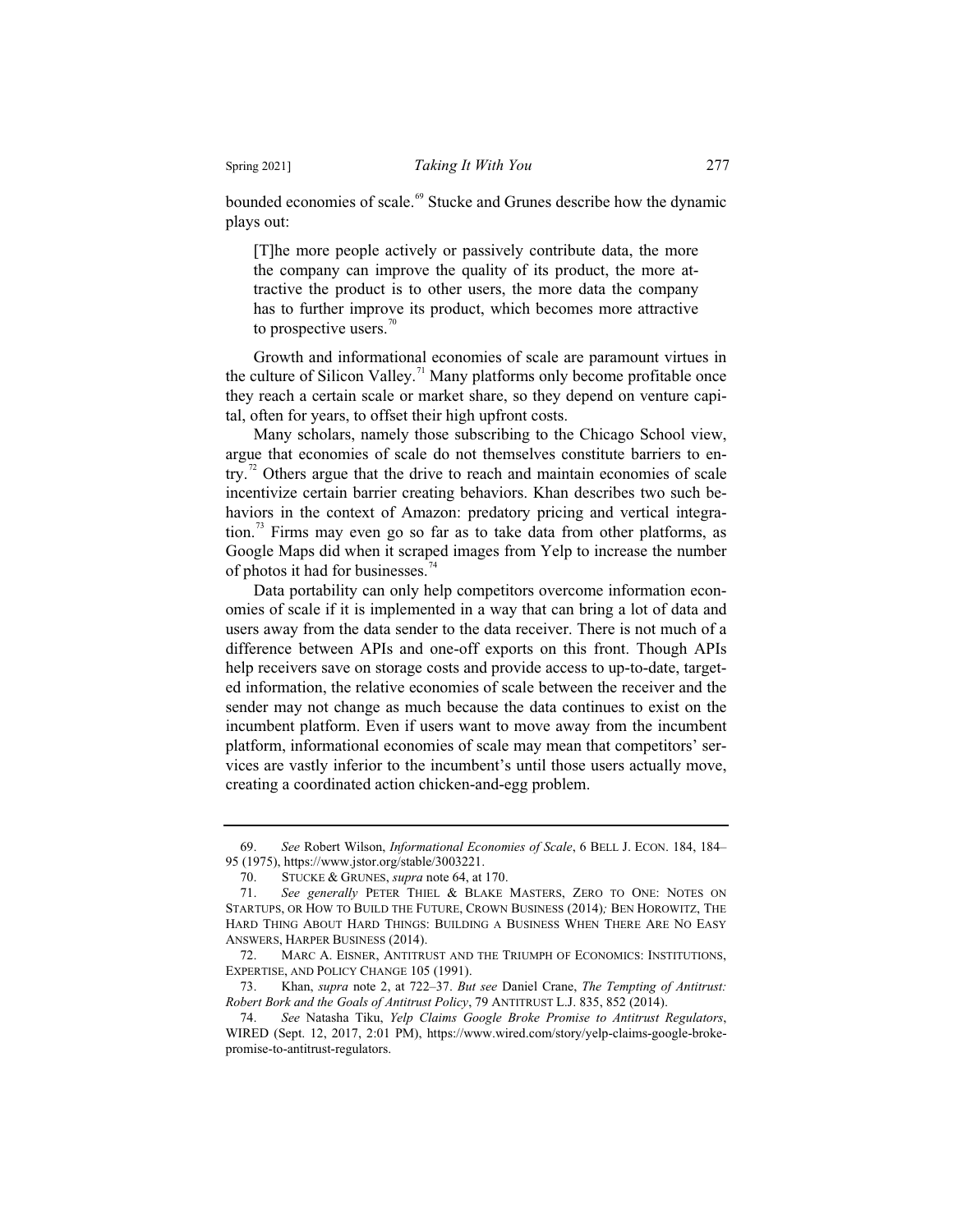Platforms have successfully used data portability to bootstrap their growth, but often at the expense of other normative values. LinkedIn adopted a legally dubious approach to data portability, colloquially known as "growth hacking," shortly after its founding in 2002.<sup>75</sup> Unlike Friendster, an open social network and the most popular at the time, LinkedIn was meant to connect professionals who knew each other in real life, allowing users to better trust recommendations made on the platform. This gated system assured that connections between users were meaningful, but it also meant less of them, which translated into a sparser network.<sup>76</sup> LinkedIn's revenue streams (job listings, subscriptions for improved communications, advertisements) all depended on the platform having many users and connections, so it needed to find a way to grow. $\frac{7}{7}$ 

To bootstrap its growth, LinkedIn ported contact lists from email clients, a novel strategy at the time.<sup>78</sup> It built a plugin for the Microsoft Outlook email client that mined a user's contacts and sent out invitations to people who had not already signed up for LinkedIn. In 2011, LinkedIn allowed users to upload their email contact lists from other clients with its "Add Connections" feature, and soon, up to 7% of users were uploading their address books, thus increasing the number of invitations sent to join LinkedIn by more than  $30\%$ <sup>79</sup> LinkedIn gained access to even more contact information by acquiring Rapportive, another product that vacuumed up data from email clients.<sup>80</sup>

LinkedIn eventually sent out so many invitations that it ran into legal trouble. When someone who was invited to LinkedIn through the Add Connections feature did not respond, LinkedIn would follow up two more times, without explicit permission from the inviter. ${}^{81}$  If a person who was not a member of LinkedIn appeared in multiple uploaded contact lists, that could mean a huge volume of email. LinkedIn faced a lawsuit over this activity in 2015 and paid out \$13 million in a settlement.<sup>82</sup> By then though, LinkedIn had already leveraged the scale of email to create its own scale. It had

<sup>75.</sup> *See* Morgan Brown, *LinkedIn Growth Engine: The Never Ending Viral Loop*, GROWTHHACKERS (2014), https://growthhackers.com/growth-studies/linkedin.<br>76. See id.

<sup>76.</sup> *See id.*

<sup>77.</sup> *See* Ellen Lee, *LinkedIn's Startup Story: Connecting the Business World*, CNN MONEY (June 2, 2009, 10:24 AM), https://money.cnn.com/2009/06/02/smallbusiness /linkedin\_startup\_story.smb/index.htm [https://web.archive.org/web/20180327012620/https:/ /money.cnn.com/2009/06/02/smallbusiness/linkedin\_startup\_story.smb/index.htm].

<sup>78.</sup> Brown, *supra* note 75.

<sup>79.</sup> *Id.*

<sup>80.</sup> *See* Anthony Ha, *Rapportive Announces Acquisition by LinkedIn, (Basically) Confirms \$15M Price*, TECHCRUNCH (Feb. 22, 2012, 2:04 PM), https://techcrunch.com/2012/02 /22/rapportive-linkedin-acquisition.<br>81. Jacob Kastreakes, Linked

<sup>81.</sup> Jacob Kastreakes, *LinkedIn Agrees to Settle Unwanted Email Lawsuit*, VERGE (Oct. 2, 2015, 8:47 PM), https://www.theverge.com/2015/10/2/9444067/linkedin-email-lawsuitsettlement-add-connections.

<sup>82.</sup> *Id.*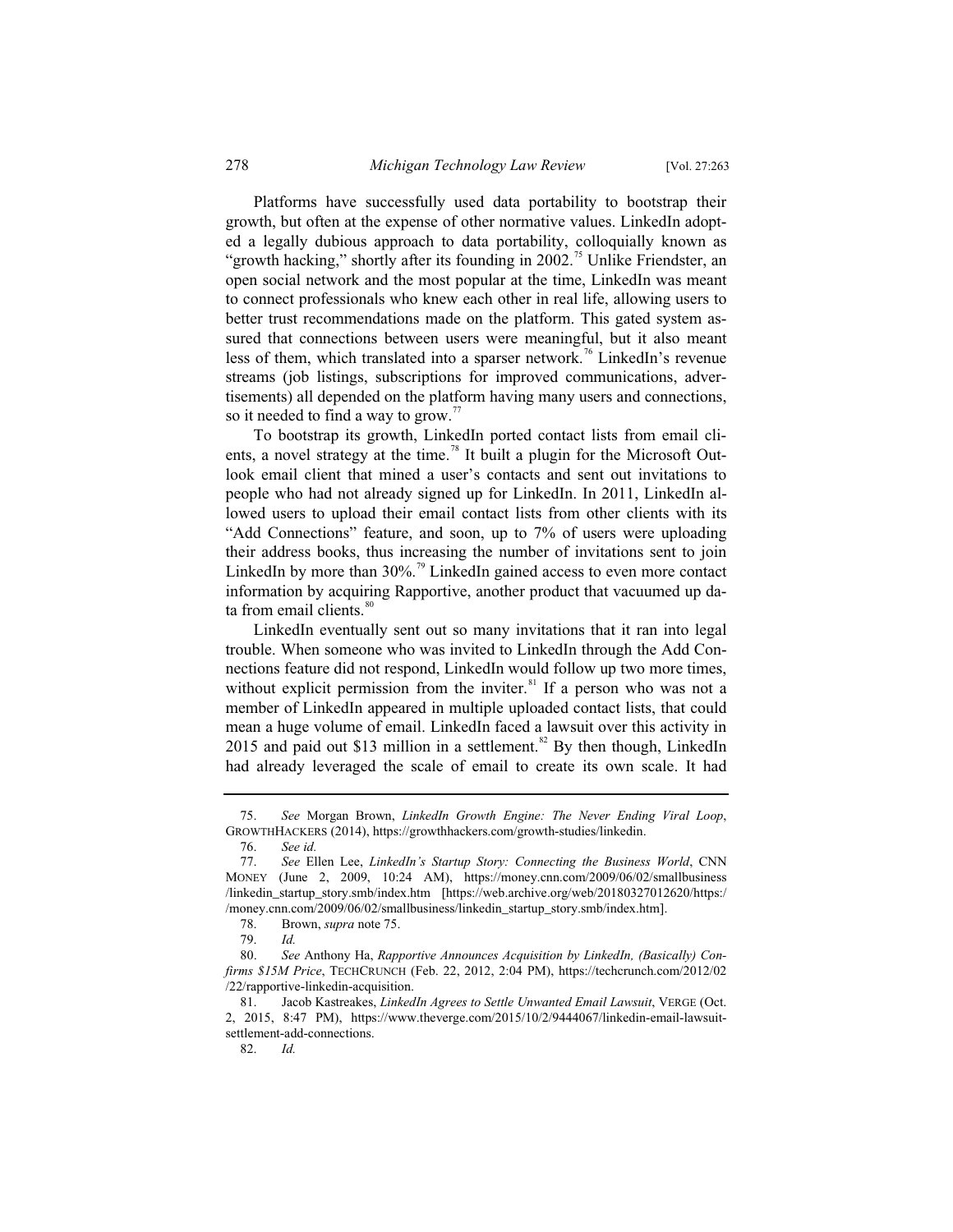grown consistently, from 37 million members in 2009 to over 400 million members in 2016 when Microsoft acquired the company for \$26.2 billion.<sup>83</sup>

The growth story of LinkedIn shows how portability, especially when done shrewdly and through backchannels, can improve competition at the expense of end users. The "growth hacking" approach raises serious questions about privacy, security, and spam. A portability regime should allow for competition to thrive without impinging the rights and control of users over their data.

# D*. Network Effects*

Network effects occur when a product or service increases in value as more people use it. If one platform grows far larger than its competitors, that means network effects may entrench their advantage, creating a barrier to entry for others.<sup>84</sup> There are two types of positive network effects: *direct* and *indirect*. <sup>85</sup> Direct network effects occur when economic agents value a platform more when similar economic agents use it, like how telephone users gained value when others had telephones since it meant more people they could call. Similarly, Twitter benefits from positive network effects, since more active users on Twitter leads to more relevant and timely tweets. Indirect positive network effects occur when an economic agent benefits from a different kind of agent using the platform. For example, Lyft drivers benefit from more riders on the app and vice versa, as drivers can more quickly find passengers and passengers have shorter pick up times. A failure to capitalize on network effects leads to a platform's demise—a new ridesharing app will have a hard time attracting drivers without riders and vice versa; a rival to Twitter will have difficulty establishing itself as a dominant public forum if no one is there.

Prominent data economist David S. Evans outlines strategies in his catalyst framework for new platforms entering the market to build up their own network effects.<sup>86</sup> The value of multisided platforms, he argues, is that they bring together distinct economic agents, reducing transaction costs for them to find one another. The difficult part for platforms is finding the initial catalyst to get those economic agents onto the platform in the first place.

This challenge takes many forms. Sometimes, a platform needs to attract economic agents to one side of the market first. For example, many social media platforms match users with advertisers but only need users to ini-

<sup>83.</sup> *Numbers of LinkedIn Members From 1st Quarter 2009 to 3rd Quarter 2016*, STATISTA (Oct. 27, 2016), https://www.statista.com/statistics/274050/quarterly-numbers-oflinkedin-members.<br>84. See STU

See STUCKE & GRUNES, *supra* note 64, at 162.

<sup>85.</sup> Michael Katz & Carl Shapiro, *Systems Competition and Network Effects*, 8 J. ECON. PERSPS. 93, 95–96 (1994).

<sup>86.</sup> DAVID EVANS, PLATFORM ECONOMICS: ESSAYS ON MULTI-SIDED BUSINESSES 58–62 (2011).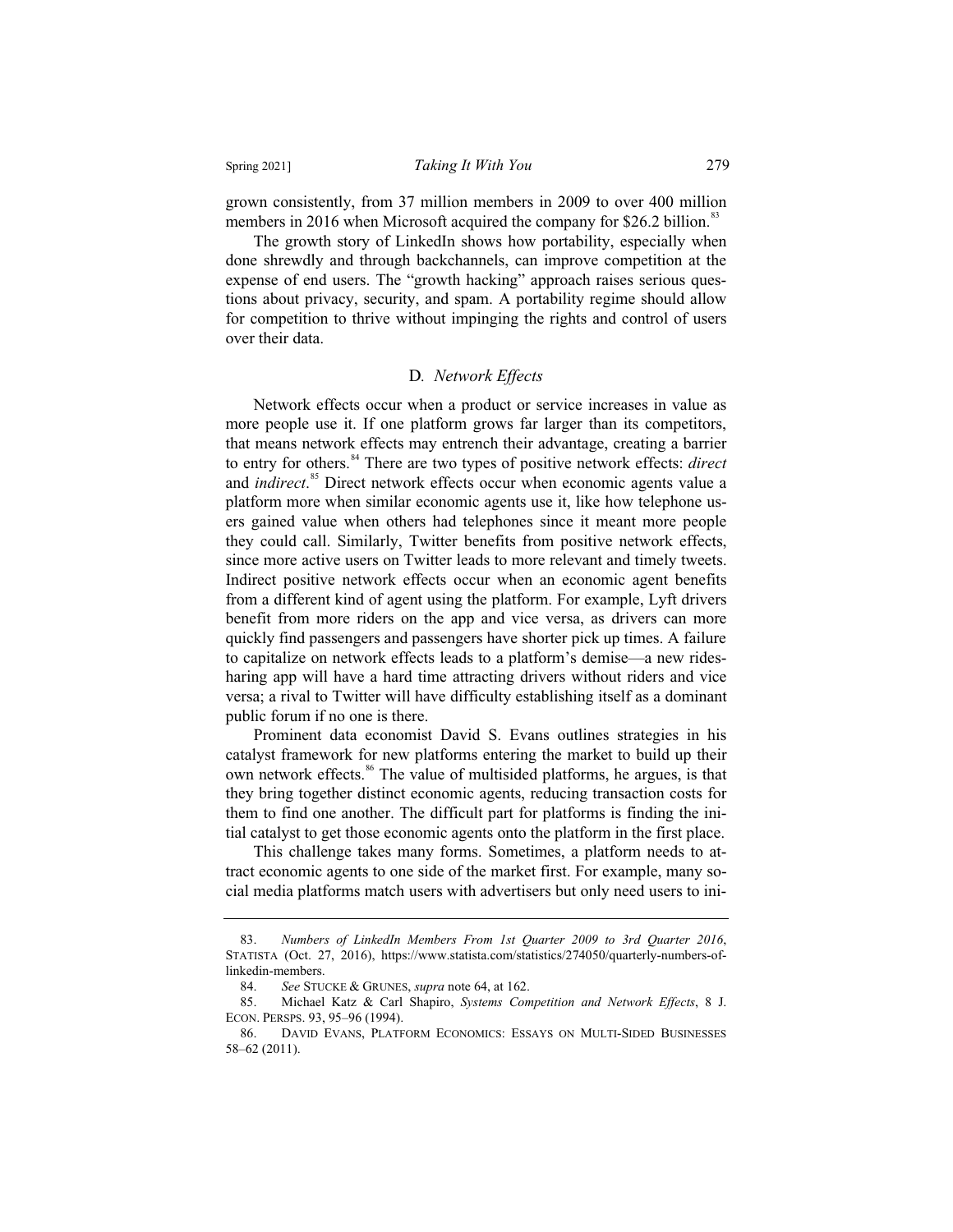tially get their business off the ground (so long as they have funding to run their service). In other cases, both sides of the market need to be catalyzed at once. A dating app that targets heterosexual individuals, for example, would need to have both straight men and straight women on the app to encourage the other to join. And some platforms need agents on one side to make a large, disproportionately risky initial investment. Video game systems, for example, must convince developers to make a large investment in their system by building games for it, often even before the system has reached the market and has any users.

Evans offers numerous proposals for addressing catalytic problems, and they all involve coordinating groups of economic agents to move onto the platform together. $87$  One strategy he suggests is contingent contracts, which encourages one side to join after certain conditions have been met. Another approach is the "zig-zag strategy", in which the platform alternates onboarding chunks of users onto each side. A third Evans approach is the marquee strategy, in which the platform tries to attract a prestige user who will bring a following with them.<sup>88</sup>

Competitors could potentially use data portability as a part of any of these strategies. However, if individuals are only able to export their data one user at a time, it may be too difficult to organize enough users for the platform to reach catalyzation. Rather, groups of users would need to be able to move their data together in coordinated movements. As of today, no major platform offers a data portability tool that allows groups of users to migrate en masse to a new platform.<sup>89</sup>

One might argue that platforms could use one-off exports to address catalytic problems and network effects by allowing users to download their social graphs.<sup>90</sup> Facebook allows something similar in its one-off export tool Download Your Information—users can download a list of their friends which allows them to match with any friend who uploads their own list.<sup>9</sup>

<sup>87.</sup> *Id.*

<sup>88.</sup> Microsoft employed this strategy with their game streaming when they paid Ninja, a popular streamer of the most streamed game Fortnite, to move exclusively to their platform from Amazon's platform, Twitch. *See* Tramel Raggs, *Fortnite Star Ninja Leaves Twitch, to Stream on Microsoft's Mixer*, WASH. POST (Aug. 1, 2019, 6:18 PM), https:/ /www.washingtonpost.com/sports/2019/08/01/fortnite-star-ninja-leaves-twitch-streammicrosofts-mixer.

<sup>89.</sup> *See infra* Part IV.

<sup>90.</sup> *See* Josh Constine, *Facebook Shouldn't Block You from Finding Friends on Competitors*, TECHCRUNCH (Apr. 13, 2018, 1:58 PM), https://techcrunch.com/2018/04/13/freethe-social-graph; *see generally* FACEBOOK PORTABILITY WHITE PAPER, *supra* note 35.

<sup>91.</sup> A brief technical note: when users download a list of their friends, in a file called *friends.json*, they get their name and the timestamp of their friendship. This combined with the name of the user who has uploaded their friends list could more or less work to connect two users if they both uploaded their friends list, without giving any information about mutual friends who did not consent. This is called an edge export. *See generally* FACEBOOK PORTABILITY WHITE PAPER, *supra* note 35. However, the identifier is not strictly unique—if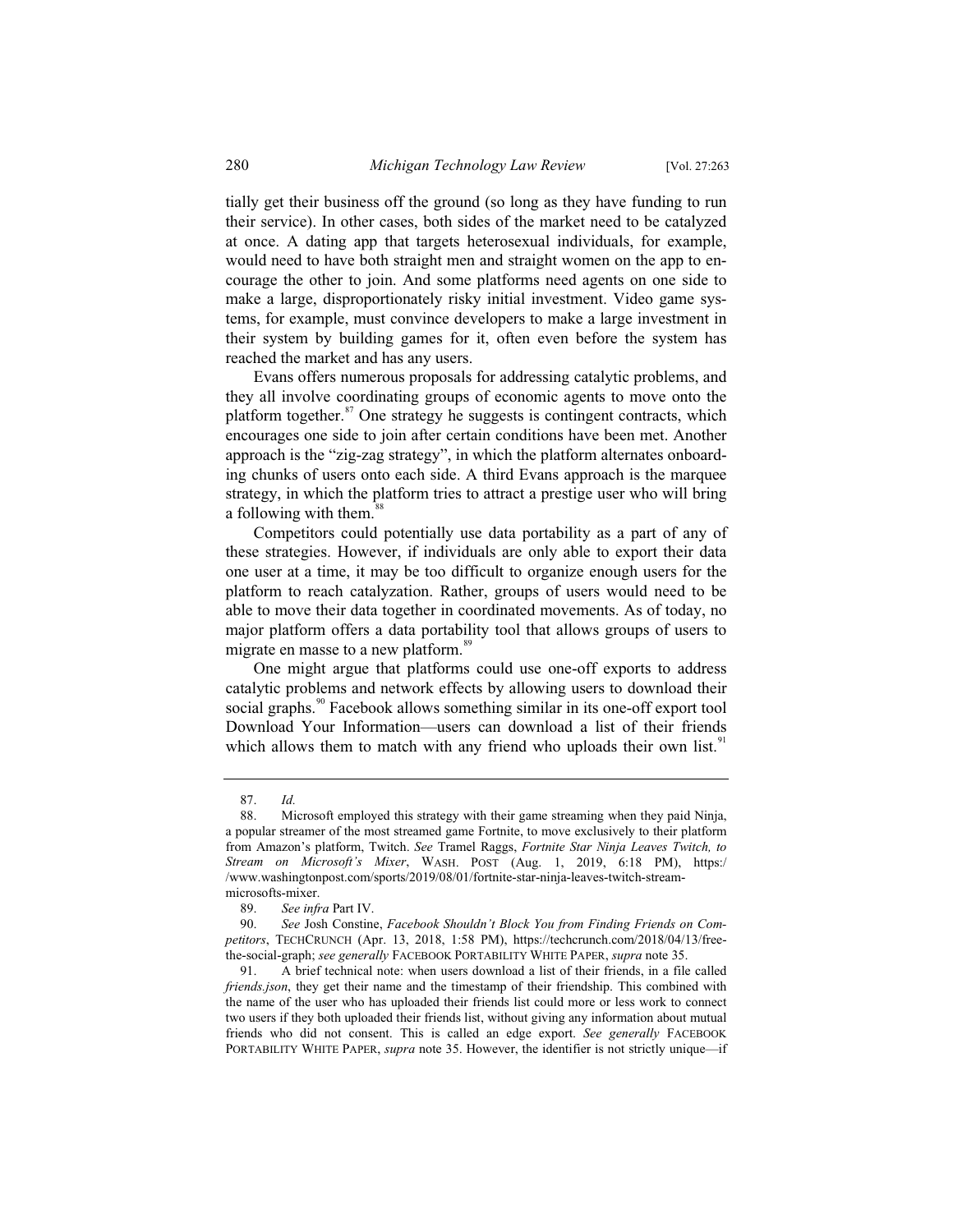Without access to external contact information though, $92$  the exported social graph cannot fuel growth. It only becomes useful once a platform has a large number of users, at which point it will benefit from its own network effects anyways.

APIs address network effects better than one-off exports only to the extent that data senders are comfortable sending more data knowing that they can cut off access.<sup>93</sup> This data is limited in usefulness unless it also includes external contact data, which in the wake of Cambridge Analytica<sup>94</sup> and other privacy scandals happens less often. In general, though, APIs do not inherently make it easier for users to coordinate their movements or for platforms to overcome network effects.

# III. ADDITIONAL CONSIDERATIONS FOR API PORTABILITY

The previous section mentioned multiple advantages that APIs have over one-off exports in helping new software services overcome barriers to competition. However, APIs come with additional factors regulators should consider when creating laws or guidelines around data portability. The main difference between one-off exports and APIs is the ongoing relationship between the data sender and receiver. One-off export regimes do not need to consider this relationship since the user acts as an intermediary between the two. But API regimes must consider this relationship carefully (especially because new products may come to depend on them) and regulators may have to step in to balance the power dynamics between them.

This section describes three additional factors specific to APIs and competition that regulators should consider. First, competitors may be hesitant to build a product that depends on incumbent APIs out of fear that the

two John Mills each became friends with two Li Weis at the exact same second, the identifier would not be unique. *See* NICHOLAS & WEINBERG, *supra* note 24.

<sup>92.</sup> I looked at my own *friends.json* file and found that it listed an email address or phone number for 1.5% of friends in that list. Facebook does not document what data a user should expect to see in their DYI export, so I do not know why the contact information is listed for some friends but not others, but it may have to do with their privacy settings. *See* NICHOLAS & WEINBERG, *supra* note 24.

<sup>93.</sup> *E.g.*, Facebook exhibits this behavior with data they share about a user's friends. In their one-off export tool (Download Your Information), users can only download information that includes each of their friends' names and the time they became friends. Their API (the Graph API) also gives a unique ID, but limits the data to friends who have also installed the application. *See Graph API Reference*, FACEBOOK FOR DEVS., https://developers. facebook.com/docs/graph-api/reference/v7.0/user/friends (last visited Feb. 16, 2021).

<sup>94.</sup> *See* Matthew Rosenberg, Nicholas Confessore & Carole Cadwalladr, *How Trump Consultants Exploited the Facebook Data of Millions*, N.Y. TIMES (Mar. 17, 2018), https:/ /www.nytimes.com/2018/03/17/us/politics/cambridge-analytica-trump-campaign.html; Ime Archibong, *New Facebook Platform Product Changes and Policy Updates*, FACEBOOK FOR DEVS. (Apr. 24, 2018), https://developers.facebook.com/blog/post/2018/04/24/new-facebookplatform-product-changes-policy-updates.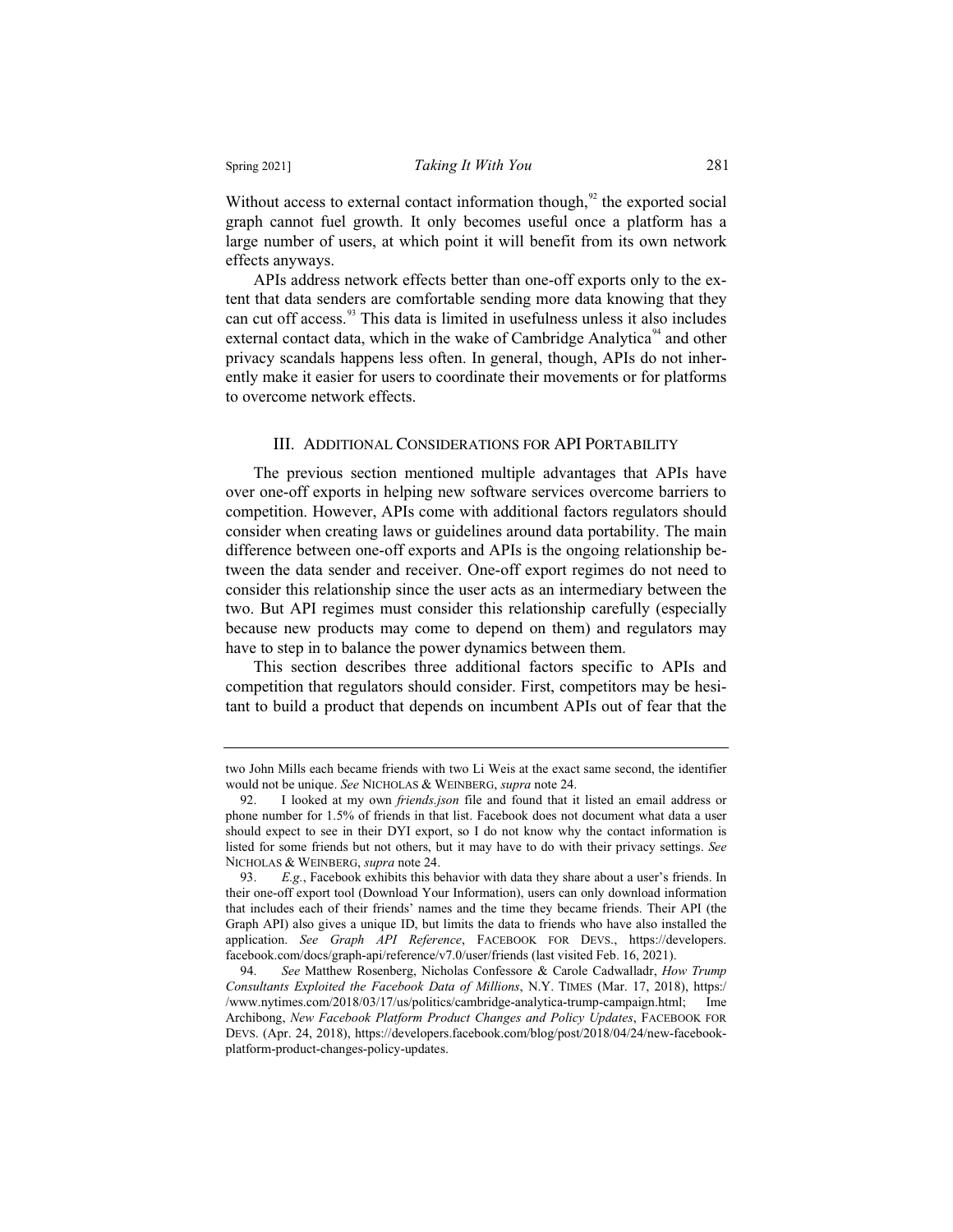incumbent will change them or cut off access. Second, APIs may not lead to products that are sufficiently differentiated from the incumbent, and users either may not switch to competitors in the first place or may backslide to the incumbent. Third, APIs may better serve complementary platforms rather than analogous direct competitors.

# A*. Hesitance to Depend on Incumbent APIs*

API portability potentially allows competitors to receive more frequent, up-to-date data from incumbents, but it also creates a complicated power dynamic between data senders and receivers for regulators to manage. From a technical standpoint, data senders have complete control over who can receive data and what data they can receive, and historically platforms have used this power to withhold data from threatening competitors. Until recently, Facebook explicitly disallowed applications that "replicate core functionality that Facebook already provides" in the platform policy for its social Graph API.<sup>95</sup> It used this justification to cut off access to multiple social media competitors, including Vine,<sup>96</sup> Yandex Wonder,<sup>97</sup> and Voxer.<sup>98</sup> Facebook did something similar to Prisma, a popular image filter app from 2016 that used a machine learning technique called "style transfer."<sup>99</sup> In November 2016, Prisma allowed users to add its filters on Facebook Live streams. Within the same month, Facebook revoked Prisma's ability to use the Facebook Live API and released its own style transfer feature.<sup>100</sup>

Other cases of Facebook restricting API access fall in the gray space between user protection and anti-competitiveness. Zynga used multiple Facebook APIs to grow a massive gaming platform on top of Facebook itself.

<sup>95.</sup> Josh Constine, *Facebook Ends Platform Policy Banning Apps That Copy Its Features*, TECHCRUNCH (Dec. 4, 2018, 6:09 PM), https://techcrunch.com/2018/12/04/facebookallows-competitors.

<sup>96.</sup> According to emails released by the UK Parliament as part of the Six4Three case, this was personally approved by Mark Zuckerberg the day Vine launched. DIGITAL, CULTURE, MEDIA AND SPORT COMMITTEE, NOTE BY DAMIAN COLLINS MP, CHAIR OF THE DCMS COMMITTEE: SUMMARY OF KEY ISSUES FROM THE SIX4THREE FILES (UK), https://www.parliament.uk/documents/commons-committees/culture-media-and-sport/Noteby-Chair-and-selected-documents-ordered-from-Six4Three.pdf.

<sup>97.</sup> *See* Josh Constine, *Facebook Blocks Yandex's New Social Search App from Accessing Its Data Just Three Hours After Launch*, TECHCRUNCH (Jan. 24, 2013, 4:49 PM), https:/ /techcrunch.com/2013/01/24/facebook-blocks-yandex-wonder.

<sup>98.</sup> *See* Josh Constine, *Facebook Is Cutting off Find Friends Data to "Competing" Apps That Don't Share Much Back, Starting with Voxer*, TECHCRUNCH (Jan. 18, 2013, 3:40 PM), https://techcrunch.com/2013/01/18/facebook-data-voxer.

<sup>99.</sup> *See generally* Vlad Savov, *Prisma Will Make You Fall in Love with Photo Filters All over Again*, VERGE (July 19, 2016, 9:09 AM), https://www.theverge.com/2016/7/19 /12222112/prisma-art-photo-app; Natasha Lomas, *Facebook Has Cut off Prisma's Live Video Access*, TECHCRUNCH (Nov. 30, 2016, 6:12 AM), https://techcrunch.com/2016/11/30 /facebook-has-cut-off-prismas-live-video-access.

<sup>100.</sup> Lomas, *supra* note 99.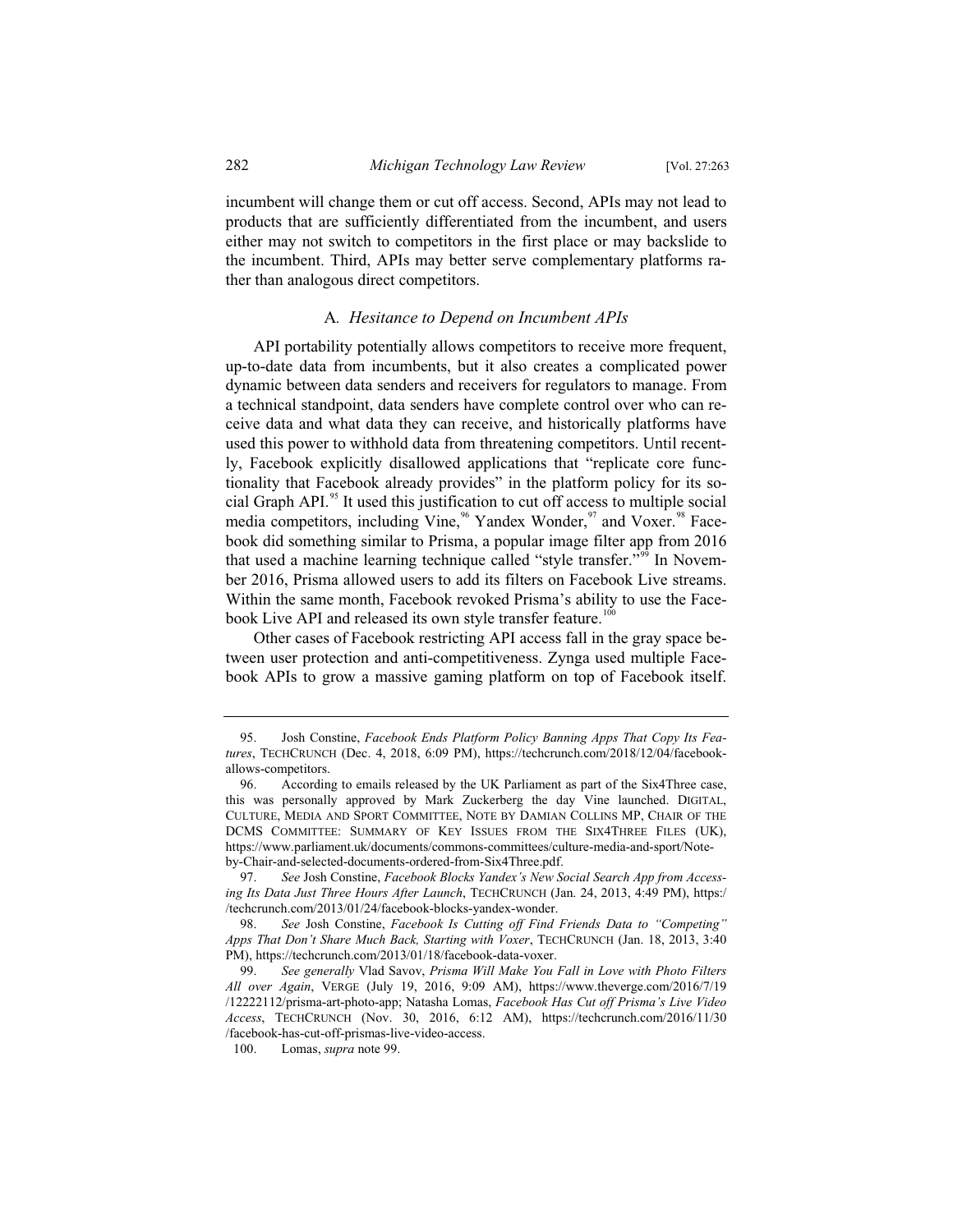The two companies had a symbiotic relationship, with Zynga accounting for 19 percent of Facebook's revenue<sup>101</sup> and Facebook accounting for 93 percent of Zynga's in 2011.<sup>102</sup> However, their relationship soured: Zynga was upset when Facebook started to take 30 percent of its revenue through its "Facebook Credits" system,<sup>103</sup> and Facebook was upset with Zynga for spamming its users with game invites. As Zuckerberg said in an interview:

A lot of users like playing games, but a lot of users just hate games, and that made it a big challenge, because people who like playing games wanted to post updates about their farm or frontier or whatever to their stream. But people who don't care about games want no updates. So we did some rebalancing so that if you aren't a game player you're getting less updates.<sup>104</sup>

In 2012, Facebook ended its special relationship with Zynga and introduced API changes that hampered Zynga's business model.<sup>105</sup> Zynga was no longer able to have users send out mass game invites to their friends, and shortly thereafter users could not invite friends altogether. Around this time, Zynga's valuation dropped from \$15 billion to \$3 billion in six months.

The stories of Zynga and other competitors cut off from the Facebook API serve as a warning to startups and the venture capitalists who fund them—a platform that depends on a third-party API for growth may fail if the API changes. If regulators try to improve competition by enforcing API portability, they would have to figure out how to strike a balance between preventing incumbents from breaking competing platforms that depend on their APIs and letting those incumbents innovate and update their services. The ideal balance may change dramatically between different types of products, making scalable policy difficult.

<sup>101.</sup> Tomio Geron, *Facebook's Dependence on Zynga Drops, Zynga's Revenue to Facebook Flat*, FORBES (July 31, 2012, 8:10 PM), https://www.forbes.com/sites/tomiogeron /2012/07/31/facebooks-dependence-on-zynga-drops-zyngas-revenue-to-facebook-flat.

<sup>102.</sup> Zynga Inc., Quarterly Report (Form 10-Q) (Oct. 26, 2012).<br>103. Zynga also threatened to create their own platform. M

<sup>103.</sup> Zynga also threatened to create their own platform. Michael Arrington, *Zynga Gunning up (and Lawyering up) for War Against Facebook with Zynga Live*, TECHCRUNCH (May 7, 2010, 2:59 PM), https://techcrunch.com/2010/05/07/zynga-gunning-up-andlawyering-up-for-war-against-facebook-with-zynga-live.

<sup>104</sup>*. Exclusive: Discussing the Future of Facebook and the Facebook Ecosystem with CEO Mark Zuckerberg*, ADWEEK (June 22, 2010), https://www.adweek.com/performancemarketing/exclusive-discussing-the-future-of-facebook-and-the-facebook-ecosystem-withceo-mark-zuckerberg.

<sup>105.</sup> Tomio Geron, *Zynga and Facebook Revamp Deal, Zynga Shares Drop*, FORBES (Nov. 29, 2012, 7:25 PM), https://www.forbes.com/sites/tomiogeron/2012/11/29/zynga-andfacebook-revamp-deal-zynga-shares-drop.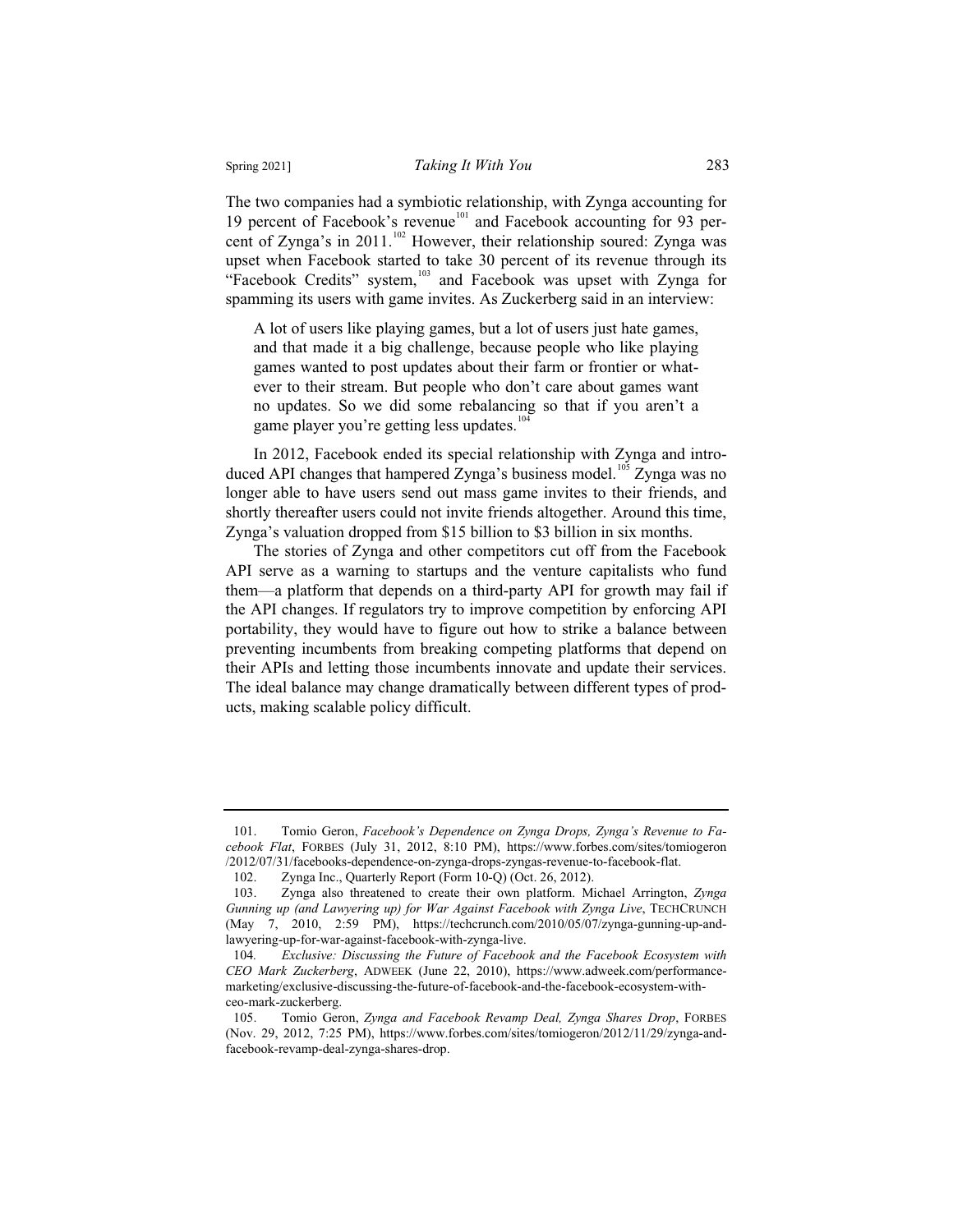## B*. Backslide and Undifferentiated Products*

If an incumbent offers an API or other means of interoperability, competitors that hope to build a similar product or service to that incumbent may have difficulty differentiating their offering, especially once price has reached an equilibrium.<sup>106</sup> If an incumbent and a competitor have nearly identical products, even low switching costs will not encourage users to change to the competitor. This occurred when the Federal Communications Commission (FCC) opened up competition between local exchange carriers (LECs, predominantly the seven Regional Bell Operating Companies, or "Baby Bells") and long-distance companies (e.g., AT&T, MCI, Sprint) in the Telecommunications Act of 1996.<sup>107</sup>

After the divestiture from AT&T in 1984, LECs were regulated as natural monopolies and long-distance companies were left to openly compete in other areas of telecommunications. When the FCC passed the Telecommunications Act of 1996, it wanted LECs and long-distance companies to compete in each other's markets. In order to give the long-distance companies a fighting chance against the LECs, the Act required LECs to provide them with "nondiscriminatory access to network elements on an unbundled basis"<sup>108</sup> (a data sharing access scheme similar to an open API) at wholesale price. Only once state authorities, the FCC, and the Justice Department all agreed that the LECs had adequately given access to their systems<sup>109</sup> would the LECs in turn be allowed to go into the long-distance market. This gave the long-distance companies a four-year head start to selling packages that bundled local and long-distance service.

Despite allowing for competition on more even footing, the 1996 Act did not create long term sustainable competition in telecommunications. LECs and long-distance companies offered essentially the same product, with similar costs and revenue, only adding the minor convenience of giving customers one bill instead of two. Very few customers actually switched their providers, and those who switched when telecoms started paying customers to do so, often switched back when other telecoms made the same offer.<sup>110</sup> Wireless eventually destroyed the profits of the long-distance indus-

<sup>106.</sup> *See, e.g.*, Luuk de Klein & Lisha Zhou, *French, Australian Agency Chiefs Share Ideas on Privacy, Competition Interplay*, *in* ABA'S 67TH ANTITRUST LAW SPRING MEETING CONFERENCE COVERAGE 18, 18 (PaRR ed., 2019), https://www.acuris.com/assets /PaRRABAreport2019\_1.pdf.

<sup>107.</sup> *See* PETER W. HUBER, MICHAEL K. KELLOGG & JOHN THORNE, FEDERAL TELECOMMUNICATIONS LAW § 5.11.2.2 (2d ed. 2011).

<sup>108. 47</sup> U.S.C.S. § 251(c)(3) (LEXIS through Pub. L. No. 116–182).<br>109. See generally 47 U.S.C.S. § 251 (LEXIS through Pub. L. No. 11

<sup>109.</sup> *See generally* 47 U.S.C.S. § 251 (LEXIS through Pub. L. No. 116–182).

<sup>110.</sup> Interview with Randy Milch, former General Counsel and Head of Public Policy, Verizon Commc'ns, in N.Y.C., N.Y. (Nov. 15, 2019); *see generally* Jerry A. Hausman & Gregory J. Sikand, *Did Mandatory Unbundling Achieve Its Purpose? Empirical Evidence from Five Countries*, 1 J. COMPETITION L. & ECON. 173 (2005).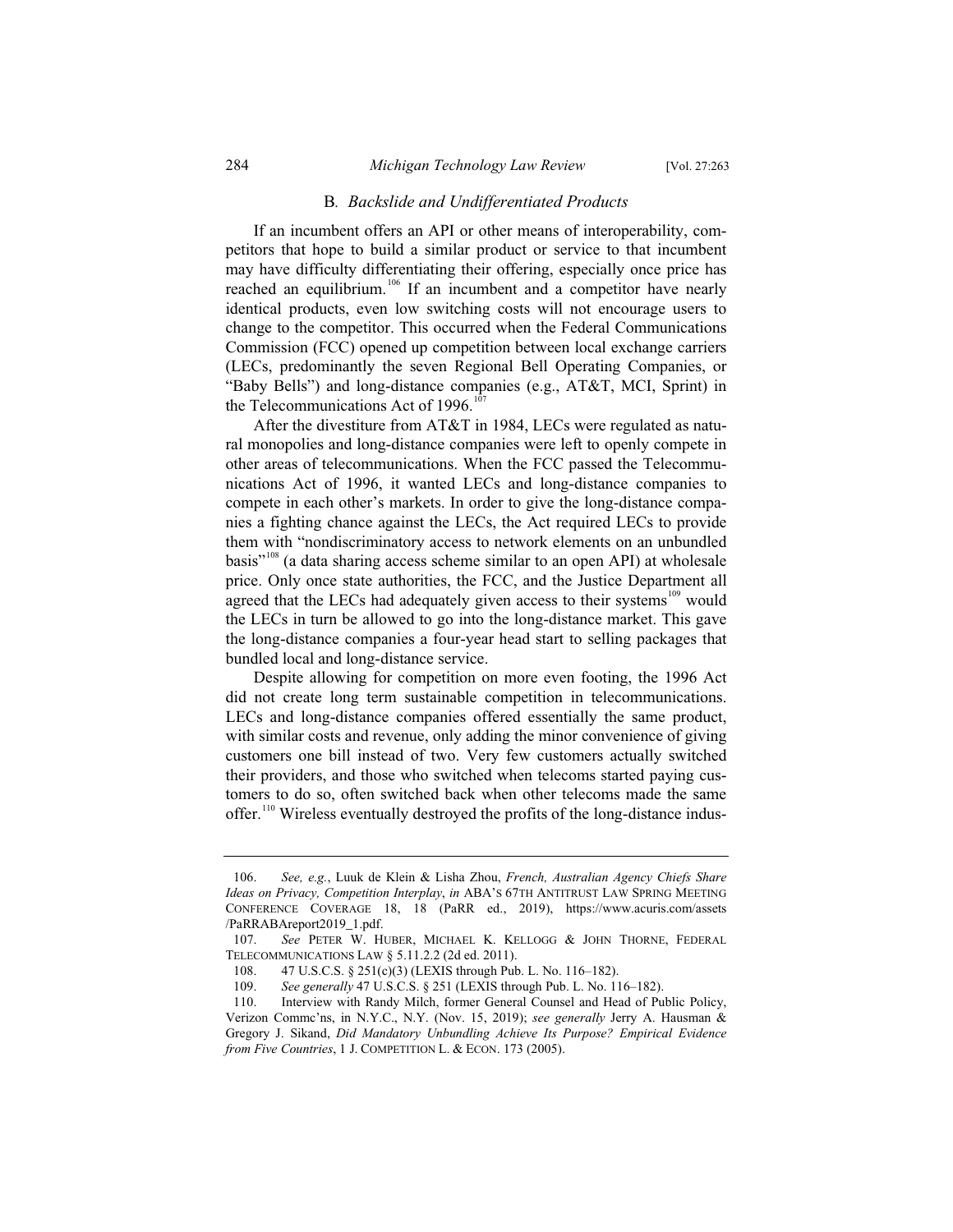try, and the long-distance companies failed to diversify enough to save their business model. Most of them were cheaply acquired by LECs, further concentrating the telecommunications industry.<sup>111</sup>

The 1996 Act was a success in many ways, but the data portability aspect of it failed because customers were not willing to bear even a low switching cost between offerings that were so similar. Customers that were willing to switch—for example, because a competitor offered sign up bonus—could be induced to switch back if the incumbent offered the same bonus. The competitors, here the long-distance companies, were limited in how much they could differentiate their products so much because they were all built on top of the same local exchange connections. Competitors that tie their products too closely to incumbent APIs may face a similar issue.

# C*. Opportunities for Creative Destruction*

Despite its issues, API portability still has the potential to improve the competitive landscape of the tech sector. To better understand how, it is useful to look at two different notions of competition: *neoclassical* and *Schumpeterian*. Neoclassical economics defines competition in terms of the desired outcomes of improved product and lower price.<sup>112</sup> This approach to competition is easy to model and promotes creating directly competing products over wholesale innovation. Early  $20<sup>th</sup>$  century economist Joseph Schumpeter on the other hand saw competition as a process of "creative destruction," whereby innovative newcomers disrupt and dislodge incumbents.<sup>113</sup> It is a process of explosive, unpredictable change that leads to a larger paradigm shift towards complementary products rather than directly competing ones.

API portability may not work well for encouraging neoclassical competition, as shown by the example of the Telecommunications Act of 1996, but it can encourage Schumpeterian competition. Innovative, complementary products are not as easily harmed by backslide and switching costs. And even if data senders eventually copy the product themselves, data receivers retain a first-mover advantage. This dynamic played out in dating apps— Tinder used the Facebook API to make it easier for users to build their profiles with ported Facebook data. When Facebook released its own dating feature later on (again, it took longer to build a complementary product),

<sup>111.</sup> *See generally* Hausman & Sikand, *supra* note 110*.*

<sup>112.</sup> *See generally* Herbert Hovenkamp, *United States Competition Policy in Crisis: 1890-1955*, 94 MINN. L. REV. 311 (2009).

<sup>113.</sup> Joseph A. Schumpeter, CAPITALISM, SOCIALISM AND DEMOCRACY 81–86 (Taylor & Francis ed., 2003) (1942).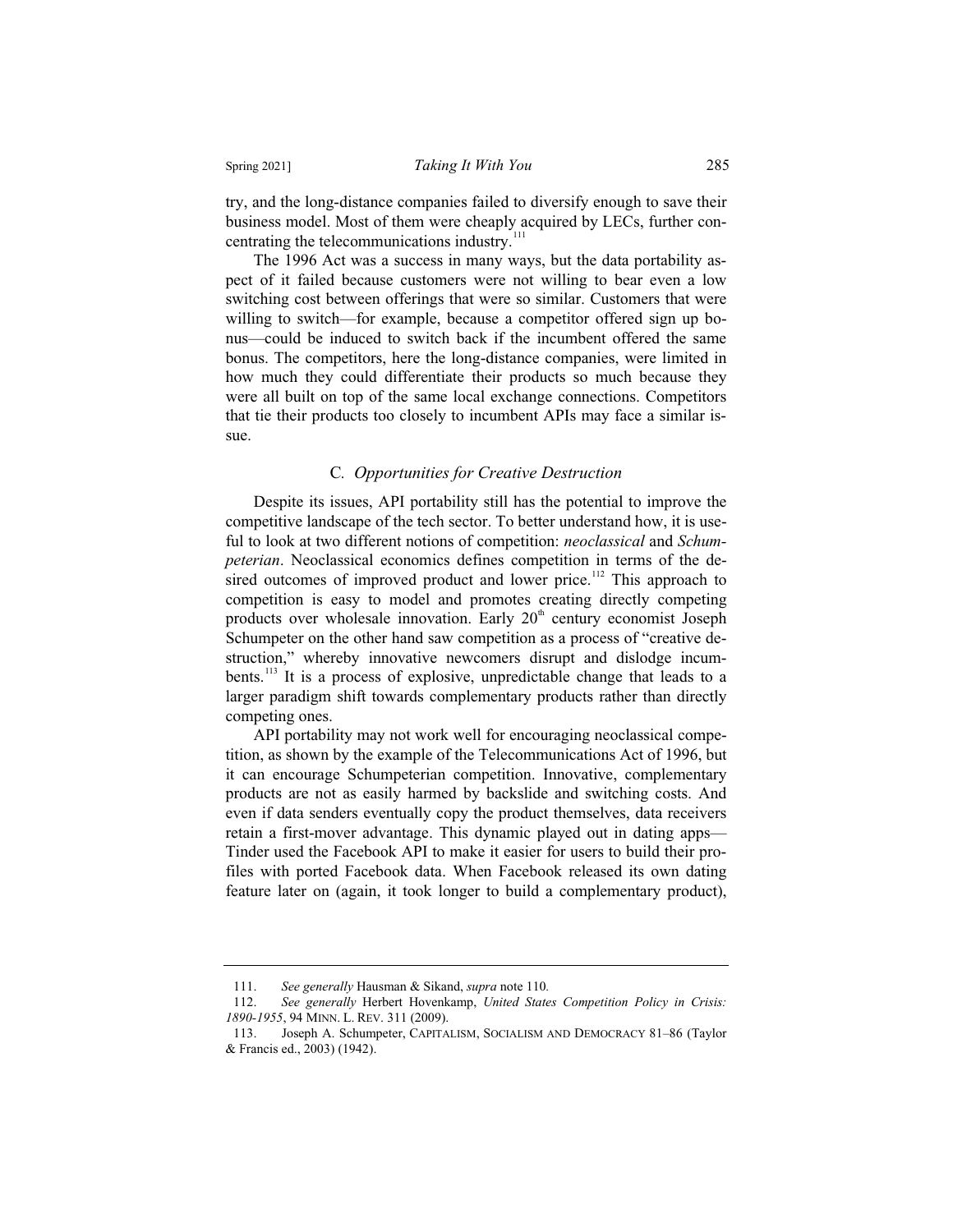Tinder built up enough of a brand name and network effect that it wasn't a threat.<sup>114</sup>

The potential for Schumpeterian style competition through APIs can be seen with ported banking data in the financial tech sector.<sup>115</sup> Companies like Mint, Yodlee, and Quicken leverage banking data, often from multiple sources, to give users a comprehensive picture of their finances. Another fintech company, Cushion, reads a user's bank transaction history and negotiates lower fees on her behalf. Plaid, acquired by Visa in 2020 for \$5.3 billion, created APIs that allow third party developers to interface with banks to further allow this industry to grow.<sup>116</sup>

All of this growth occurred without banks and tech companies cooperating. Open banking is an example of interoperability without explicitly permitted APIs—fintech companies often use unsanctioned logins and screen scraping to collect financial data<sup>117</sup> while banks in turn improve their antiscraping technology.<sup>118</sup> At the same time, banks sue tech companies over "exceeding authorized access" under the Computer Fraud and Abuse Act<sup>119</sup> and protection of "nonpublic personal information" under the Gramm-Leach-Bliley Act.<sup>120</sup> Tech companies meanwhile insist that the Dodd-Frank Act protects their use of consumer data.<sup>121</sup> Given the large technical and financial burden of Mint and Plaid-style jerry-rigged interoperability, only a fraction of the innovation that would be possible with officially sanctioned APIs is represented.

Galvanizing Schumpeterian and neoclassical competition each require different approaches,<sup>122</sup> and both have their positives and negatives. Neoclassical competition is easier to regulate but is unlikely to bring about

<sup>114.</sup> Kurt Wagner, *Match Group Says Facebook's New Dating Feature Will Have 'No Negative Impact on Tinder'*, RECODE (May 8, 2018, 4:55 PM), https://www.vox.com/2018/5 /8/17332644/match-group-facebook-earnings-tinder-dating-competition. CEO of IAC Joey Levin said in response to the release of Facebook Dating, "Come on in. The water's warm. Their product could be great for US/Russia relationships."

<sup>115.</sup> *See generally* Nizan Geslevich Packin, *Show Me the (Data About the) Money!*, 5 UTAH L. REV. 1277 (2020).

<sup>116.</sup> *See id.* at 1287; *Visa to Acquire Plaid*, VISA (Jan. 13, 2020), https://usa.visa.com /about-visa/newsroom/press-releases.releaseId.16856.html.

<sup>117.</sup> For example, Plaid using link injections to get bank credentials. *See* Ben Ellis (benissimo), *Privacy/Security Concerns #68*, GITHUB (Feb. 11, 2016), https://web.archive.org /web/20190415103059/https://github.com/plaid/link/issues/68; Whockey, Comment to *Plaid Deletes GitHub Issue Exposing Imitation of Bank Login UIs*, HACKER NEWS (June 8, 2019), https://news.ycombinator.com/item?id=20133806.

<sup>118.</sup> *See* Nathan DiCamillo, *In Data Dispute with Capital One, Plaid Stands Alone*, AM. BANKER (July 17, 2018, 3:52 PM), https://www.americanbanker.com/news/in-data-disputewith-capital-one-plaid-stands-alone.<br>119.  $18 \text{ U.S.C.S.} \& 1030(a)(1)$ 

<sup>119. 18</sup> U.S.C.S. § 1030(a)(1) (LEXIS through Pub. L. No. 116–182).

<sup>120. 15</sup> U.S.C.S. §§ 6801–6809 (LEXIS through Pub. L. No. 116–182).

<sup>121.</sup> *See generally* 12 U.S.C.S § 5481 (LEXIS through Pub. L. No. 116–182).

See generally Tim Wu, Taking Innovation Seriously: Antitrust Enforcement if Inno*vation Mattered Most*, 78 ANTITRUST L.J. 313 (2012).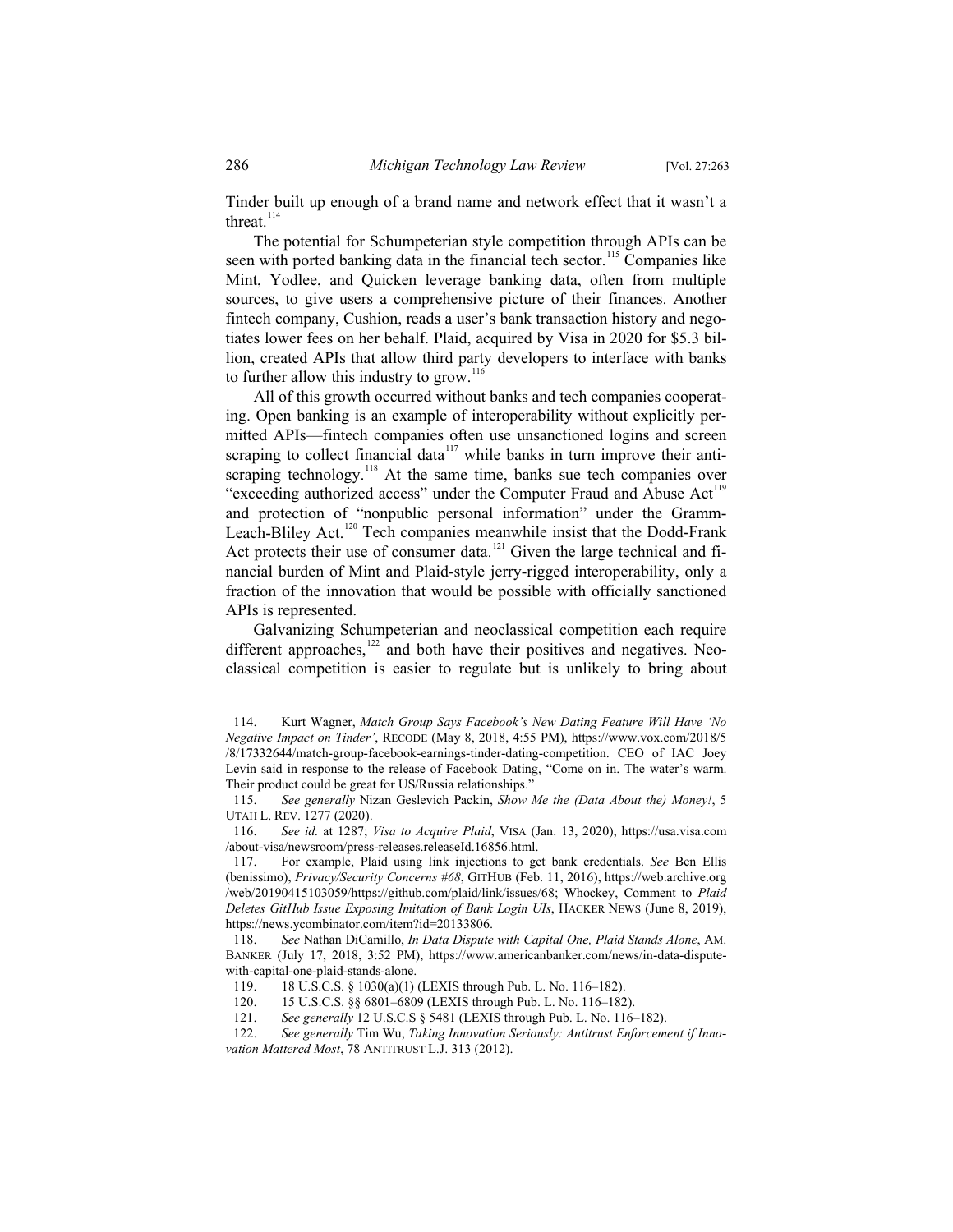widescale innovation. Schumpeterian competition creates significant innovative value for firms and consumers when it is successful, but it is difficult to predict. In terms of portability, it is hard for policymakers to know whether or not certain datasets have innovative potential and should therefore be made portable. Schumpeterian competition through API portability therefore must be designed on an industry by industry basis. I will set aside further interrogation of this problem for a future paper. For now, I will turn to a new, more scalable approach to data portability that is designed to maximally encourage neoclassical competition.

# IV. COLLECTIVE PORTABILITY—A NEW APPROACH

The previous two sections reviewed approaches to data portability that focus on providing individual users access to their data. This reflects the ways current laws regulate portability and platforms implement portability. The individual approach works to alleviate switching costs and some unique data access barriers but fails to address network effects and informational economies of scale. Previous analysis of existing theories and examples of portability suggests these barriers can be better addressed by groups coordinating to move their data all at once.

To this end, I propose a new approach to portability called *collective portability*: the ability for users to easily transfer their data to another platform in its original unit and alongside other users they used it with. More specifically, if a group of users shares access to co-created data on a specific platform and they want to move that data to a new platform, the original platform should facilitate the group in coordinating the transfer (and potential deletion) of all their data at once. Like API portability, collective portability requires the data sender and receiver to be in direct communication with one another. However, since the relationship does not continue after the transfer is complete, a power imbalance between senders and receivers is not a concern.

Collective portability works better than one-off exports at lowering competitive barriers to entry. Not only does it better address network effects and informational economies of scale, but it also facilitates data transfer that otherwise could not occur without raising privacy concerns. One-off exports only allow users to transfer data that is clearly their own. If data is shared by multiple people, it may not end up in any of their exports. Collective portability includes this data in the transfer, making it more than the sum of every individual user's exports without infringing upon user privacy.

The shortcomings that collective portability addresses can be seen writ large in the data Facebook makes available in its Download Your Information tool. DYI allows users to download a computer-readable archive of all information they have ever entered into Facebook that it still has stored. The information includes posts, events attended, comments, advertisements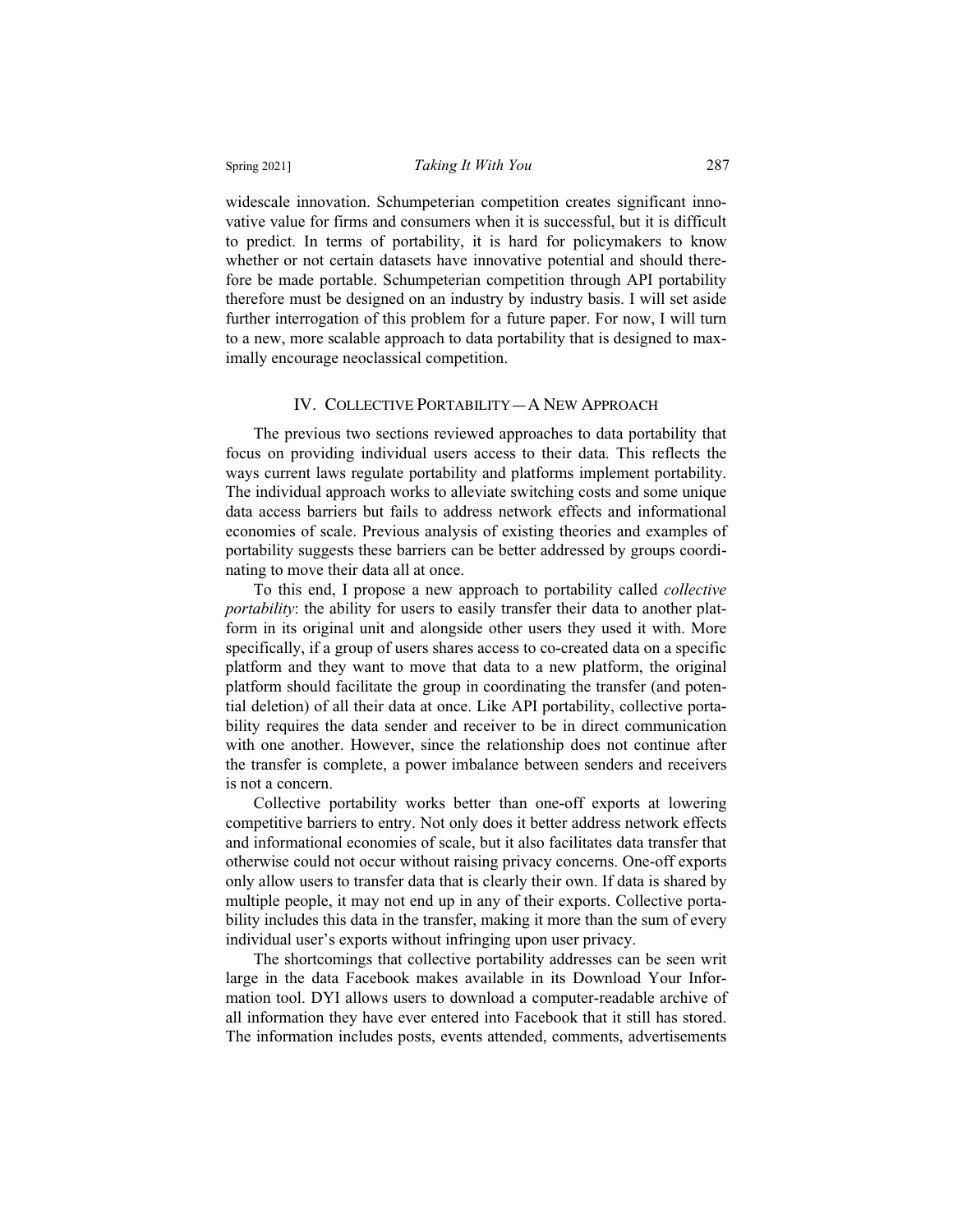clicked on, and photos uploaded. It does not include data provided by other users, like tagged photos or likes from friends.<sup>123</sup>

I downloaded my personal DYI archive and below is an anonymized example of the data representing my comment on a photo that my friend (here named "Fannee Doolee") posted to a group to which we both belong (Figure 1): $^{124}$ 

```
"timestamp": 1597855333,
  "data": [{
    "comment " : 
       " timestamp": 1597855333 , 
       " comment": "Wow this vacation looks awesome!",
       " author": "Gabriel Nicholas",
"group": "Little Wanderers: Traveling with Kids"
    } 
  } ], 
  "title": "Gabriel Nicholas commented on Fannee Doolee's photo."
```
# Figure 1

The data I received consists of the text of the comment, the time I posted it, $125$  the type of item I commented on (a photo), the name of the group I posted to (Little Wanderers), and the name of the person who owns it (Fannee Doolee). I do not have access to the photo itself, or any unique identifi-

<sup>123.</sup> The information also does not include any inferences Facebook may have made about a user. For example, if Facebook has determined that a user supports gun owner rights and uses that information to show ads for guns, DYI does not give a user who downloads their information access to that insight. *See* FACEBOOK PORTABILITY WHITE PAPER, *supra* note 35, at 13–16.

<sup>124.</sup> For this analysis, I downloaded my own Facebook information, which goes from 2006 to 2019. I downloaded my data in the machine-readable JSON format as opposed to the more human-readable HTML format, since this is likely what actual competitors would use to integrate the data. My data does not represent the entire range of possible data to download because I have not used every feature on Facebook. For example, I have never used Facebook's "check in" feature, so my data download has an empty folder where that data would be. I also may have had certain privacy settings enabled that prevented certain types of information from being downloaded. People who I have interacted with on Facebook may also have these settings. All of this is speculative because Facebook provides no documentation about what data structures a user should expect from their DYI export. I reached out to Facebook to get basic information on the rules underlying DYI or even the basic structure of data I could expect, but after six months of back and forth, they did not provide any, nor did they give any information on how different privacy settings might affect the export. I therefore had to write a script to reverse engineer the structure myself. Any data snippets here are anonymized versions of those results, though I have kept my own name for the sake of clarity. *See generally* Gabriel Nicholas (gajeam), *Portability-Project*, GITHUB (Sept. 13, 2019), https:/ /github.com/gajeam/Portability-Project [hereinafter *Portability Project GitHub*].

<sup>125.</sup> Note that though there are two timestamps, they are identical. *See generally id.*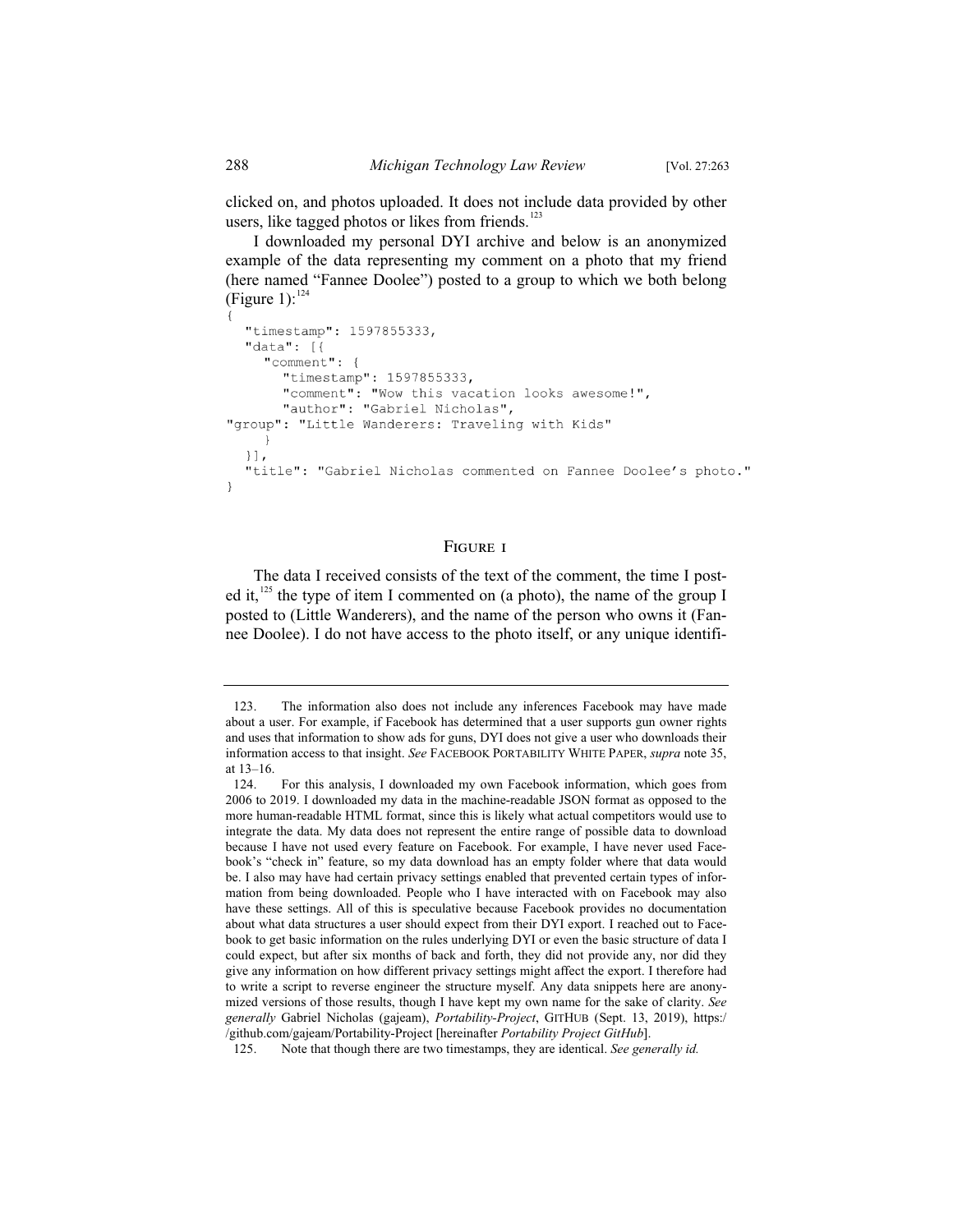ers for the group, person, or photo.<sup>126</sup> If Fannee Doolee downloaded all of her photos, she would similarly not have access to my comment. Therefore, even if Fannee Doolee and I both uploaded our data to the same competing photo-posting-and-commenting platform, it would not have a way to connect my comment to her photo.

Facebook may not have made this system design choice solely to be anti-competitive—it also addresses legitimate privacy concerns. If Fannee Doolee does not want to upload her photo to the platform that I upload my data to, she would not expect me to be able to bring it there without her permission.<sup>127</sup> And if a number of people who commented on that photo move to the new platform, she may not want the conversation around her photo moved somewhere without her permission. However, these privacy protections directly reduce the ability of competitors to recreate features of Facebook. DYI makes similar tradeoffs with other types of data, such as events, statuses, and likes.<sup>128</sup>

Collective portability would avoid this tradeoff between privacy and competitive utility, at least as it pertains to Facebook groups. If Little Wanderers chose to move to another platform and Fannee Doolee and I both consented, under collective portability the new platform would be able to show the relationship between her photo and my comment, reducing switching costs for us and increasing network effects for the new platform.<sup>1</sup>

Designing a regime for collective portability is not as straightforward as it is for one-off exports, even in this relatively simple Facebook example. Below, I outline five questions that platforms and policymakers would have to consider in order to implement and regulate collective portability, and I apply them to different hypothetical applications. I then look at the ways in which collective portability addresses the barriers to entry discussed in Part II. Finally, I point out new challenges collective portability raises.

# A*. Five Questions for a Collective Data Portability Regime*

With any portability regime, platforms must make design decisions about which data they make available to users and how they make it availa-

<sup>126.</sup> If I were friends with multiple people named "Fannee Doolee" or in multiple groups called "Little Wanderers", this would be a problem. *See generally id.*

<sup>127.</sup> This could be considered an "inappropriate information flow". *See generally* HELEN NISSENBAUM, PRIVACY IN CONTEXT: TECHNOLOGY, POLICY, AND THE INTEGRITY OF SOCIAL LIFE (2009).

<sup>128.</sup> Notably, it does not occur in data about private messages—users get both sides of the conversation and all reactions to messages, meaning that a competitor could in theory use this information to build a new messaging platform. *See generally Portability Project GitHub*, *supra* note 124.

<sup>129.</sup> The *profile\_information.json* file included among other things, my birthday, email address, current city, hometown, family members, education and work experiences, and pages I had liked ten years ago. *See generally id.*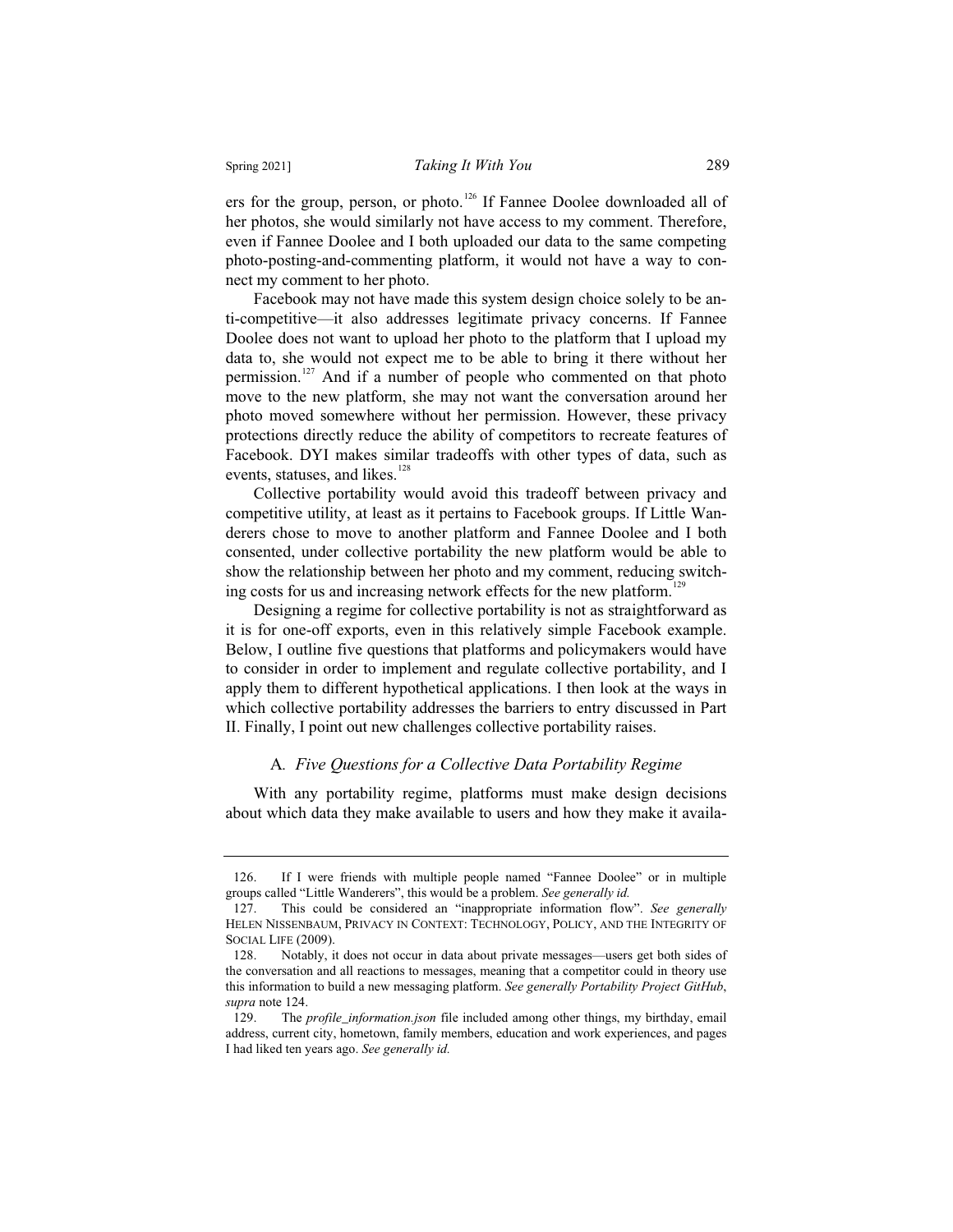ble. Collective portability raises additional design questions for a platform because it involves multiple users, with many potential relationships between each other and their data. Five such questions are discussed below:

- *1. Who is in in the collective?* For many platforms, groups will have clear boundaries—it usually is clear who is and is not on a group messaging thread, for example. Some platforms may have more informal boundaries around their groups and communities, or no boundaries at all. For example, nothing strictly delineates which users are and are not part of "legal Twitter."<sup>130</sup> Twitter, therefore, may not be well-suited for collective portability.
- *2. Which data is part of the collective?* Again, this is an easy question for smaller, simpler groups like message threads, but more difficult for larger, more fluid groups. For example, a community platform like Reddit would have to decide whether or not it allowed groups to port data cross-posted from another community.<sup>131</sup>
- *3. How does the collective come to a decision to port their data?* Collective portability requires the data sender to implement a governance mechanism to allow users in the group to decide to move to another platform. There is no one-size-fits-all design for this mechanism, especially for larger groups. If the data sender allows a group to vote on porting their data elsewhere, how many users have to vote for the transfer to occur? How are inactive group members handled? What happens to data from users who voted against the move?
- *4. How do special user roles affect the transfer decision process?* Some platforms provide certain users in a group more privileges than others. This makes some portability decisions trivial if an employer wants to switch their team communication tool, she can make a unilateral decision to transfer group data. But complications may arise in non-professional communities, where administrators and moderators have less unilateral power.

<sup>130.</sup> *But see* Sarah Mui, *Best Legal Twitter Accounts of 2018*, A.B.A. J. (Dec. 1, 2018, 12:15 AM), http://www.abajournal.com/magazine/article/best\_law\_twitter\_2018.

<sup>131.</sup> u/EuroGeologist, *How to Crosspost on Reddit in 2018?*, REDDIT (May 18, 2018, AM), https://www.reddit.com/r/help/comments/8kbptp/how\_to\_crosspost\_on\_ reddit\_in\_2018.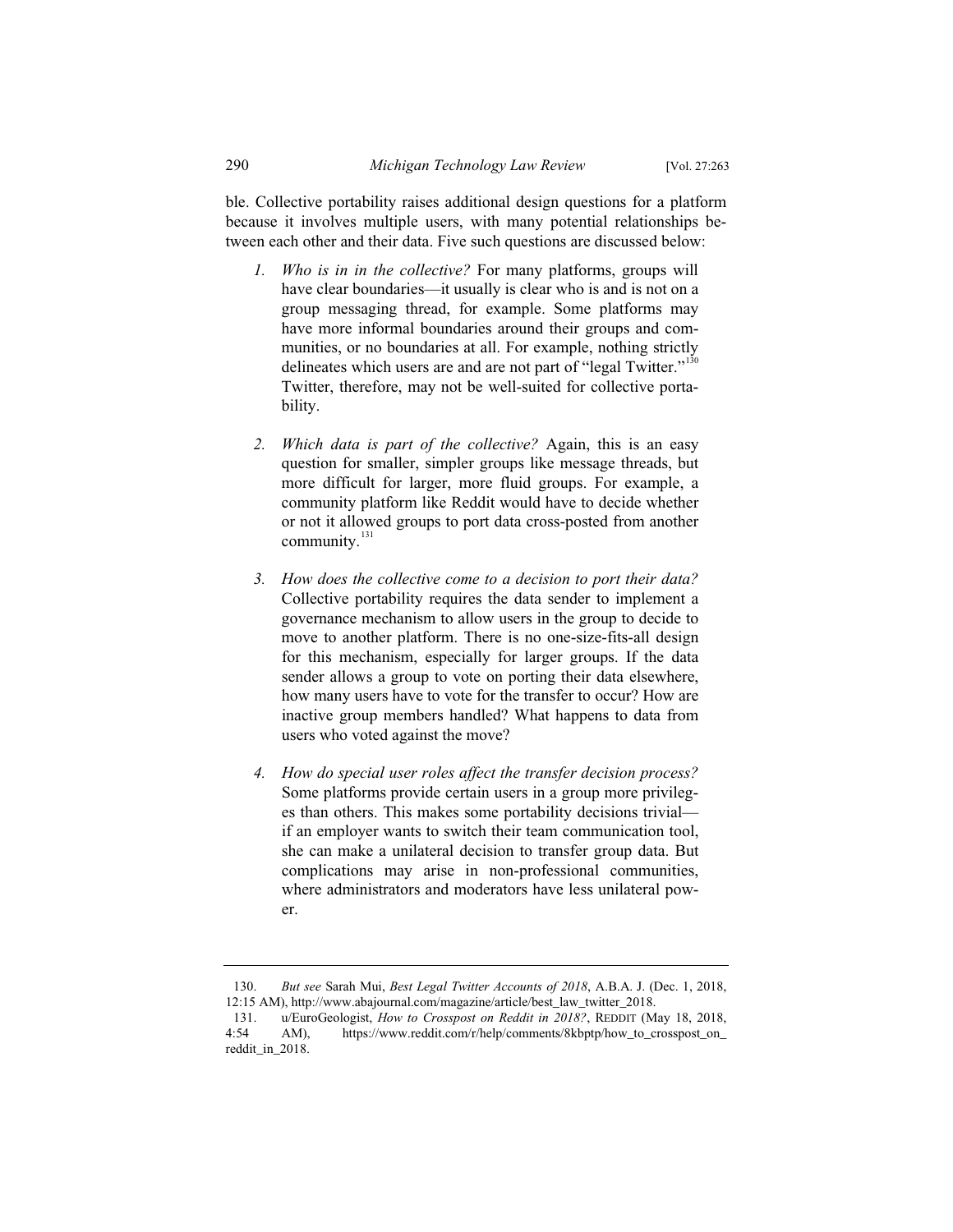# Spring 2021] *Taking It With You* 291

*5. How does the migration work?* Once decisions have been reached about which users and which data ought to be transferred, it is up to the data sender to pass the data along to the receiver. Data receivers may have to make tough technical and interface designs to handle groups with missing or incomplete data due to some users opting out of the migration. Similarly, the data receiver's schema for representing data may not map perfectly onto the sender's, especially if the platforms do not share all the same features. Receivers need to decide whether to discard this data or handle it another way.

# B*. Hypothetical Collective Portability Regimes*

In this section, I apply the five questions outlined above to hypothetical collective portability regimes for Spotify, iMessage, and Facebook. These hypotheticals increase in complexity and are meant to highlight the competitive advantages and the difficult-but-manageable challenges of implementing collective portability.

# 1. Spotify

Imagine I use Spotify to stream music but I want to switch to YouTube Music because they offer a similar product at a lower cost. Spotify has years' worth of data on my playlists and albums saved to my library. They also have my listening history, which means they can give me high quality recommendations for songs I might like.

I am the only user in this collective, since I largely interact with the Spotify by myself, and therefore I can make unilateral decisions about my data. The data in this collective includes my playlists, music library, and listening history. Even if friends follow some of my playlists, the boundaries between my data and theirs are clear. Network effects, at least in terms of interacting within small groups, are less of a concern because the primary value of Spotify comes not from the network of other users but interaction with the data itself (i.e. listening to music as opposed to interacting with friends).

If Spotify were to adopt a collective portability regime, it would facilitate me sending all three of these data sources to a competitor, like YouTube Music, and in turn, allow me to cancel, pause, or delete my Spotify account. On the data receiver's end, YouTube Music would have to map Spotify's representation of songs onto its own, something it would only implement if it believed the effort would actually grow its user base.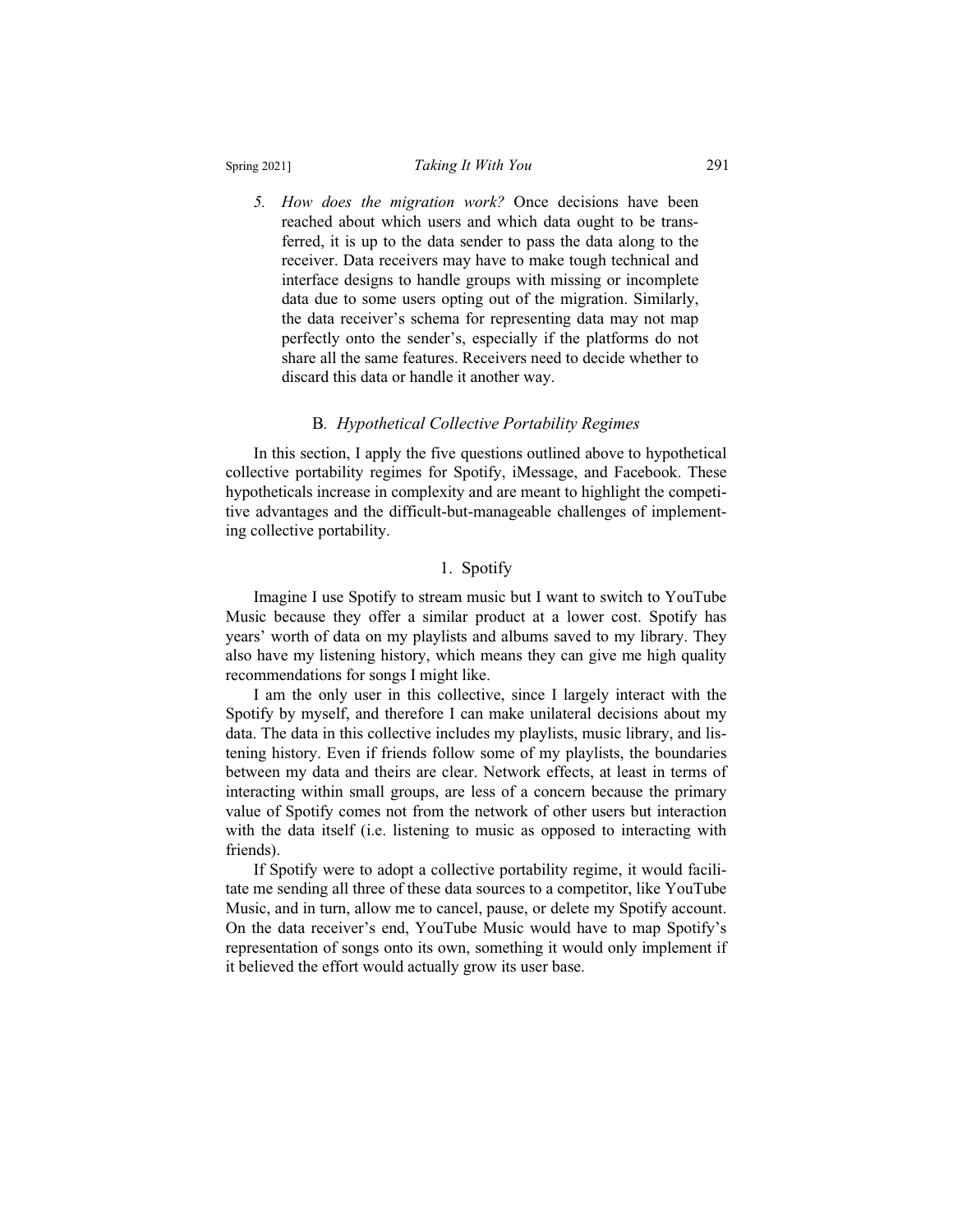### 2. iMessage

Imagine I am in an iMessage texting thread with four close friends. We all agree that we want to move our thread to WhatsApp because I am about to switch from an iPhone to an Android and WhatsApp offers better interoperating system messaging.

The people in this collective are me and my four friends, and the data is our thread, with every message, image, and reaction sent. With so few people in the thread, iMessage may require us to unanimously consent to transfer our data. The voting mechanism could be built into iMessage itself and users would be able to pass along their WhatsApp credentials to iMessage to allow it to make the transfer. Some information that does not translate between the two systems, such as message reactions (iMessage has them, WhatsApp does not) gets lost.

## 3. Meme Groups

Imagine I am in a ten-thousand person Facebook group called "Antitrust Memes for Neo-Brandeisian Teens" where users post dozens of irreverent image macros about competition in the tech sector every day. The admins of the group fear that Facebook is preventing their content from showing up on people's newsfeeds, and suspiciously, new users seem unable to join. They want to move the group to a new platform MemeOn!, built specifically for anti-authoritarian meme groups.

The people in this collective are the group members, and the data is the posts in the group, including images and comments. The governance mechanism to collectively port this data may be a direct or liquid democracy.<sup>132</sup> Facebook would have to decide how to handle data from users who did not vote or voted against the move, though this issue would be easier for groups started after Facebook begins collective portability since they could set portability options from the beginning. Administrators may have a special status, potentially deciding when to call a vote or choosing how many people would need to approve the vote for the group to move. Migration would raise a number of technical and user interface design questions, though likely every migrating user would need to connect to their MemeOn! account (this could be tied in with voting). Old data could be held on Facebook for archival purposes or the group could split, with some staying on Facebook and others going to MemeOn!.

<sup>132.</sup> *See generally* Steve Hardt & Lia C. R. Lopes, *Google Votes: A Liquid Democracy Experiment on a Corporate Social Network*, TECH. DISCLOSURE COMMONS (June 5, 2015), https://www.tdcommons.org/dpubs\_series/79.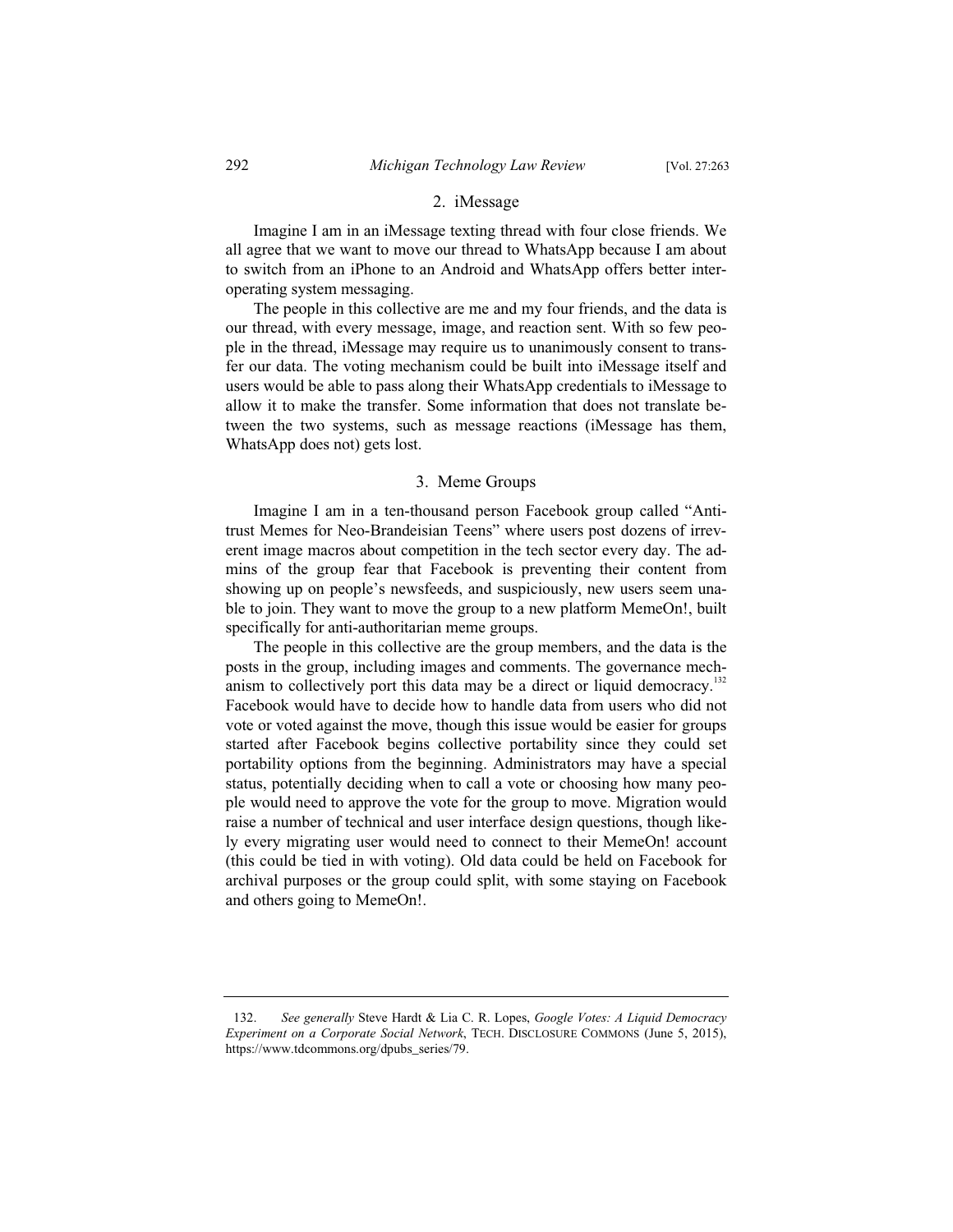# Spring 2021] *Taking It With You* 293

# C*. Collective Portability and Barriers to Entry*

In this section, I compare how well collective portability alleviates each of the previously established four barriers to entry compared to the current approaches to portability, one-off exports and APIs.

# 1. Switching Costs

Collective portability reduces switching costs by making it so that users do not have to leave people they know from the old platform behind when they switch to a new one. This would be particularly helpful for nascent social networks, where pioneering users often abandon platforms, even ones experiencing viral growth, because they are essentially alone.<sup>133</sup> Collective portability also lowers switching costs for groups of users with shared data who under other portability regimes would have to leave shared data behind. However, if the governance or transfer mechanisms are poorly designed, users may not take advantage of collective portability and the benefits may not be realized.

# 2. Unique Data Access

Collective portability opens up unique data sources that competitors can use as the foundation for building new platforms. By moving users en masse and allowing them to bring their data, a new entrant can target a specific large group and create a product directly aimed at its needs in ways that a large multi-use platform cannot. For example, Facebook groups have been used by political activists to organize and patient groups to support one another, but the platform fails to meet either of their privacy needs.<sup>134</sup> Both groups started on Facebook to reach the largest number of people, but now, platforms may exist that better meet their needs, especially if growth is no longer their main priority. Some groups may be so large that competitors would even build new products specifically tailored to them if only they could access the data. Collective portability is thus necessary to give groups the same kind of choice afforded to individuals.<sup>135</sup>

<sup>133.</sup> For example, Wikitribune, Ello, and Vero are all social media platforms that surged in popularity in response to different Facebook scandals. They all had waitlists when they first launched because they could not handle the scale of user interest, but all failed to maintain that level of growth, potentially because too few people were on them.

<sup>134.</sup> *See generally* Madelyn Rose Sanfilippo & Katherine J. Strandburg, *Privacy Governing Knowledge in Public Facebook Groups for Political Activism*, INFO., COMMC'N & SOC'Y (Sept. 26, 2019), https://www.tandfonline.com/doi/full/10.1080/1369118X.2019. 1668458; *United States v. Facebook, Inc.*, No. 1:19-CV-2184 (D.D.C. July 24, 2019) (stipulated order), https://www.ftc.gov/system/files/documents/cases/182\_3109\_facebook\_ order\_filed\_7-24-19.pdf.

<sup>135.</sup> Collective portability cannot address the unique speed of data access, aka "nowcasting", because there is only a one-time connection between the data sender and receiver,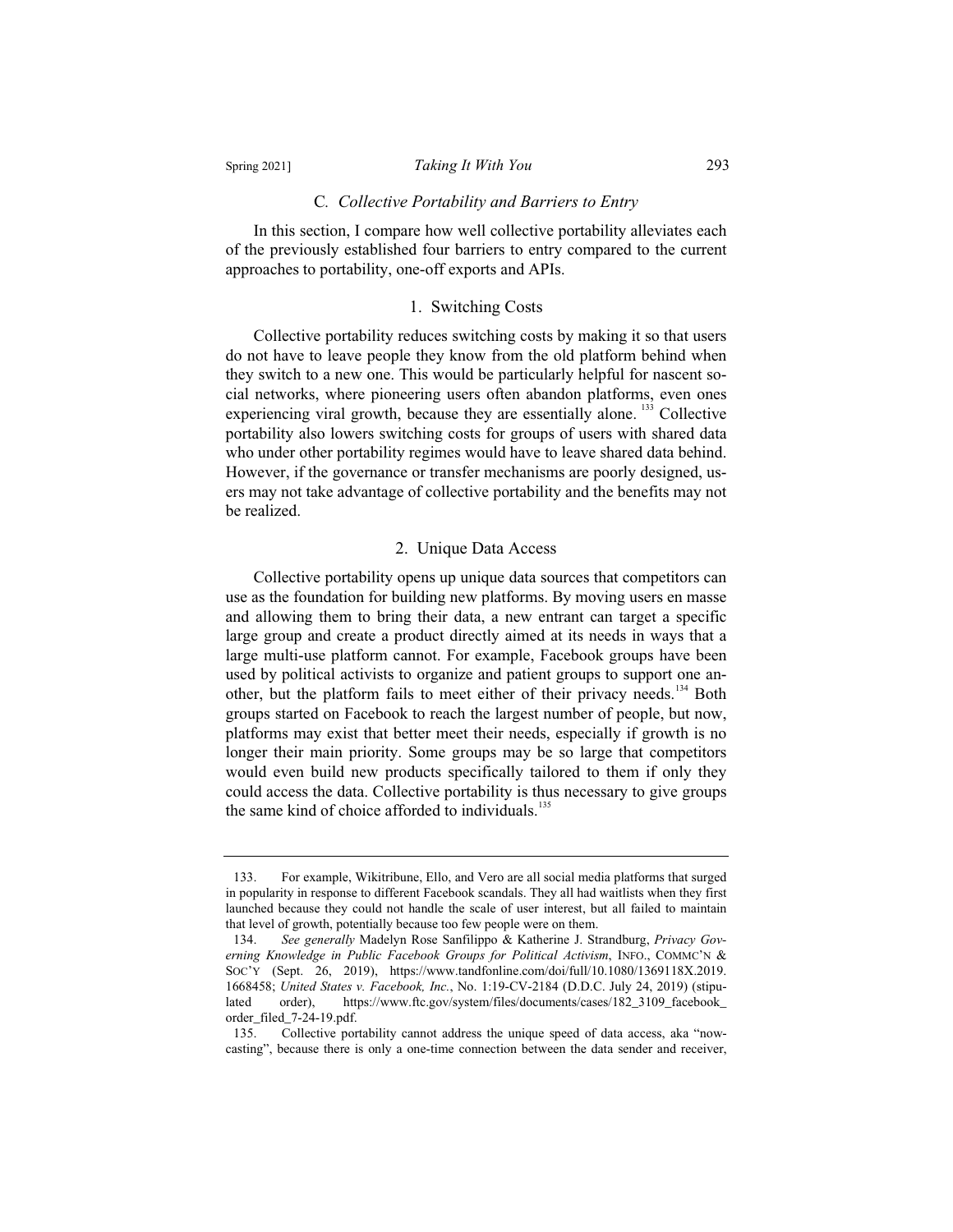# 3. Economies of Scale

Collective portability better addresses economies of scale than other approaches to data portability because it allows for more data and more users to move over at once. This helps competing platforms reach a similar scale to incumbents more quickly.<sup>136</sup> It also allows for scale without threatening privacy, as LinkedIn's contact scraping did, or compromising utility to competitors, as Facebook's DYI tool does. Additionally, when a collective agrees to move their data together, less data falls between the cracks as it would with individual users moving with their own one-off exports.

# 4. Network Effects

Collective portability aligns closely with the catalytic strategies Evans recommends for overcoming network effects.<sup>137</sup> According to his framework, platforms create value by bringing distinct economic agents together and reducing the transaction costs of them finding one another, and new entrants to the market can only get the economic agents they need to kickstart growth by onboarding large chunks of users at once. Collective portability does exactly that. And for some platforms, such as messaging platforms, a few strong network connections may create network effects as powerful as many weaker connections.

### D*. Challenges to Collective Portability*

Collective portability has some distinct advantages over current oneuser-at-a-time portability approaches like one-off exports and APIs. However, regulation and implementation of collective portability, beyond being difficult, threatens to exacerbate other problems faced by the tech industry. Platforms may also resist collective portability for reasons that relate to competition and otherwise. Some of the obstacles collective portability may face are discussed below.<sup>138</sup>

not an ongoing connection where timely information gets sent back and forth. *See* STUCKE & GRUNES, *supra* note 64, at 8.

<sup>136.</sup> It may also not take having the same amount of data to compete. There are eventually diminishing returns on the amount of data and the features of the algorithm itself superseded. *See generally* Xinran He et al., *Practical Lessons from Predicting Clicks on Ads at Facebook*, FACEBOOK RSCH. (Aug. 24, 2014), https://research.fb.com/publications/practicallessons-from-predicting-clicks-on-ads-at-facebook.

<sup>137.</sup> *See generally* EVANS, *supra* note 86.

<sup>138.</sup> *See* Mike Masnick, *Protocols, Not Platforms: A Technological Approach to Free Speech*, KNIGHT FIRST AMENDMENT INST., COLUM. UNIV. (Aug. 21, 2019), https:/ /knightcolumbia.org/content/protocols-not-platforms-a-technological-approach-to-free-

speech. These problems are the same as the ones in Masnick's approach to platform free speech and competition. The two proposals are very different, but both involve making it easier to move data around.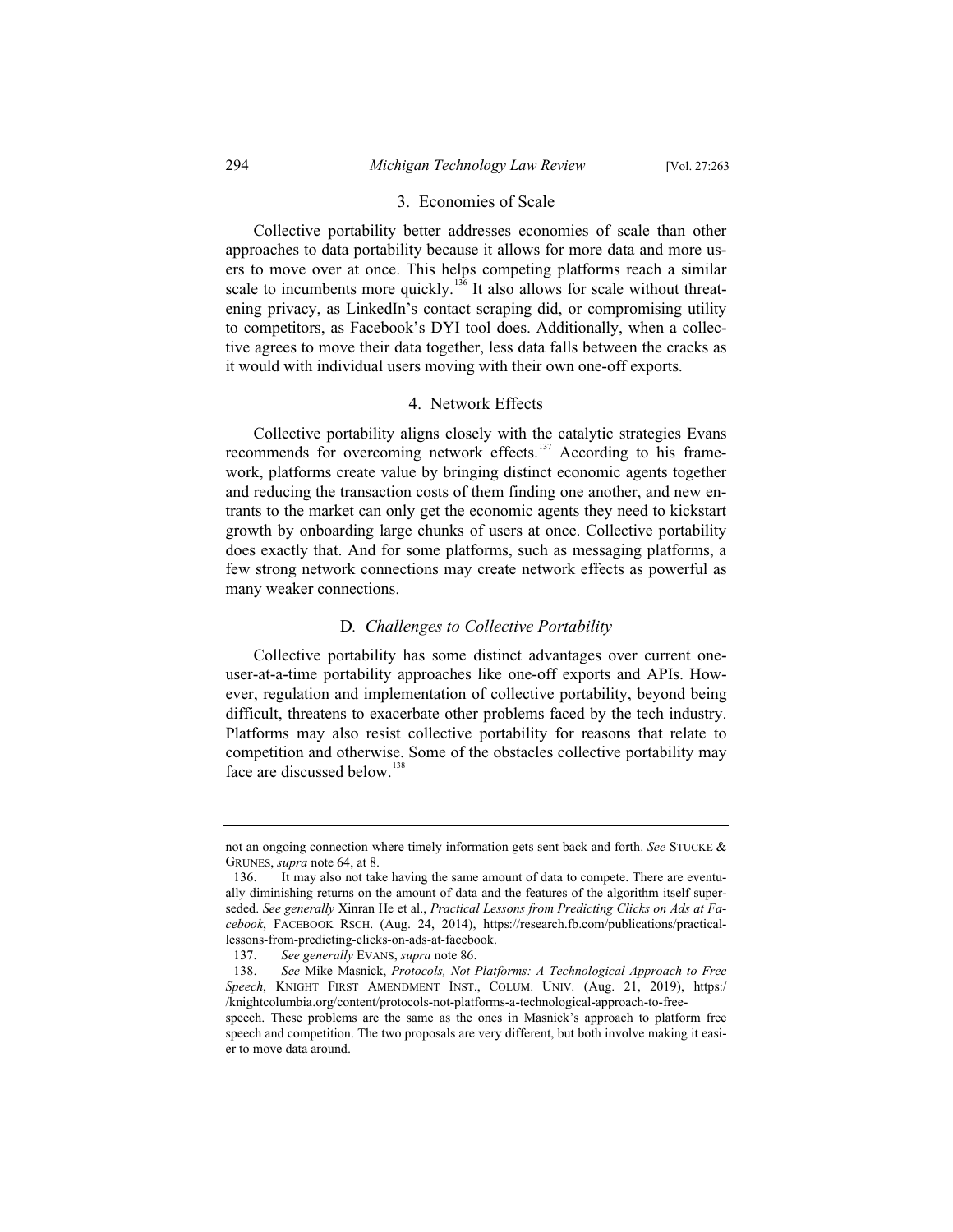# Spring 2021] *Taking It With You* 295

# 1. Implementation Complexity

Platforms may have a difficult time implementing collective portability regimes, which in turn may lead to complex designs that users do not readily adopt. Some platforms may have difficulty determining which users or what data constitute a collective. Users may have different gradations of control over certain data (e.g., a Google Doc can have owners, editors, commenters, and viewers) and ownership is not always exactly clear (e.g., if a Twitter user quotes another user's public tweet, is that tweet now a part of his data?). $139$ 

Governance mechanisms can also be difficult to design, especially for large communities in which the choice to change platforms will most likely not be unanimous. Additional normative and technical questions arise for groups and platforms that were built before implementing collective portability. Only platforms that build collective portability in from the beginning can set rules at the time users sign up for a group or platform. If the rules determining which data gets sent are too complicated or not transparent enough, new market entrants will be hesitant to invest in integrating with it, leaving users with nowhere to bring their data.

### 2. Incumbent Resistance

Currently dominant platforms are likely uninterested in implementing collective portability since they may see it as sabotaging their own businesses. Collective portability is in some sense a zero-sum game with platforms vying for the same users, data, and attention.<sup>140</sup> In this respect, large platforms have more to lose, particularly when entire groups can move at once, meaning they may actively resist collective portability. Platforms may also not want to take responsibility for answering the hairy questions about how to send data, especially if the process upsets some users or requires significant investment in resources Platform resistance would thereby put the onus on regulators to design competition-inducing collective portability standards, and they might not have the technical knowhow to do so effectively.

Collective portability may more broadly run counter to the way that large technology firms conceptualize their platforms and design policy for their users. For example, Facebook sets rules for its users by following signals from individual actors (users and organizations).<sup>141</sup> Collective portabil-

<sup>139.</sup> Twitter says, yes. When I downloaded my Twitter data, I got other people's retweets, including their pictures.

<sup>140.</sup> It is too speculative to say that collective portability would increase the number of users on the Internet or the amount of time they spend on multi-sided platforms.

<sup>141.</sup> *See* Matthias C. Kettemann & Wolfgang Schulz, *Setting Rules for 2.7 Billion. A (First) Look into Facebook's Norm-Making Systems: Results of a Pilot Study* (Working Pa-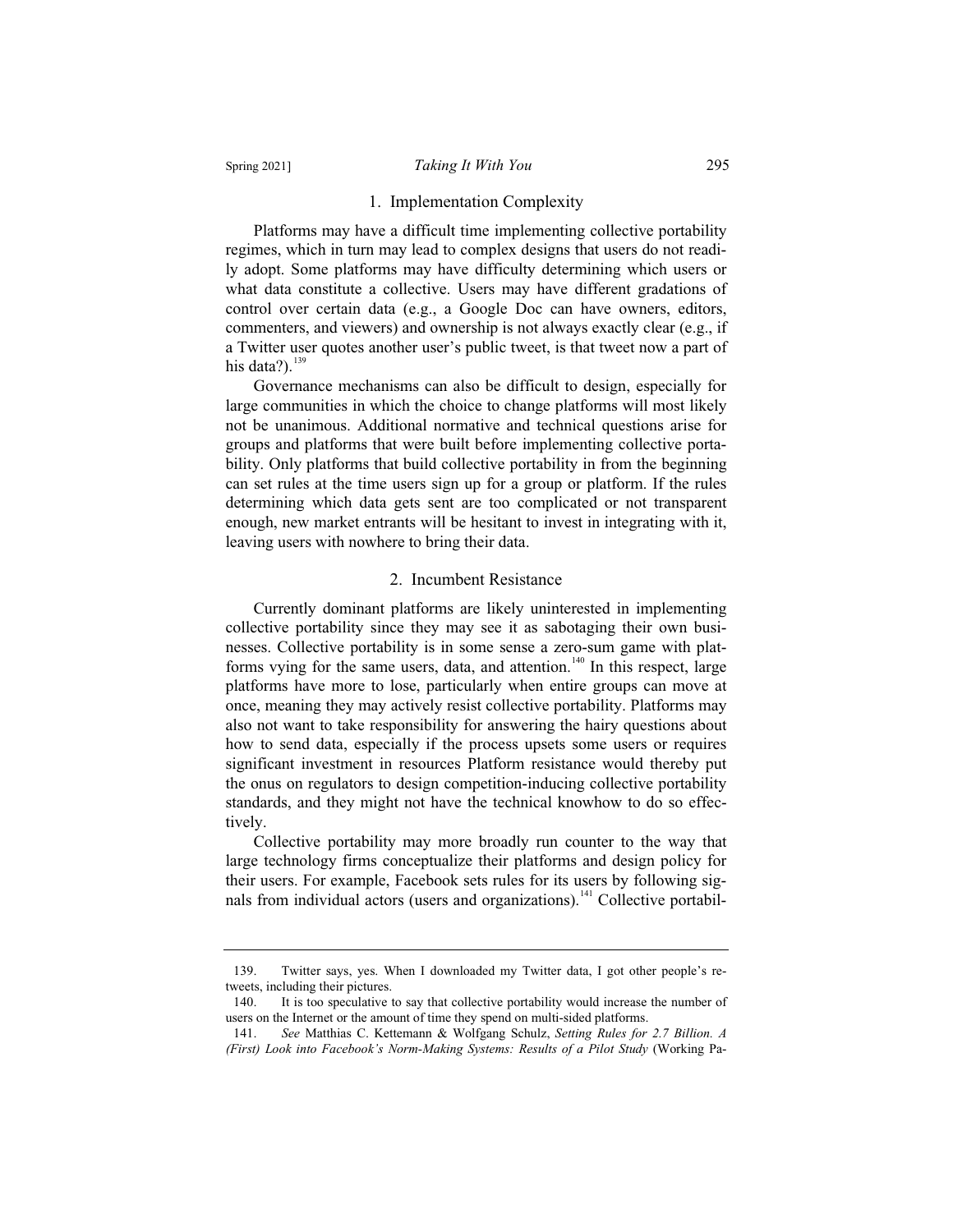ity would require a paradigm shift in Facebook's approach to public policy to address the needs of pluralities rather than individuals.

# 3. Content Moderation and Filter Bubbles

If users can easily organize and move their data from one platform to another en masse, de-platforming could become more difficult. It could make it easier for hate speech and other normatively undesirable behavior to regrow on a new platform when stomped out on another. This dynamic has played out on a smaller scale between Reddit, a news aggregator and social network, and Voat, an almost identical service. In 2015, Reddit closed down five of its communities (or "subreddits") for harassment, including r/FatPeopleHate with 150,000 members.<sup>142</sup> A controversy over free speech on the platform broke out and some moved to Voat, then run by a two person team, where they restarted some of the closed communities.<sup>143</sup> Voat's FatPeopleHate group at one point had  $18,700$  members.<sup>144</sup> A similar story played out with the far right, pro-Trump r/The\_Donald subreddit, which was banned in June 2020 for abuse and hate speech.<sup>145</sup> The community had ample warning before the ban and had largely abandoned the subreddit months earlier<sup>146</sup> in favor of a homegrown Reddit clone called TheDonald.win, which is even more popular than  $V$ oat.<sup>147</sup>

If Reddit had collective portability, it could have made the migration of r/FatePeopleHate or r/The\_Donald even easier, potentially allowing them to migrate more users and keep the historical content they were banned for. Furthermore, if Reddit knew that hateful communities could easily reconstitute on new platforms, it may have been less incentivized to remove these communities in the first place under the logic of "if we don't host them

pers of the Hans-Bredow-Institut, Work in Progress # 1), https://leibniz-hbi.de/uploads/media /default/cms/media/1soch5s\_AP\_WiP001InsideFacebook.pdf.

<sup>142.</sup> *See* Emma Woollacott, *Users Flock to Voat as Reddit Shuts Harassing Groups*, FORBES (June 11, 2015, 7:51 AM), https://www.forbes.com/sites/emmawoollacott/2015/06/11 /users-flock-to-voat-as-reddit-shuts-harassing-groups.

<sup>143.</sup> *See* Adi Robertson, *Welcome to Voat: Reddit Killer, Troll Haven, and the Strange Face of Internet Free Speech*, VERGE (July 10, 2015, 9:11 AM), https://www.theverge.com /2015/7/10/8924415/voat-reddit-competitor-free-speech.

<sup>144.</sup> *Id.*

<sup>145.</sup> *See* Bobby Alynn, *Reddit Bans The\_Donald, Forum of Nearly 800,000 Trump Fans, over Abusive Posts*, NPR (June 29, 2020, 5:10 PM), https://www.npr.org/2020/06/29 /884819923/reddit-bans-the\_donald-forum-of-nearly-800-000-trump-fans-over-abusive-posts.

<sup>146.</sup> Reddit's usage statistics show the page had on average only 7,780 daily active users at the time. Elizabeth Culliford & Katie Paul, *Reddit Bans 'The\_Donald' Forum Amid Broad Social Media Crackdown*, REUTERS (June 29, 2020, 1:50 PM), https://www.reuters.com /article/us-reddit-trump/reddit-bans-thedonald-forum-amid-broad-social-media-crackdownidUSKBN2402K7.

<sup>147.</sup> *See* Sarah Emerson, *Months Before Reddit Purge, The\_Donald Users Created a New Home*, ONEZERO (July 2, 2020), https://onezero.medium.com/months-before-redditpurge-the-donald-users-created-a-new-home-a732f79e4f04.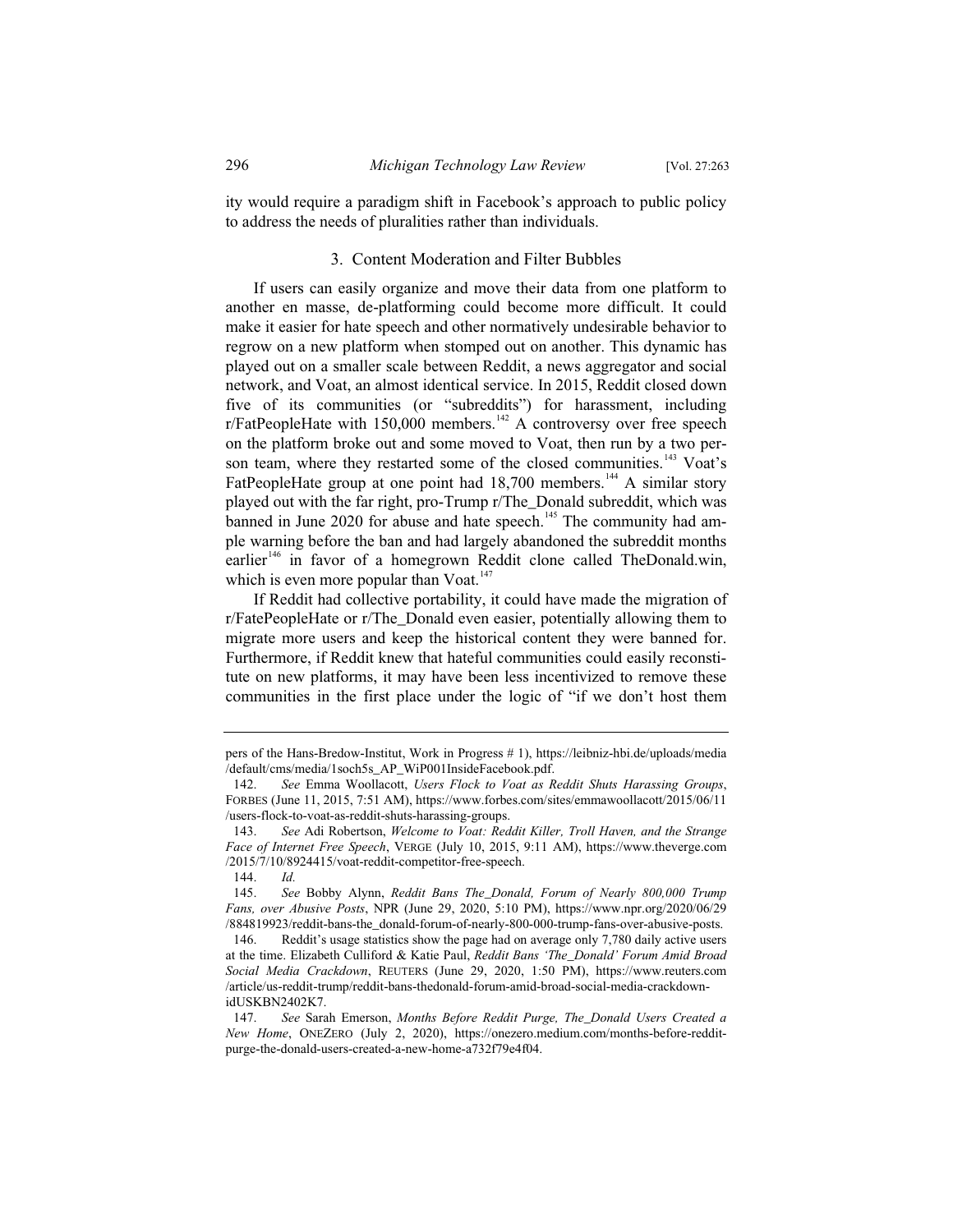someone else will." Frictionless ideology-based migration could also increase filter bubbles<sup>148</sup> by making it easier for groups with shared ideologies to flock to the same platform and isolate themselves from other ideas.

The capacity to deplatform remains normatively ambivalent. Forums like 8chan, a site linked to multiple mass shootings known for harboring white supremacism and anti-Semitism, should obviously be able to be deplatformed, as should safe harbors for child pornography and terrorist activity. However, deplatforming raises free speech concerns,<sup>149</sup> such as when Alex Jones was banned from YouTube and Facebook, seriously diminishing traffic to his show "Infowars."<sup>150</sup> The extent to which collective portability allows for certain kinds of deplatforming depends on specific choices in implementation.

### **CONCLUSION**

Data portability as it exists today has yet to demonstrate that it can improve competition in the tech sector. The GDPR has required platforms to allow users to download their personal data since 2018, yet no meaningful competitors have emerged from this effort. Successful predecessors to platform data portability, such as mobile number portability, only alleviated switching costs; new multi-sided platforms hoping to enter the market face additional barriers. Since data on an incumbent platform is mostly useful in the context of other users, one person porting their data in isolation is often insufficient to bootstrap competitors.

Collective portability addresses market barriers to entry beyond switching costs. It allows users to coordinate to transfer their data with others and maintain the context it was used in, assuring competitors that they can use it for the same purpose. This may be an appealing tool for regulators hoping to improve platform competition, even if it comes with its own challenges around governance, content moderation, and industry buy-in.

What might good collective portability regulation look like? First, it would be entirely separate from data portability regulation aimed at giving users better control over their data. Singapore set a precedent for this in forthcoming amendments to its Personal Data Protection Act, which separate out the competition and data control aims of data portability into two

<sup>148.</sup> *See generally* ELI PARISER, THE FILTER BUBBLE: WHAT THE INTERNET IS HIDING FROM YOU (2011).

<sup>149.</sup> *See* Jonah Goldberg, *Deplatform on Social Media and Free Speech*, NAT'L REV. (May 13, 2019, 5:19 PM), https://www.nationalreview.com/corner/deplatforming-on-socialmedia-and-free-speech.

<sup>150.</sup> *See* Jack Nicas, *Alex Jones Said Bans Would Strengthen Him. He Was Wrong.*, N.Y. TIMES (Sept. 4, 2018), https://www.nytimes.com/2018/09/04/technology/alex-jonesinfowars-bans-traffic.html.